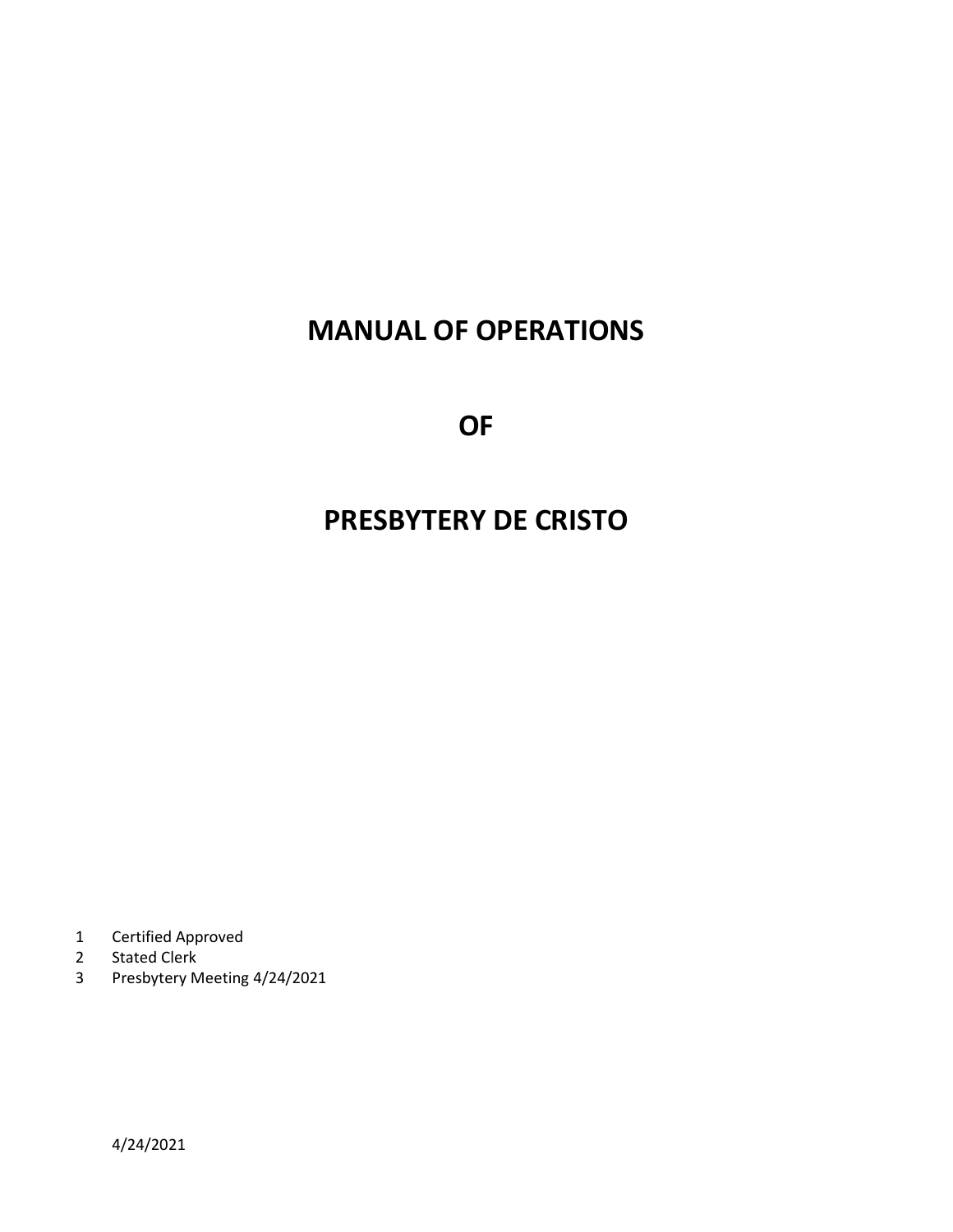#### **PRESBYTERY DE CRISTO**

| $\mathbf{1}$   |                          | MANUAL OF OPERATIONS FOR PRESBYTERY DE CRISTO     |              |
|----------------|--------------------------|---------------------------------------------------|--------------|
| $\overline{2}$ |                          |                                                   |              |
| 3              | <b>TABLE OF CONTENTS</b> |                                                   |              |
| 4<br>5         | Chapter 1                | Introduction                                      | $\mathbf{3}$ |
| 6              |                          |                                                   |              |
| 7<br>8         | Chapter 2                | Leadership Team Commission                        | 14           |
| 9              | Chapter 3                | <b>Administration Committee</b>                   | 18           |
| 10             |                          |                                                   |              |
| 11<br>12       | Chapter 4                | <b>Commission on Ministry</b>                     | 22           |
| 13             | Chapter 5                | Committee on Preparation for Ministry             | 25           |
| 14             |                          |                                                   |              |
| 15             | Chapter 6                | <b>Permanent Judicial Commission</b>              | 27           |
| 16<br>17       | Chapter 7                | <b>Mission Committee</b>                          | 28           |
| 18             |                          |                                                   |              |
| 19             | Chapter 8                | Nominating Committee                              | 30           |
| 20<br>21       | Chapter 9                | Permanent Committees for the Shared Staffing Plan | 31           |
| 22             |                          |                                                   |              |
| 23             |                          |                                                   |              |
| 24             |                          |                                                   |              |
| 25<br>26       | Appendix                 | Policies                                          | 35           |
| 27             |                          |                                                   |              |
| 28             |                          |                                                   |              |
| 29             |                          |                                                   |              |
| 30             |                          |                                                   |              |
| 31<br>32       |                          |                                                   |              |
| 33             |                          |                                                   |              |
| 34             |                          |                                                   |              |
| 35             |                          |                                                   |              |
| 36             |                          |                                                   |              |
| 37             |                          |                                                   |              |
| 38<br>39       |                          |                                                   |              |
| 40             |                          |                                                   |              |
| 41             |                          |                                                   |              |
|                |                          |                                                   |              |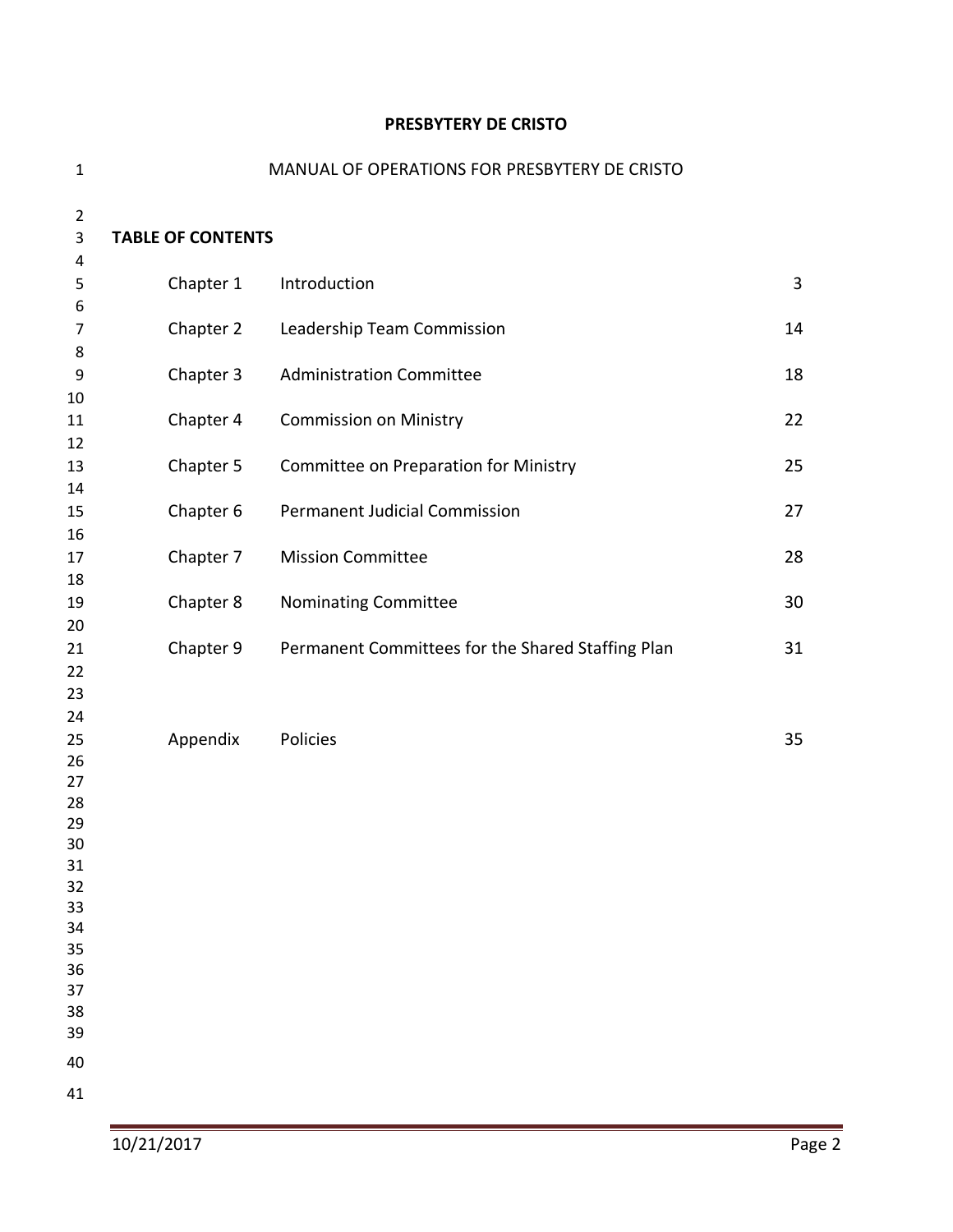| $\mathbf{1}$ |                                                                                                                                                                                                 |
|--------------|-------------------------------------------------------------------------------------------------------------------------------------------------------------------------------------------------|
| 2            | Approved by Presbytery de Cristo January 30, 2016                                                                                                                                               |
| 3            |                                                                                                                                                                                                 |
| 4            |                                                                                                                                                                                                 |
| 5            | <b>MANUAL OF OPERATIONS</b>                                                                                                                                                                     |
| 6            |                                                                                                                                                                                                 |
| 7            | <b>Presbytery de Cristo</b>                                                                                                                                                                     |
| 8            | Adopted January 30, 2016, amended October 21, 2017 and April 24, 2021.                                                                                                                          |
| 9            |                                                                                                                                                                                                 |
| 10           | <b>CHAPTER 1 - INTRODUCTION</b>                                                                                                                                                                 |
| 11           | The Vision, Mission, and Values of Presbytery de Cristo are presented herein and it is the intent                                                                                               |
| 12           | of this Manual of Operations to help the Presbytery fulfill each of these.                                                                                                                      |
| 13           |                                                                                                                                                                                                 |
| 14           | <b>VISION</b>                                                                                                                                                                                   |
| 15           |                                                                                                                                                                                                 |
| 16<br>17     | Within the context of this historic understanding of the mission of the universal church, as<br>expressed in the Foundational Principles of the PCUSA, the Presbytery de Cristo recognizes that |
| 18           | it exists in a unique time and place, characterized by the following:                                                                                                                           |
| 19           |                                                                                                                                                                                                 |
| 20           | We are a church in the Sunbelt and the desert Southwest;<br>$\bullet$                                                                                                                           |
| 21           | We are a church in an area that is growing in the age of its residents<br>$\bullet$                                                                                                             |
| 22           | and in the racial/ethnic diversity of its residents;                                                                                                                                            |
| 23           | We are a church of the First World on the border of the Third World;<br>$\bullet$                                                                                                               |
| 24           | We are a church of open spaces where some live in small, rural<br>٠                                                                                                                             |
| 25           | communities and where many live in large metropolitan areas;                                                                                                                                    |
| 26           | We are a church in need of spiritual renewal.                                                                                                                                                   |
| 27           | <b>MISSION</b>                                                                                                                                                                                  |
|              |                                                                                                                                                                                                 |
| 28<br>29     | Presbytery de Cristo's primary mission is to equip and encourage congregations and networks of                                                                                                  |
| 30           | congregations in their ministries. Our ministry structure moves Presbytery de Cristo from                                                                                                       |
| 31           | centralized to de-centralized decision-making, from permission-withholding to permission-                                                                                                       |
| 32           | giving, and from restricting the flow of information to making information as accessible as                                                                                                     |
| 33           | possible.                                                                                                                                                                                       |
| 34           |                                                                                                                                                                                                 |
| 35           | Each Presbytery Ministry has the authority to make its own covenant for functioning in                                                                                                          |
| 36<br>37     | community, consistent with the Scriptures and the constitution of the Presbyterian Church<br>(USA).                                                                                             |
| 38           |                                                                                                                                                                                                 |
| 39           | Presbytery de Cristo is doctrinally, ideologically, ethnically, and geographically diverse. Jesus, the                                                                                          |
| 40           | head of the church, in his extravagant love and grace, has held, knit, woven, built, forged, and                                                                                                |
| 41           | bound us together as a church family. We are enriched, as well as challenged, by our                                                                                                            |
| 42           | differences.                                                                                                                                                                                    |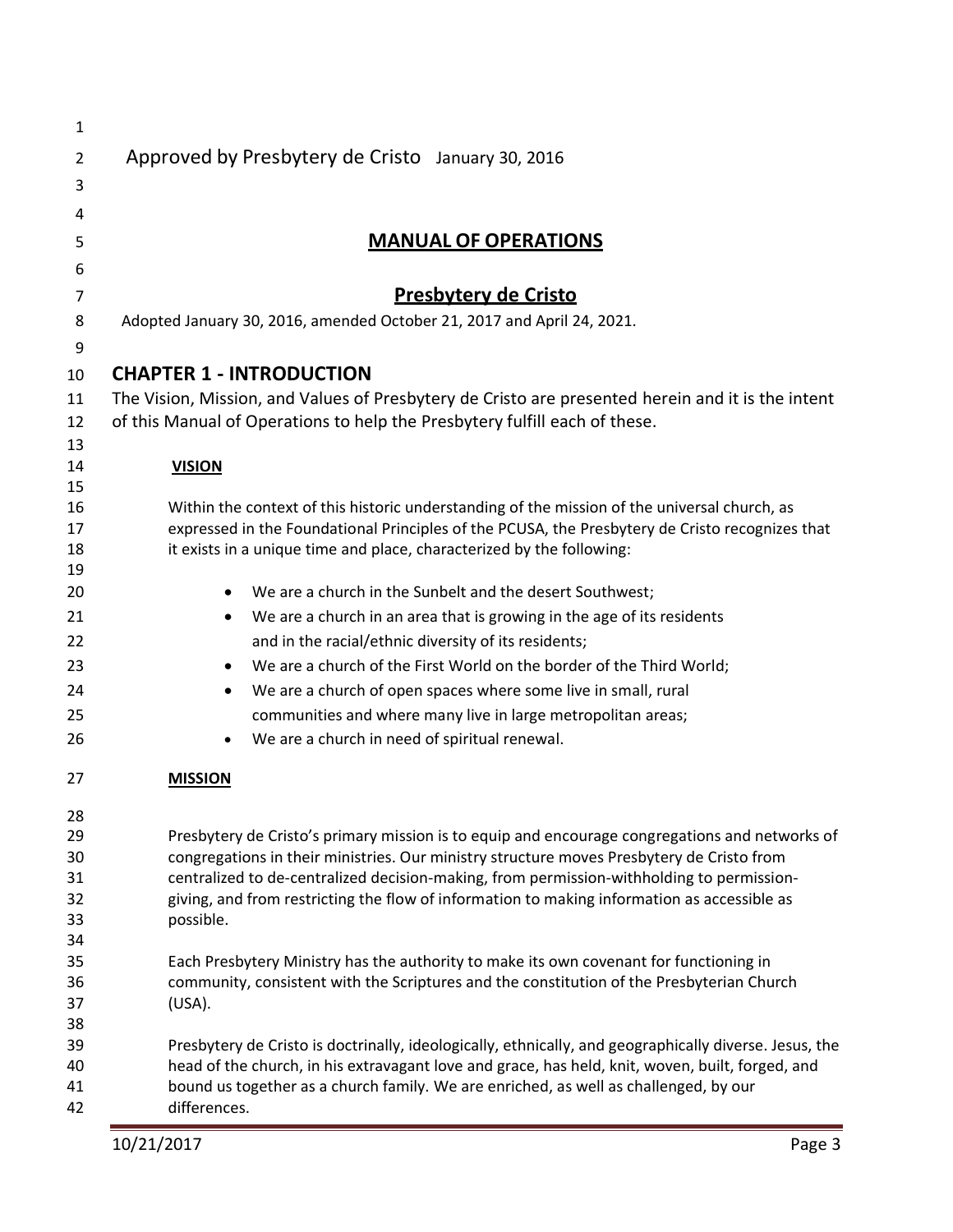| 1              |                                                                                                            |
|----------------|------------------------------------------------------------------------------------------------------------|
| $\overline{2}$ | <b>VALUES</b>                                                                                              |
| 3              |                                                                                                            |
| 4              | CHRIST-CENTERED: We function under the authority of the triune God, Jesus, the Christ,                     |
| 5              | our Savior, Lord and head of the church, who gives us the gift of unity.                                   |
| 6              |                                                                                                            |
| 7              | OPEN TO CHANGE: The Holy Spirit calls us to transformation; we are guided by the Holy Spirit in every      |
| 8              | deliberation, decision and action.                                                                         |
| 9              |                                                                                                            |
| 10             | PARTICIPATORY: The church is a priesthood of all believers; all members of Presbytery are fully            |
| 11             | empowered to share in leadership.                                                                          |
| 12             |                                                                                                            |
| 13             | FAITHFUL TO GOD'S WORD: Presbytery priorities are discerned in prayer, the reading of                      |
| 14             | Scripture and in ongoing conversations about the hopes, dreams, challenges and changes facing us.          |
| 15             |                                                                                                            |
| 16             | HONOR OUR DIFFERENCES: We celebrate the diversity of our Presbytery and reflect our                        |
| 17             | theological, geographical, racial, ethnic, gender and generational differences in our leadership           |
| 18             | and our ministries.                                                                                        |
| 19             |                                                                                                            |
| 20             | ACCEPTING: In our interactions with each other, we follow the example and commandment of                   |
| 21             | Christ, and thus we are guided in all that we say and do by forbearance in love.                           |
| 22             |                                                                                                            |
| 23             | PROUDLY PRESBYTERIAN: We embrace our Presbyterian heritage, as expressed in Scripture, the Book of         |
| 24             | Confessions, and our denomination's Book of Order.                                                         |
| 25             |                                                                                                            |
| 26             | <b>EMPOWERING:</b> What is not prohibited by our polity, is permitted. Ministry commissions and committees |
| 27             | are empowered to take<br>action according to the structure of the Manual of Operations!                    |
| 28             |                                                                                                            |
| 29             | <b>COLLABORATIVE:</b> Congregational networks and partnerships are valued as effective and faithful        |
| 30             | avenues of transformation and mission.                                                                     |
| 31             |                                                                                                            |
| 32             | GRATEFUL AND RESOURCEFUL: Recognizing that everything we possess comes from God,                           |
| 33             | we practice faithful stewardship of our gifts and resources.                                               |
| 34             |                                                                                                            |
| 35             | ENCOURAGING: Presbytery develops and facilitates supportive relationships among congregations,             |
| 36             | congregations and Presbytery, Presbytery and the Synod of the Southwest, Presbytery and the                |
| 37             | PCUSA and ecumenical and interfaith partners.                                                              |
| 38             |                                                                                                            |
| 39             | INTEGRITY: Openness and transparency are the hallmarks of our deliberations and                            |
| 40             | "decision-making."                                                                                         |
| 41             |                                                                                                            |
| 42             | <b>CONNECTED:</b> Innovation and technology are utilized to facilitate and energize communication and      |
| 43             | ministry initiatives.                                                                                      |
| 44             |                                                                                                            |
| 45             | The Book of Confessions, Part I of the Constitution of the Presbyterian Church (U.S.A.), states            |
|                |                                                                                                            |
| 46             | that "all the Reformed confessions emphasize God's sovereign claim on both personal and                    |
| 47             | corporate life, and thankful human obedience to it." The structure and operations of the                   |
| 48             | Presbytery, as described in this Manual of Operations, are firmly grounded in Reformed faith               |
| 49             | and polity and the purpose of the manual is to help the Presbytery more effectively emphasize              |
| 50             | God's claim on our corporate life.                                                                         |
| п.             |                                                                                                            |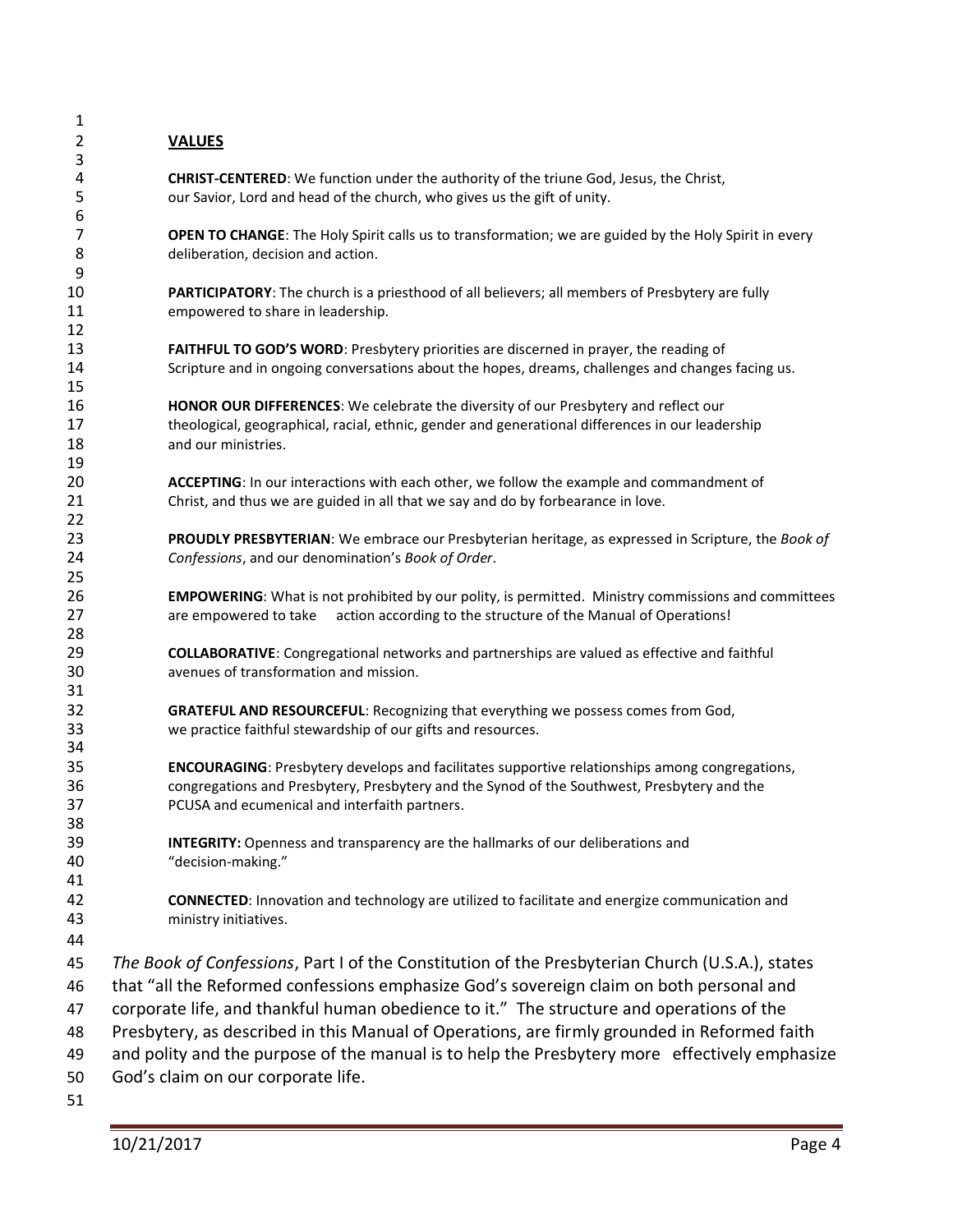- 
- Early in *The Book of Order*, Part II of the Constitution of the Presbyterian Church (U.S.A.), we
- find a discussion of The Historic Principles of Church Order (F-3.01) and The Historic Principles
- of Church Government (F-3.02). This manual firmly subscribes to those historic principles.
- 
- In developing this manual, we recognize and affirm that "God alone is Lord of the conscience." As is true of Reformed polity in general, there is recognition that persons chosen to lead this Presbytery are governed, not by those whom they may represent, but by the Holy Spirit working within them and are guided by the Holy Scriptures as "the only rule of faith and manners." We recognize and affirm the principle that a larger part of the church shall govern a smaller and that matters shall be finally decided by the "collected wisdom and united voice of the whole Church." We have ensured that this principle is the foundation of operations for this Presbytery – that all decisions may ultimately be subject to the "collected wisdom and united
- voice" of the Presbytery understanding that when the people of God are gathered together to
- listen to the Holy Spirit, their collective voice is more likely to reflect the will of God.
- 
- *The Book of Order* in G-3.0106 Principles of Administration gives the guidance by which this Manual of Operations has been developed.
- 
- Recognizing that we are "reformed and always being reformed by the Holy Spirit" there are
- provisions for reforming both the Manual of Operations and the structure of the
- Presbytery, should that be necessary and or desired. As is our church, this is a work in progress
- that should and will always be guided by the Constitution of the Presbyterian Church (U.S.A.)
- 24 and, most importantly, by the will of God as we discern it when we listen together to the Holy
- Spirit working in our midst.
- 

### **AUTHORITY**

- A Manual of Operations for the Presbytery is called for in the *Book of Order* (G-3.0106). The provisions of this Manual of Operations are subordinate to the *Book of Order* and the Bylaws. Presbytery de Cristo is a nonprofit corporation formed under the laws of the State of Arizona.
- 

## **PURPOSE**

- This Manual of Operations establishes the rules for the interrelationships of the Presbytery's various officers and agencies and for its internal operating procedures.
- 
- 

## **METHOD OF AMENDMENT**

- This Manual of Operations may be amended according to the procedures contained in the Bylaws of Presbytery de Cristo.
- 
- 
- 
-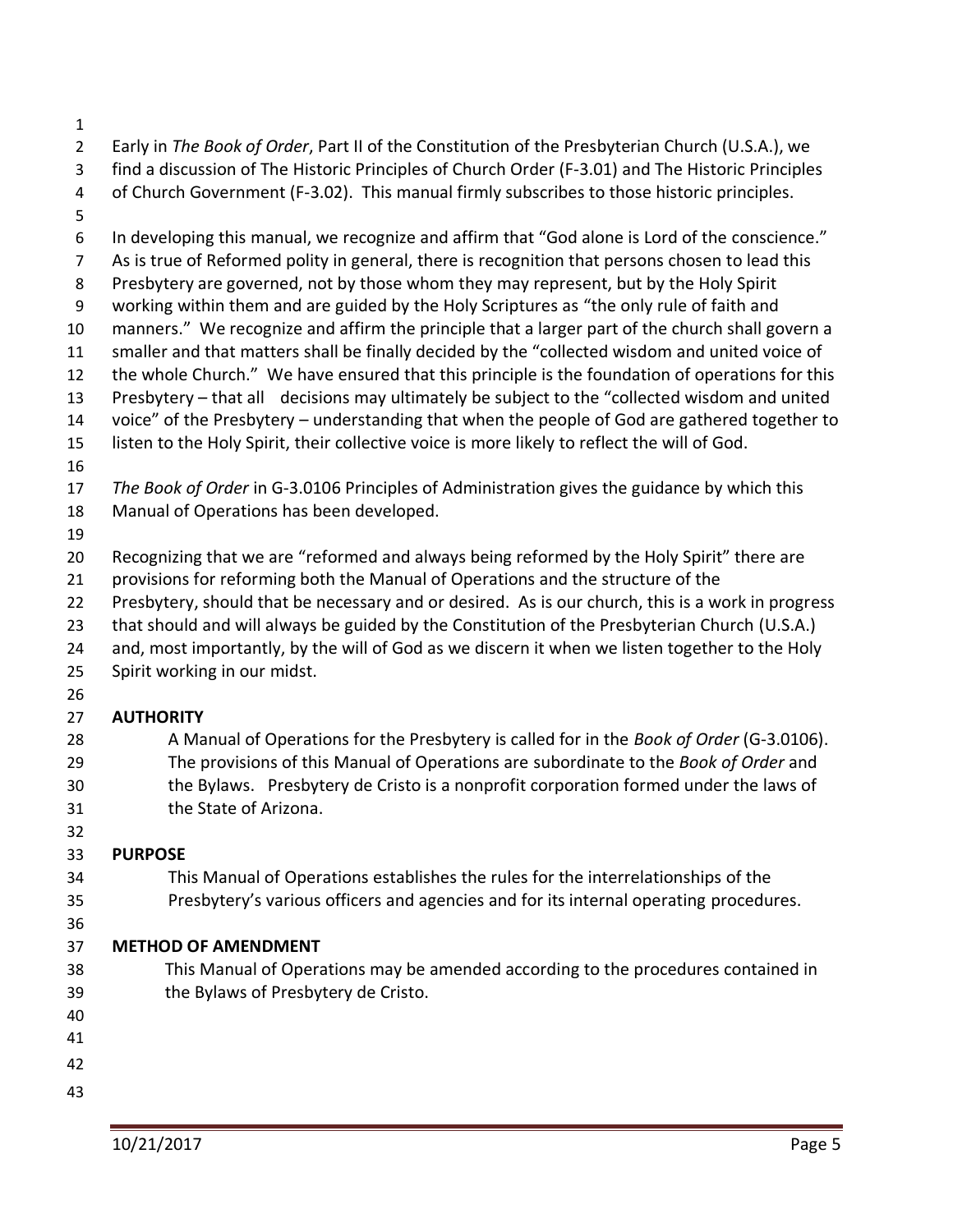#### **THE PRESBYTERY:**

 **ORGANIZATION** Structure The focal points for the decision making of the Presbytery de Cristo are its regularly scheduled meetings throughout the year. • Written reports to be considered by the presbytery will be submitted to the Stated Clerk by the published deadlines and will be on the Presbytery website no less than ten days prior to Presbytery meetings. 12 • New business may be brought to the Presbytery in the following ways: **13** o Presbytery Leadership Team or the moderator (or acting moderator) may submit a motion to the stated clerk14 days prior to the Presbytery meeting during which it shall be heard. The motion, and any accompanying background and rationale, shall be distributed with the call to the meeting. The stated clerk, 17 17 **in consultation with the Presbytery Gathering Planning Team (Staff and**  Moderators), shall place the item of new business on the proposed agenda for 19 the meeting. **b Common Prespytery Leadership Team or the moderator (or acting moderator) may bring**  a motion concerning an item of an emergency or urgent nature to a meeting of Presbytery, with the motion and accompanying background and rationale distributed to presbyters early in the meeting. The item of business shall be added to the agenda, upon the stated clerk's recommendation as to the time of day and the amount of time to be allotted. **b a presbyter may submit a motion in writing to the stated clerk thirty (30) days** and the stated clerk thirty (30) days **prior to the Presbytery meeting during which it shall be heard. The motion, and**  any accompanying background and rationale, shall be distributed with the call to the meeting. The stated clerk, in consultation with the Planning Team, (Staff and Moderators) shall place the item of new business in the proposed agenda for the meeting. o A presbyter may submit a motion in writing to the stated clerk at the beginning of a Presbytery meeting, when the proposed agenda is being considered. If found by the moderator to be in order\* the motion shall be read to the Presbytery and the item of new business shall be added to the agenda, upon the stated clerk's recommendation, as to the time of day and the amount of time to be allotted. Copies of the motion shall be available in writing for presbyters at least one hour before it is to be considered. \* Timely, in respectful language, properly presented, and not an "improper motion" as defined by Robert's Rules of Order (Chapter X, Section 39).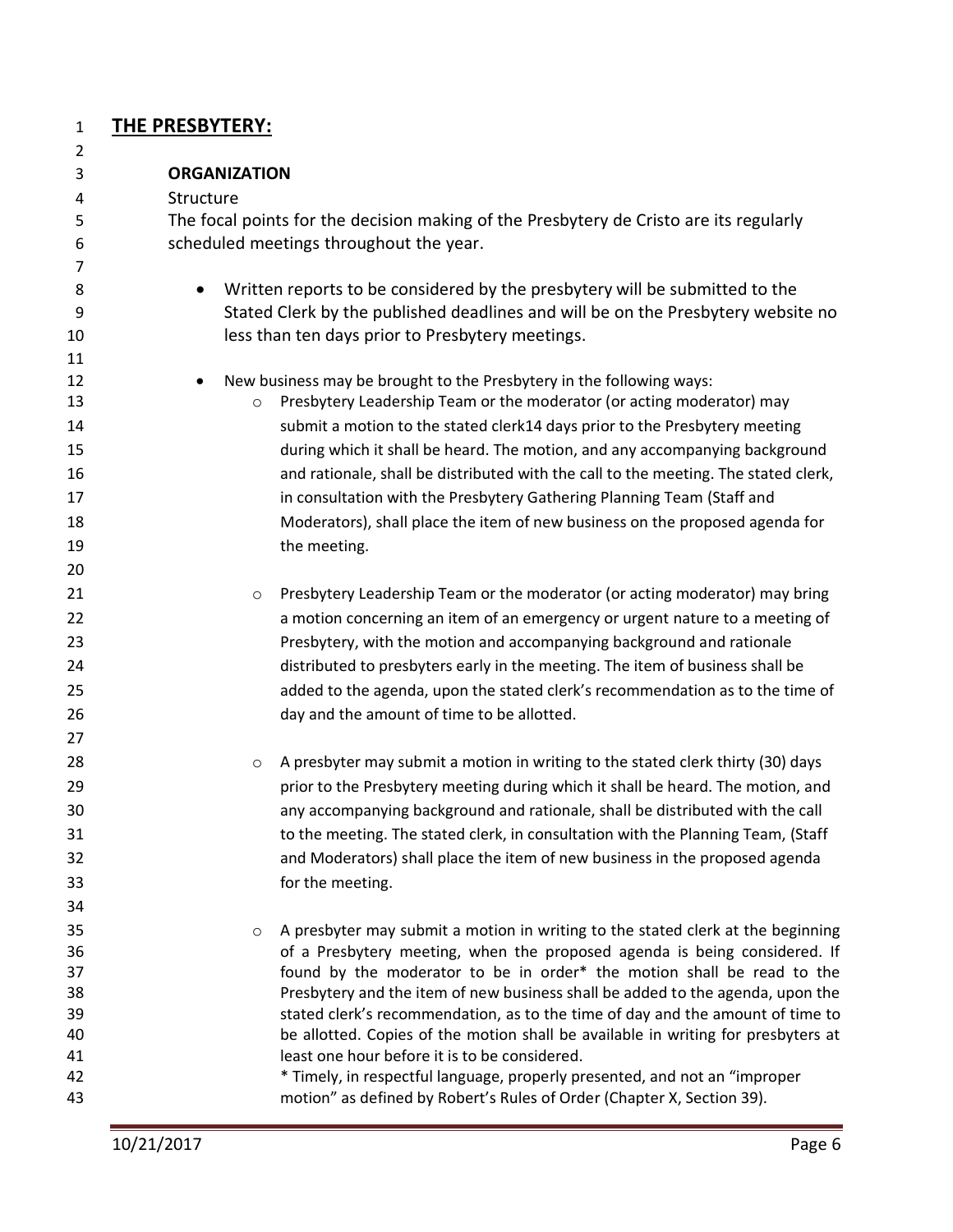| $\mathbf{1}$   |                                                                                               |
|----------------|-----------------------------------------------------------------------------------------------|
| $\overline{2}$ |                                                                                               |
| 3              |                                                                                               |
| 4              | Every Presbytery meeting will include time for interactive participation for                  |
| 5              | education, discernment, small group discussions, etc. Open Space as well as                   |
| 6              | other formats for conversation, discernment, and empowerment for ministry will                |
| 7              | be used frequently.                                                                           |
| 8              |                                                                                               |
| 9              | Presbytery calls and other materials will be available to commissioners                       |
| 10             | electronically.                                                                               |
| 11             |                                                                                               |
| 12             | The roll for gatherings or meetings is established by signing of the registration             |
| 13             | sheets at the registration desk or by staff verification of attendance at Zoom                |
| 14             | meetings.                                                                                     |
| 15             |                                                                                               |
| 16             | Special meetings may be called in accordance with G-3.0304 Book of Order or by                |
| 17             | the Leadership Team of Presbytery when there is an urgent need.                               |
| 18             |                                                                                               |
|                |                                                                                               |
| 19             | When Presbytery meetings are conducted Zoom the following shall apply:                        |
| 20             |                                                                                               |
| 21             | Voting will be conducted by poll. When the time to vote on a motion<br>$\circ$                |
| 22             | comes, you will see the question and answers on your screen. Click the                        |
| 23             | button next to your preferred answer.                                                         |
| 24             | Zoom voting by poll is considered a secret ballot and is NOT subject to a call for<br>$\circ$ |
| 25             | a Roll Call Vote per Robert's Rules of Order.                                                 |
| 26             |                                                                                               |
| 27             | The Leadership Team serves as the leadership body monitoring, adjusting, challenging,         |
| 28             | and leading the total Mission and program of the Presbytery. In order to function             |
| 29             | more effectively and efficiently, the Leadership team utilizes commissions,                   |
| 30             | committees, and other bodies defined herein. Each is composed of appointed or                 |
| 31             | elected members with responsibility for fulfilling a broad mandate or specific task.          |
| 32             |                                                                                               |
| 33             |                                                                                               |
| 34             | <b>Officers</b>                                                                               |
| 35             | The Presbytery de Cristo shall elect the corporate officers required by the Bylaws in the     |
| 36             | manner and at the time set forth in those Bylaws current at the time when such                |
| 37             | elections are to take place. The terms of office shall be those set out in the Presbytery     |
| 38             | Bylaws.                                                                                       |
| 39             |                                                                                               |
| 40             | Moderator                                                                                     |
| 41             | The duties of the Moderator will be those set forth in G-3.0104 Book of                       |
| 42             | Order and will be carried out according to Robert's Rules of Order Newly                      |
|                |                                                                                               |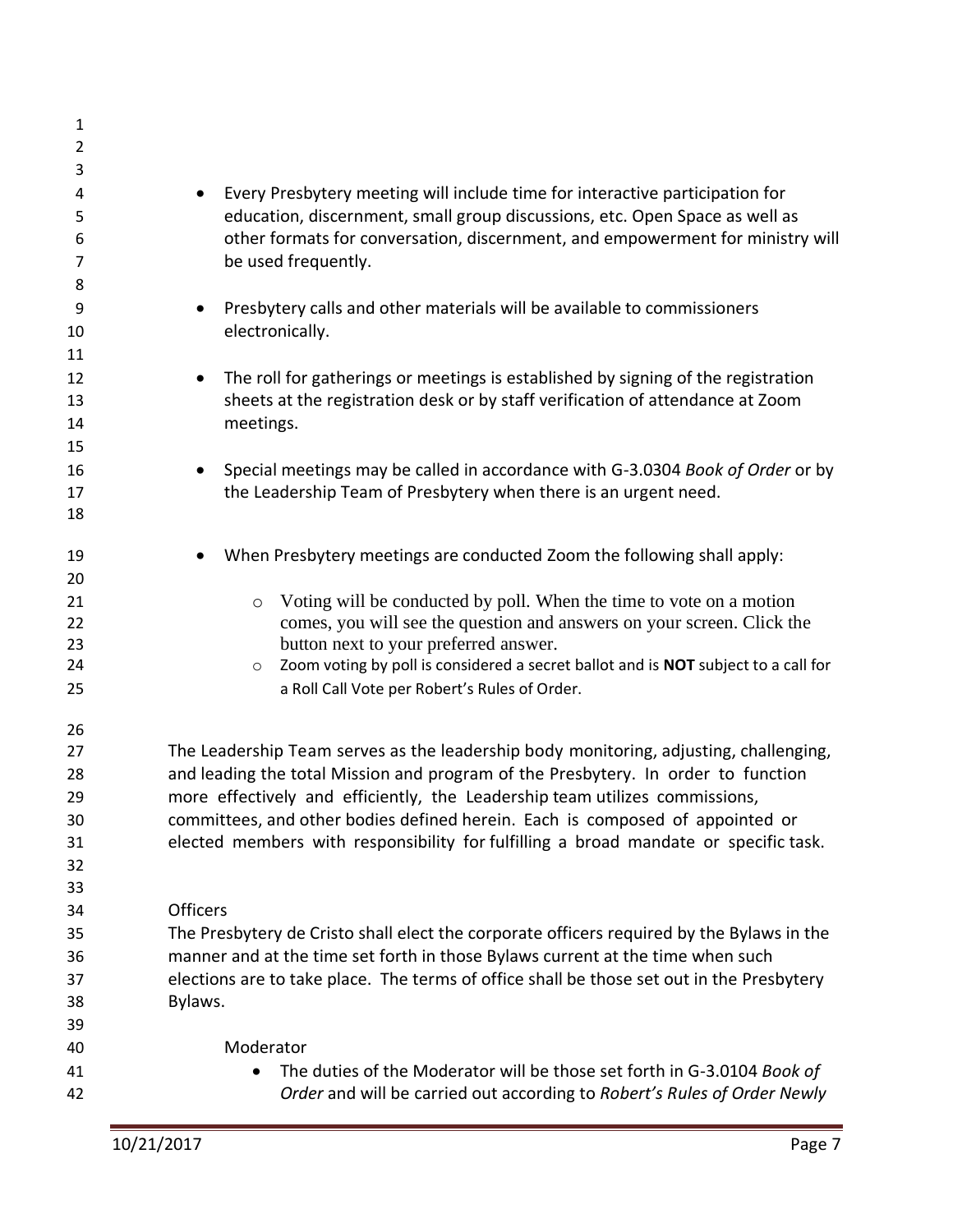| $\mathbf{1}$   | Revised for presiding officers.                                                                                                                                            |
|----------------|----------------------------------------------------------------------------------------------------------------------------------------------------------------------------|
| $\overline{2}$ |                                                                                                                                                                            |
| 3              | In the event of the incapacity, death or resignation of the Moderator, the                                                                                                 |
| 4              | Moderator-elect will become acting Moderator for the remainder of the                                                                                                      |
| 5              | term and the Presbytery will elect a new Moderator-elect at the next                                                                                                       |
| 6              | stated presbytery meeting for the purpose of completing the remainder                                                                                                      |
| 7              | of the term of office. In the absence of the Moderator and Moderator-                                                                                                      |
| 8              | elect, the most recent past Moderator present will preside.                                                                                                                |
| 9              |                                                                                                                                                                            |
| 10             | The Moderator-elect will act as Moderator at the request of, or in the                                                                                                     |
| 11             | absence of, the Moderator. The Moderator-elect will be a member of                                                                                                         |
| 12             | the Ministry for Leadership.                                                                                                                                               |
| 13             |                                                                                                                                                                            |
| 14             | <b>Stated Clerk/Associate</b>                                                                                                                                              |
| 15             | Election                                                                                                                                                                   |
| 16             | The Stated Clerk/Associate shall be nominated by a special committee and shall include                                                                                     |
| 17             | one member of the Combined Personnel Committee elected by the Presbytery after                                                                                             |
| 18             | adequate publicity has been given to the position opening throughout the denomination                                                                                      |
| 19             | and after intensive efforts have been made to secure candidates from among minorities                                                                                      |
| 20             | and women. The Presbytery shall elect a Stated Clerk/Associate for a four-year term.                                                                                       |
| 21             | The work of the Stated Clerk/Associate, along with the terms of the call, shall be                                                                                         |
| 22             | reviewed annually by the Combined Personnel Committee. Notification of the Stated                                                                                          |
| 23             | Clerk/Associate's intention to retire or resign shall be made to the Presbytery                                                                                            |
| 24<br>25       | Leadership Team at least three months in advance. Either of the contracting parties<br>may at any time request the joint consideration of the termination of the call.     |
| 26             |                                                                                                                                                                            |
| 27             |                                                                                                                                                                            |
|                | The duties and responsibilities of the Stated Clerk/Assoc. shall be those specified<br>in G-3.0104 Book of Order and sections of the Rules of Discipline. It shall also be |
| 28             | the responsibility of the Stated Clerk to:                                                                                                                                 |
| 29             |                                                                                                                                                                            |
| 30             |                                                                                                                                                                            |
| 31             | Distribute correspondence and papers from other agencies to                                                                                                                |
| 32             | appropriate committees and officers and to Presbytery and its Leadership                                                                                                   |
| 33             | Team for action.                                                                                                                                                           |
| 34             |                                                                                                                                                                            |
| 35             | Be custodian of the records of Presbytery (G-3.0107) and keep an                                                                                                           |
| 36             | accurate listing of churches, ministers, inquirers, candidates under care of                                                                                               |
| 37             | Presbytery, certified Christian educators, clerks of session and CRE's.                                                                                                    |
| 38             |                                                                                                                                                                            |
| 39             | Be responsible for the production of an annual directory.                                                                                                                  |
| 40             |                                                                                                                                                                            |
| 41             | Prepare the official docket for each meeting of Presbytery for approval by                                                                                                 |
| 42             | the Presbytery Planning Team and to distribute the call for each meeting                                                                                                   |
| 43             | not less than ten (10) days prior to the meeting. The Presbytery Planning                                                                                                  |
| 44             | Team will be responsible for arrangements for each meeting in                                                                                                              |
| 45             | consultation with the host pastor or host session if pastor position is                                                                                                    |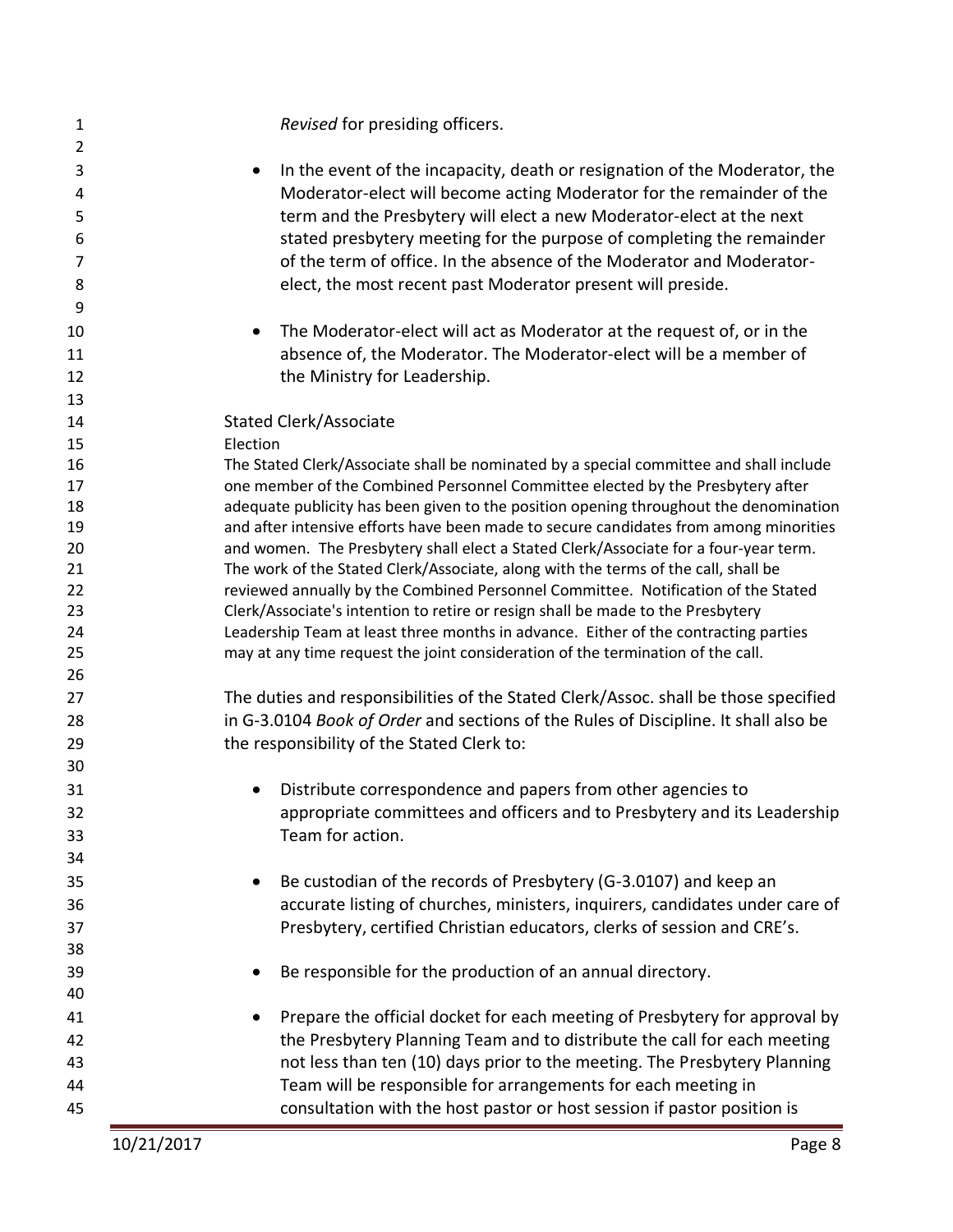| 1<br>$\overline{2}$ | vacant and will annually present for Presbytery's approval a suggested list<br>of meeting places on a rotating schedule. |
|---------------------|--------------------------------------------------------------------------------------------------------------------------|
| 3                   |                                                                                                                          |
| 4                   | Correspond with other presbyteries concerning the reception or dismissal                                                 |
| 5                   | of members of Presbytery.                                                                                                |
| 6                   |                                                                                                                          |
| 7                   | The Stated Clerk will serve in an ex-officio role with the Leadership Team,                                              |
| 8                   | Commission on Ministry, Committee on Representation and Polity, and                                                      |
| 9                   | Administration Committee.                                                                                                |
| 10                  |                                                                                                                          |
| 11                  | Treasurer                                                                                                                |
| 12                  |                                                                                                                          |
| 13                  | The duties of the Treasurer shall be to:                                                                                 |
| 14                  | Serve as treasurer for the Presbytery Board of Trustees.                                                                 |
| 15                  |                                                                                                                          |
| 16                  | Work of the Treasurer shall be under the direction of the Administration                                                 |
| 17                  | Committee.                                                                                                               |
| 18                  |                                                                                                                          |
| 19                  | Provide input to the Presbytery Finance Manager to identify policies and<br>$\bullet$                                    |
| 20                  | procedures specific to maintaining financial controls.                                                                   |
| 21                  |                                                                                                                          |
| 22                  | Review monthly financial reports and financial analysis prepared by the<br>$\bullet$                                     |
| 23                  | Finance Manager before they are distributed to committees and                                                            |
| 24                  | membership.                                                                                                              |
| 25                  |                                                                                                                          |
| 26                  | Review periodic balance sheets and statements of income or loss with                                                     |
| 27                  | presbytery Finance Manager.                                                                                              |
| 28                  |                                                                                                                          |
| 29                  | Consult with presbytery Finance Manager and Administration Committee<br>$\bullet$                                        |
| 30<br>31            | in the development of annual budget for the presbytery.                                                                  |
| 32                  | Review annual audit conducted by Auditor/Reviewers with Finance                                                          |
| 33                  | Manager.                                                                                                                 |
| 34                  |                                                                                                                          |
| 35                  | Attend meetings of Leadership Team/Trustees and Administration                                                           |
| 36                  | Committee to provide direction and information.                                                                          |
| 37                  |                                                                                                                          |
| 38                  | Work with Financial Manager and others identified in Presbytery Bylaws                                                   |
| 39                  | and Operations Manual charged with endowments and investment                                                             |
| 40                  | management.                                                                                                              |
| 41                  |                                                                                                                          |
| 42                  | The Treasurer shall distribute funds consistent with Presbytery policies                                                 |
| 43                  | and in accord with processes developed by the Administration                                                             |
| 44                  | Committee in consultation with Finance Manager.                                                                          |
|                     |                                                                                                                          |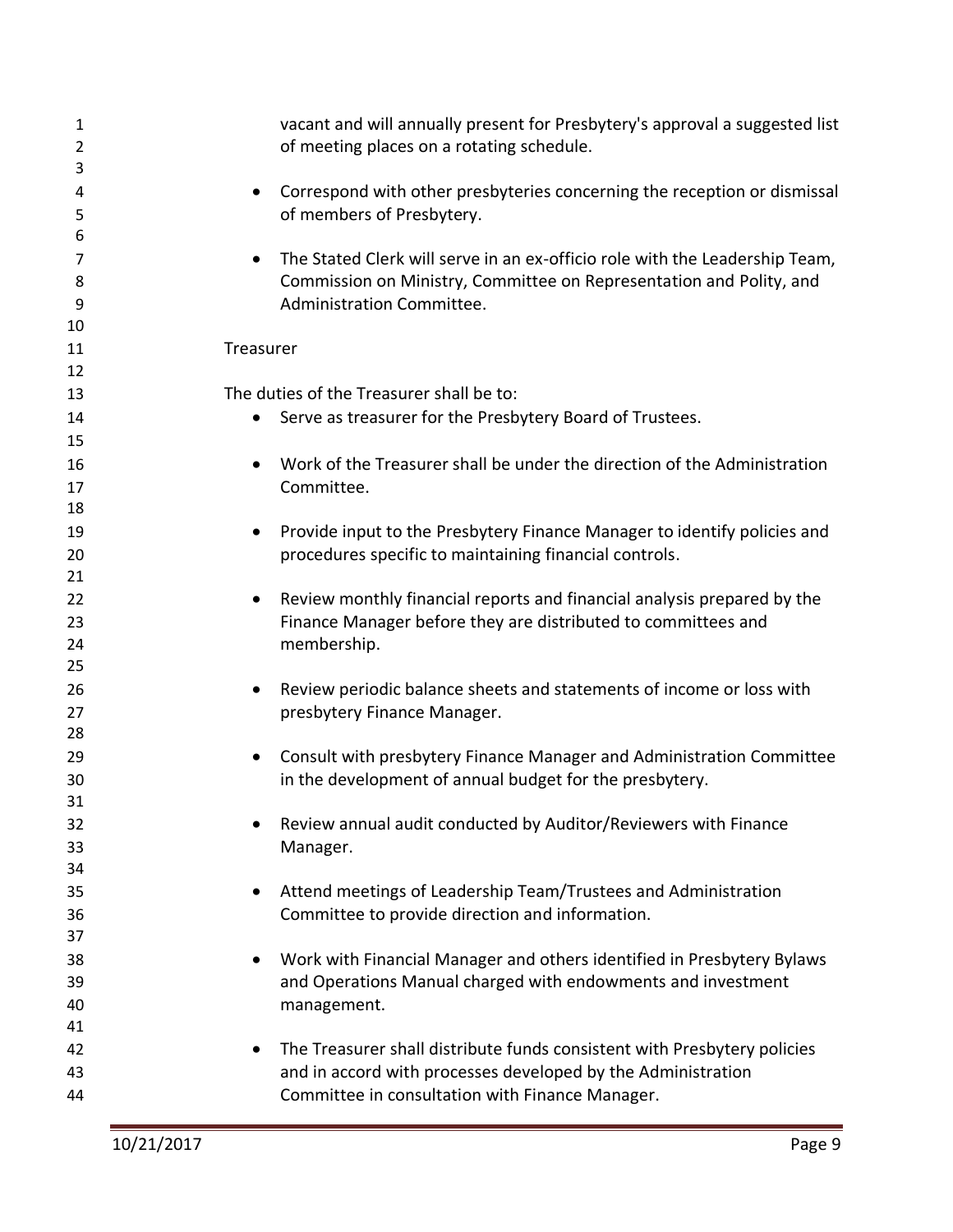#### Presbytery Pastor

- **Election** The Presbytery Pastor shall be nominated by a special committee and shall include one member on the Combined Personnel Committee elected by the Presbytery after adequate publicity has been given to the position opening throughout the denomination and after intensive efforts have been made to secure candidates from among minorities and women. The Presbytery shall elect a Presbytery Pastor for a four- year term. The work of the Presbytery Pastor, along with the terms of the call, shall be reviewed annually by the Combined Personnel Committee. Notification of the Presbytery Pastor's intention to retire or resign shall be made to the Presbytery Leadership Team at least three months in advance. Either of the contracting parties may at any time request the joint consideration of the termination of the call.
- **Duties and Charge**. The Presbytery Pastor shall:
- 14 a. supervise and coordinate the work of Presbytery Staff and any Synod or General Assembly agency staff persons assigned to work within Presbytery;
- 16 b. report at each meeting of Presbytery, and shall present an annual report at the January meeting of Presbytery;
- 18 c. serve as interpreter to the general public of the actions and policies of the churches, Presbytery, Synod and General Assembly;
- 20 d. be a corresponding member without vote of all program committees, permanent committees and commissions, standing committees, teams and task forces of Presbytery, except the Permanent Judicial Commission;
- 23 e. be the agent of Presbytery to carry out its actions when no other specific individual or body is named; and
- 25 f. fulfill such other responsibilities as are assigned by this Manual or the Leadership Team.
- 

#### **Staff**

#### **Professional, Administrative AND Volunteer Staff**

- The Presbytery shall establish, on recommendation of the Leadership Team, or the Combined Personnel Committee with a Shared Staffing Plan in effect, a staffing plan for professional and administrative positions.
- **Employment of Executive Staff**. Presbytery, upon recommendation of Leadership Team or Combined Personnel Committee, or special search team, as appropriate, may approve hiring of such professional staff as Presbytery deems appropriate. Presbytery staff may receive a salary and shall be employed for an indefinite term with annual reviews of performance.
- **Employment of Professional/Administrative Staff**. Presbytery Leadership Team, on recommendation of the Operations Committee, may approve hiring such administrative staff as Presbytery deems appropriate. Administrative staff may receive a salary and shall be employed for an indefinite term with annual reviews of performance.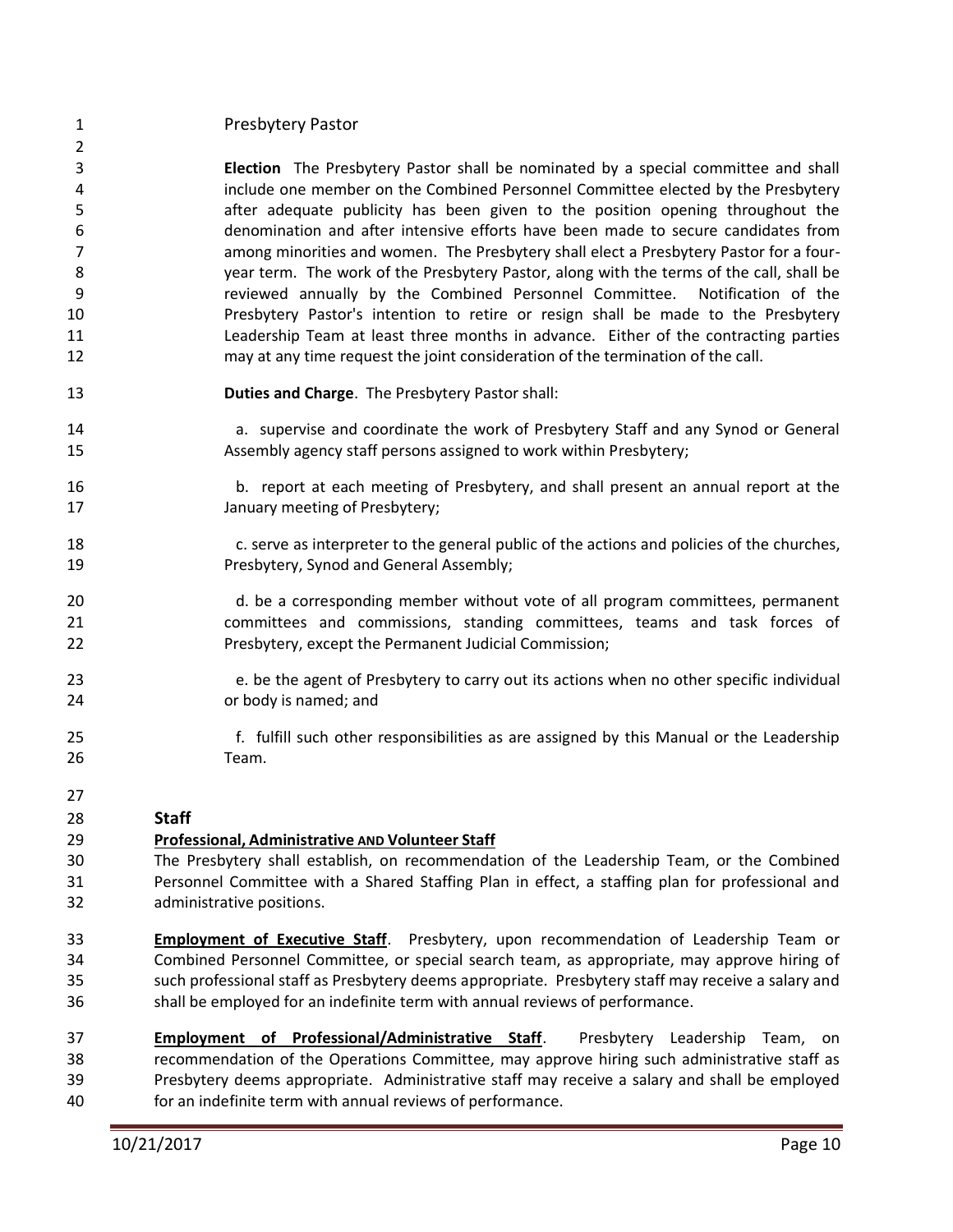**Volunteer Staff**. Presbytery Leadership Team, upon recommendation of the Operations Committee or Combined Personnel Committee, may contract for volunteer staff. Volunteer staff shall not receive a salary but may be reimbursed for certain expenses after prior approval by Presbytery Leadership Team in accordance with the Presbytery budget. Volunteer staff shall be employed for a term set by Presbytery Leadership Team, subject to periodic performance review. Commissions Committees and Other Bodies Commissions – A commission is empowered to consider and conclude matters referred to it by a council, *Book of Order* (G-3.0109). The scope of the commission's powers and any restrictions on those powers are contained in this Manual of Operation. Committees – A committee shall study and recommend action or carry out decisions already made by a council. It shall make a full report to the council that created it, and its recommendations shall require action by that body, *Book of Order* (G-3.0109). The Commissions, Committees and other Bodies, along with their purposes or functions, shall be those called for in the Presbytery's Manual of Operations. Adding, changing, or discontinuing Commissions and Committees requires an amendment to 21 the Manual of Operations. The Leadership Commission will meet monthly and all other commissions and committees will meet every other month as indicated on the Presbytery calendar issued by Presbytery staff. Each Commission or Committee called for in the Presbytery's Manual of Operations shall be elected in the manner and at the time set forth therein. Each Commission or Committee shall write and maintain its own Manual of Operations, consistent with the Presbytery's Manual of Operations. This Manual will ordinarily describe the functions, organizational structure, membership, and meeting schedules, and will establish the number, qualification and designation of the members of the applicable Committee. Each Commission or Committee shall report any changes to its own Manual to the next stated meeting of the Leadership Team and to the Stated Clerk. The Commissions or Committees are responsible for ensuring that their Manuals are consistent with the Presbytery Manual of Operations and Presbytery de Cristo Bylaws, as well as the *Book of Order*. Each Commission or Committee will submit a written report to the Leadership Team concerning its work annually, as instructed by Presbytery staff. Members of each Commission or Committee (excluding Permanent Judicial Commission and Administration Committee) will be elected in three classes of three-year terms, unless otherwise noted. No member having served two full or partial three-year terms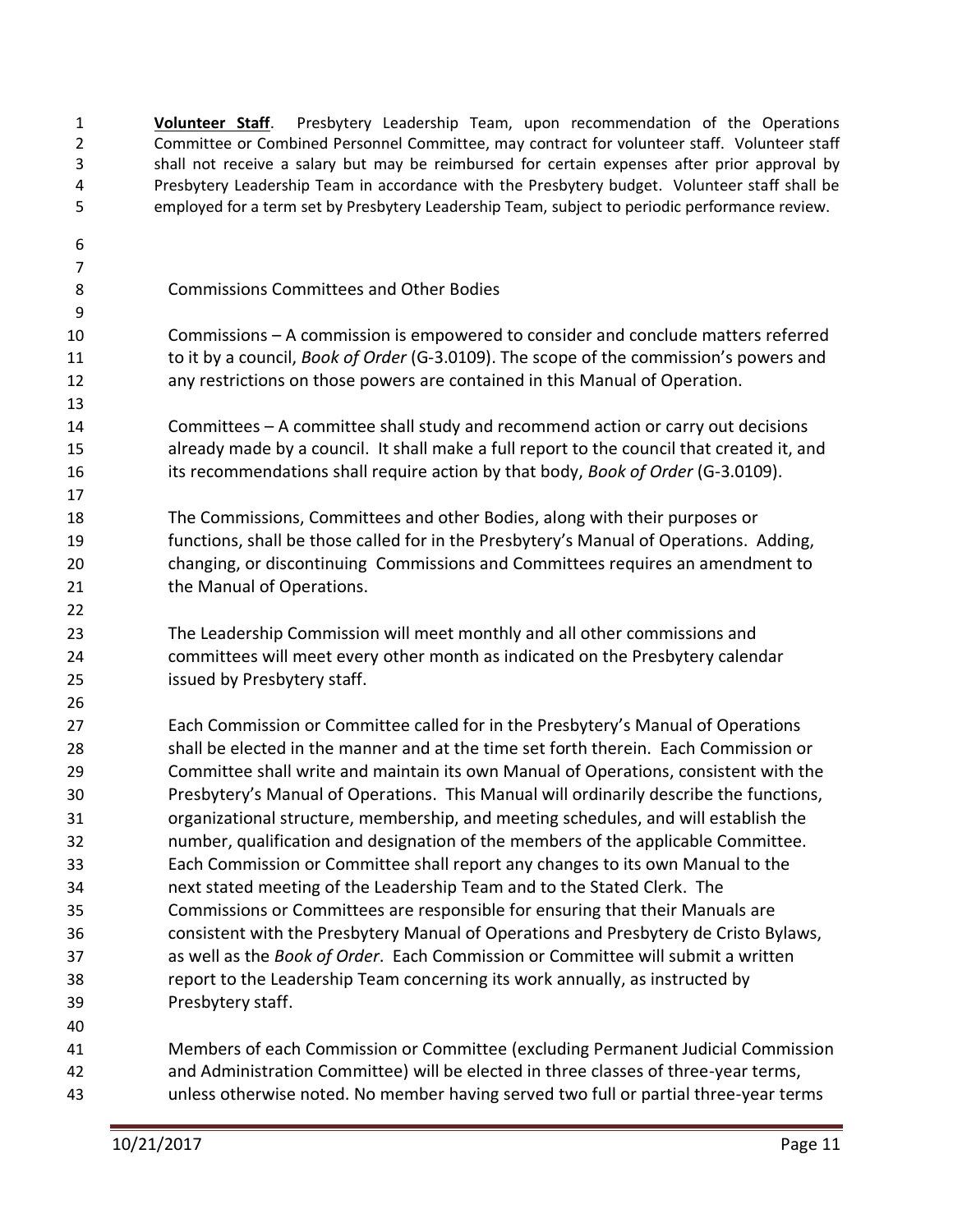will be eligible for reelection until one (1) year has elapsed. Elections ordinarily take place at the January meeting of the commission or committee. As nearly as possible, there will be equal representation between Teaching Elders and Ruling elders (or in the case of committees – members of congregations (G-3.0109)), and membership will reflect the advice of the Nominating Committee.

 For Commissions, if membership requirement numbers cannot be fulfilled with Teaching Elders (TE) and Ruling Elders (RE) members, the commission (excluding Permanent Judicial Commission) may petition the nominating committee to reduce the number of TE and RE to 75% of the member number identified for the commission in this Manual of Operations. The remaining members may be lay members of congregations (up to 25%) who shall have voice but no vote on the commission.

- Each Commission or Committee shall elect a moderator following the annual meeting of Presbytery and each shall designate a secretary except as noted in this Manual of Operations for detailed descriptions included in Chapters 2 thru 9.
- When a member is absent from three (3) consecutive meetings without being excused by the Commission or Committee moderator for good cause, it will be deemed that such person has resigned. The moderator will inform the Stated Clerk, the moderator of the Nominating Committee and the Presbytery.
- Each Commission or Committee will keep a record of its work and send a copy to the Stated Clerk. The moderators will submit an annual report to the Stated Clerk for the annual meeting of the Presbytery. Each ministry will submit an annual report for the January Annual Meeting.
- Transformers and Macedonia Ministries Cohort group shall function as committees, as defined in Chapter 1 of the Manual of Operations. Both committees shall be responsible to the Presbytery Pastor. Both committees shall provide the Stated Clerk copies of meeting minutes or agenda items noticing activities of each council. Annual reports shall be provided to the Leadership Team and the Stated Clerk. Financial transactions involving either committee shall be reported to the Presbytery Pastor, Stated Clerk, Presbytery Treasurer and the Presbytery Financial Manager.
- The Presbytery or Leadership Team may establish task forces as required to address special issues or concerns as they arise. Such task forces are not part of Presbytery's permanent structure, nor do they speak for Presbytery, unless authorized by Presbytery.
- Administrative Commissions for ordination and installation will be approved by the Moderator of Presbytery and the Stated Clerk in consultation with the moderators of the Commission for Ministry (for installation) and the Commission for Preparation (for ordination).
- 

Between meetings of the presbytery, an Investigating Committee may be appointed if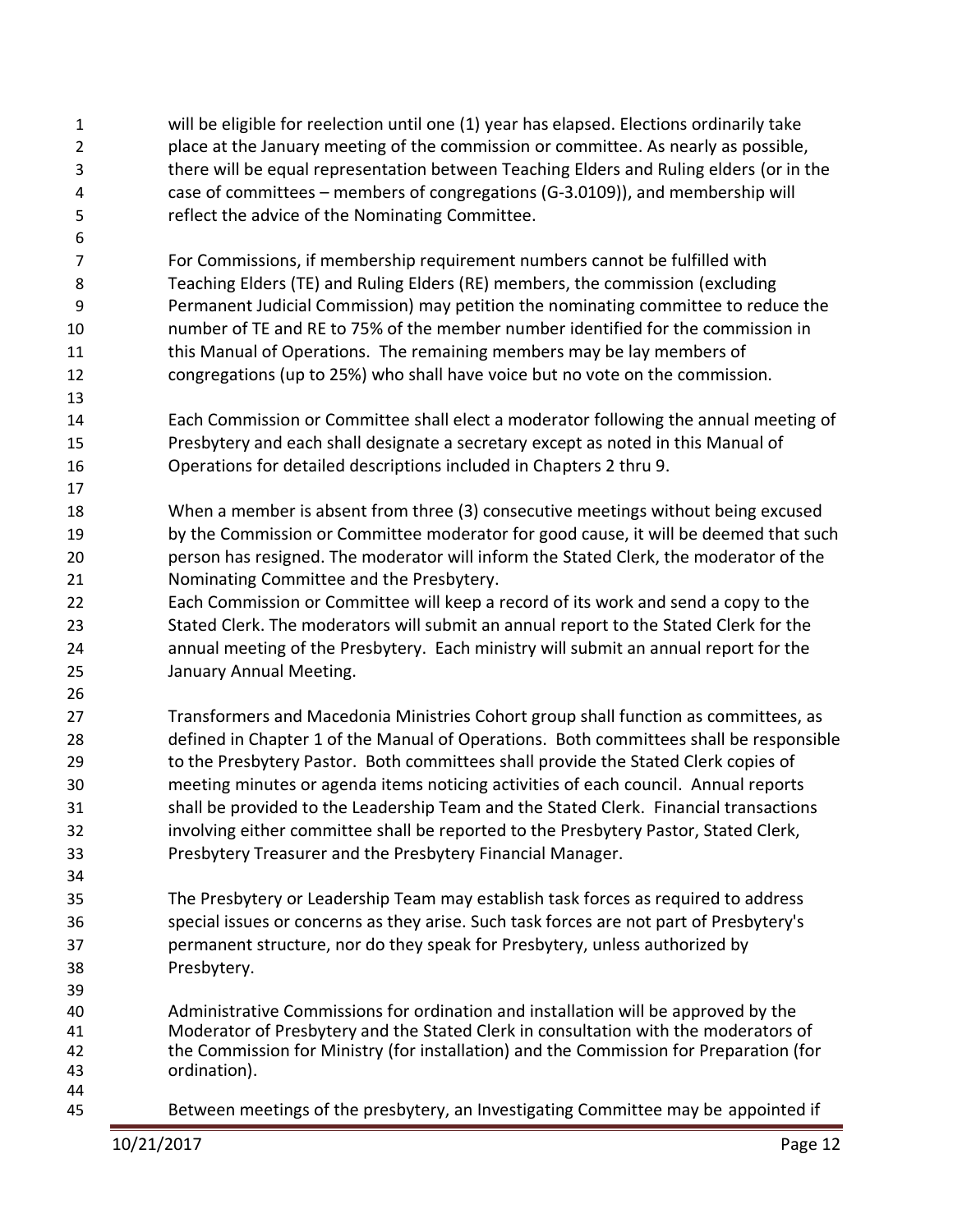necessary by the Moderator of Presbytery, the Presbytery Pastor and Stated Clerk (*Book of Order* D-10.0200).

#### **OPERATIONS**

 The budget for each Commission and Committee of the Presbytery requesting funds shall originate with the responsible Commission or Committee. The budget year runs from February 1 through January 31 in any given year. For each budget year, it will be the responsibility of the Administration Commission to recommend an income projection to the Leadership Team no later than the December Stated Meeting of the Leadership Team. The Leadership Team will review and approve the budget prior to recommendation to the Presbytery for approval. Ordinarily the Operating Fund budget and the Mission Fund budget for each year will be presented to the Presbytery at the January annual meeting.

 

- 
- 
- 
- 
- 
- 
- 
- 
- 
- 
- 
- 
- 
- 
- 
- 
- 
- 
- 
- 
- 
-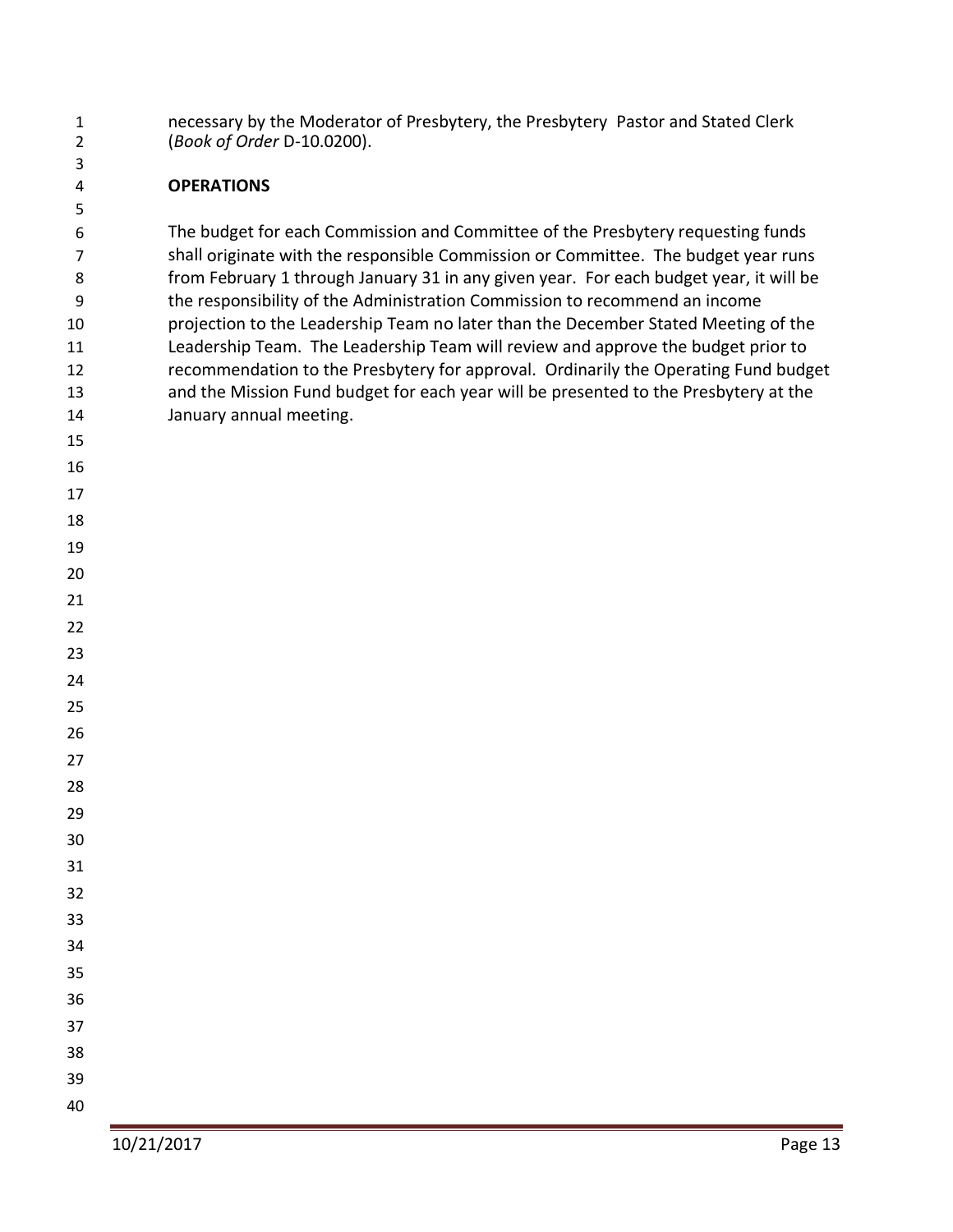## **CHAPTER 2 – LEADERSHIP TEAM COMMISSION**

## **PURPOSE:**

 The Leadership Team shall serve as the leadership body of the Presbytery, monitoring/ adjusting/challenging/leading the total mission and program of the Presbytery. The Leadership Team shall function in (a) a generative mode, providing Biblically and spiritually-grounded, missionally-oriented conversations that may, in fact, challenge the current strategic direction of the Presbytery, (b) a strategic mode, in partnership with the Commissions and Committees, as they together work to establish and accomplish the goals of the Presbytery and (c) a fiduciary mode as required by law in the Leadership Team's role as Trustees of Presbytery de Cristo. The Presbytery itself elects its: 14 • Commission/Committee membership, 15 • Permanent Judicial Commission, 16 • General Assembly and Synod Commissioners, 17 • Stated Clerk, 18 • Treasurer, 19 • Presbytery Pastor, 20 • the Leadership Team, 21 • Presbytery Moderator and Moderator-Elect. The Presbytery acts on: • The creation or elimination of commission/committees, • motions sent to it by committees, • any proposed property sale, • property acquisition, • direct indebtedness assumed by the Presbytery, • any contingent liabilities, • any change in the designations for designated, temporarily-restricted funds, • amendments to policies which have not been delegated to other committees or commissions, • amendments to the Constitution proposed by the General Assembly, • overtures received from sessions, • any decisions required by the *Book of Order*, • constituting, dismissing or dissolving congregations, • changes in the Manual of Operations.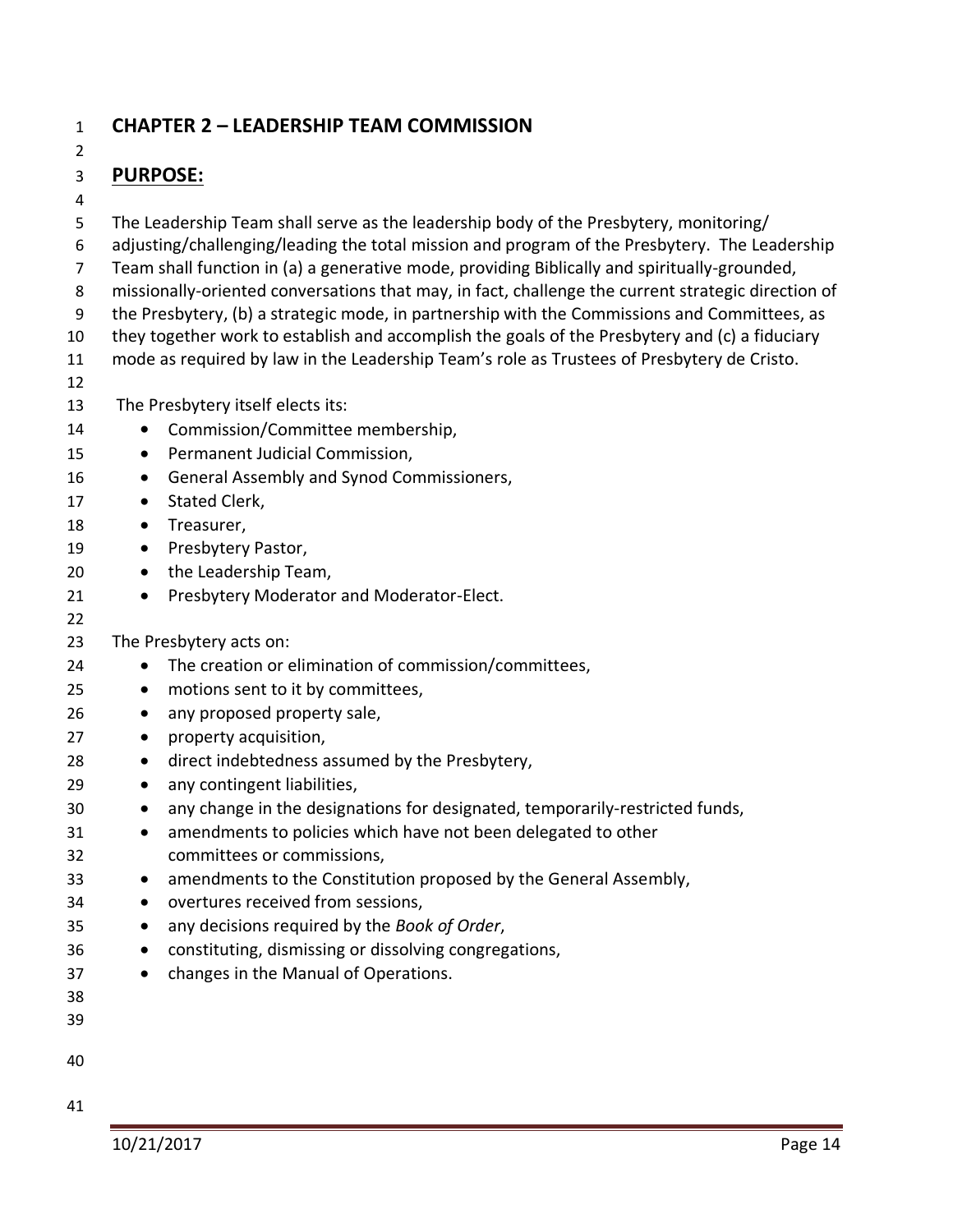#### **FUNCTION:**

The Leadership Team shall:

| Receive all budgets submitted by Administration Commission and Mission<br>Commission before forwarding the proposed budgets to the Presbytery for<br>Approve or disapprove programming recommendations for action brought to<br>it by the Committees of the Presbytery and when indicated forward those<br>Review and evaluate Presbytery's mission and structure in the light of<br>Approve changes to the staff design of the Presbytery in accordance with actions |
|-----------------------------------------------------------------------------------------------------------------------------------------------------------------------------------------------------------------------------------------------------------------------------------------------------------------------------------------------------------------------------------------------------------------------------------------------------------------------|
|                                                                                                                                                                                                                                                                                                                                                                                                                                                                       |
|                                                                                                                                                                                                                                                                                                                                                                                                                                                                       |
|                                                                                                                                                                                                                                                                                                                                                                                                                                                                       |
|                                                                                                                                                                                                                                                                                                                                                                                                                                                                       |
|                                                                                                                                                                                                                                                                                                                                                                                                                                                                       |
|                                                                                                                                                                                                                                                                                                                                                                                                                                                                       |
|                                                                                                                                                                                                                                                                                                                                                                                                                                                                       |
|                                                                                                                                                                                                                                                                                                                                                                                                                                                                       |
|                                                                                                                                                                                                                                                                                                                                                                                                                                                                       |
|                                                                                                                                                                                                                                                                                                                                                                                                                                                                       |
|                                                                                                                                                                                                                                                                                                                                                                                                                                                                       |
|                                                                                                                                                                                                                                                                                                                                                                                                                                                                       |
|                                                                                                                                                                                                                                                                                                                                                                                                                                                                       |
|                                                                                                                                                                                                                                                                                                                                                                                                                                                                       |
| Develop, promote and encourage a sense of unity and community within the                                                                                                                                                                                                                                                                                                                                                                                              |
|                                                                                                                                                                                                                                                                                                                                                                                                                                                                       |
|                                                                                                                                                                                                                                                                                                                                                                                                                                                                       |
|                                                                                                                                                                                                                                                                                                                                                                                                                                                                       |
| Direct the communication systems of the Presbytery with assignment of liaison                                                                                                                                                                                                                                                                                                                                                                                         |
|                                                                                                                                                                                                                                                                                                                                                                                                                                                                       |
|                                                                                                                                                                                                                                                                                                                                                                                                                                                                       |
| Recommend to the Presbytery the creation or elimination of Commissions and                                                                                                                                                                                                                                                                                                                                                                                            |
|                                                                                                                                                                                                                                                                                                                                                                                                                                                                       |
|                                                                                                                                                                                                                                                                                                                                                                                                                                                                       |
|                                                                                                                                                                                                                                                                                                                                                                                                                                                                       |
|                                                                                                                                                                                                                                                                                                                                                                                                                                                                       |
| To advise the Presbytery pertaining to any Bills and/or Overtures brought before                                                                                                                                                                                                                                                                                                                                                                                      |
|                                                                                                                                                                                                                                                                                                                                                                                                                                                                       |
| Recommend to the Presbytery approval or disapproval of all motions and                                                                                                                                                                                                                                                                                                                                                                                                |
| overtures from sessions for General Assembly or Presbytery action,                                                                                                                                                                                                                                                                                                                                                                                                    |
| Provide for the training of commissioners and alternates to General Assembly                                                                                                                                                                                                                                                                                                                                                                                          |
|                                                                                                                                                                                                                                                                                                                                                                                                                                                                       |
|                                                                                                                                                                                                                                                                                                                                                                                                                                                                       |
|                                                                                                                                                                                                                                                                                                                                                                                                                                                                       |
|                                                                                                                                                                                                                                                                                                                                                                                                                                                                       |
| The committee will conduct an overview to ensure provisions for an annual                                                                                                                                                                                                                                                                                                                                                                                             |
|                                                                                                                                                                                                                                                                                                                                                                                                                                                                       |
| Record minutes of all meetings and maintain accurate record of the work of                                                                                                                                                                                                                                                                                                                                                                                            |
| the Session Records Review subgroup, which shall be available in the                                                                                                                                                                                                                                                                                                                                                                                                  |
|                                                                                                                                                                                                                                                                                                                                                                                                                                                                       |
|                                                                                                                                                                                                                                                                                                                                                                                                                                                                       |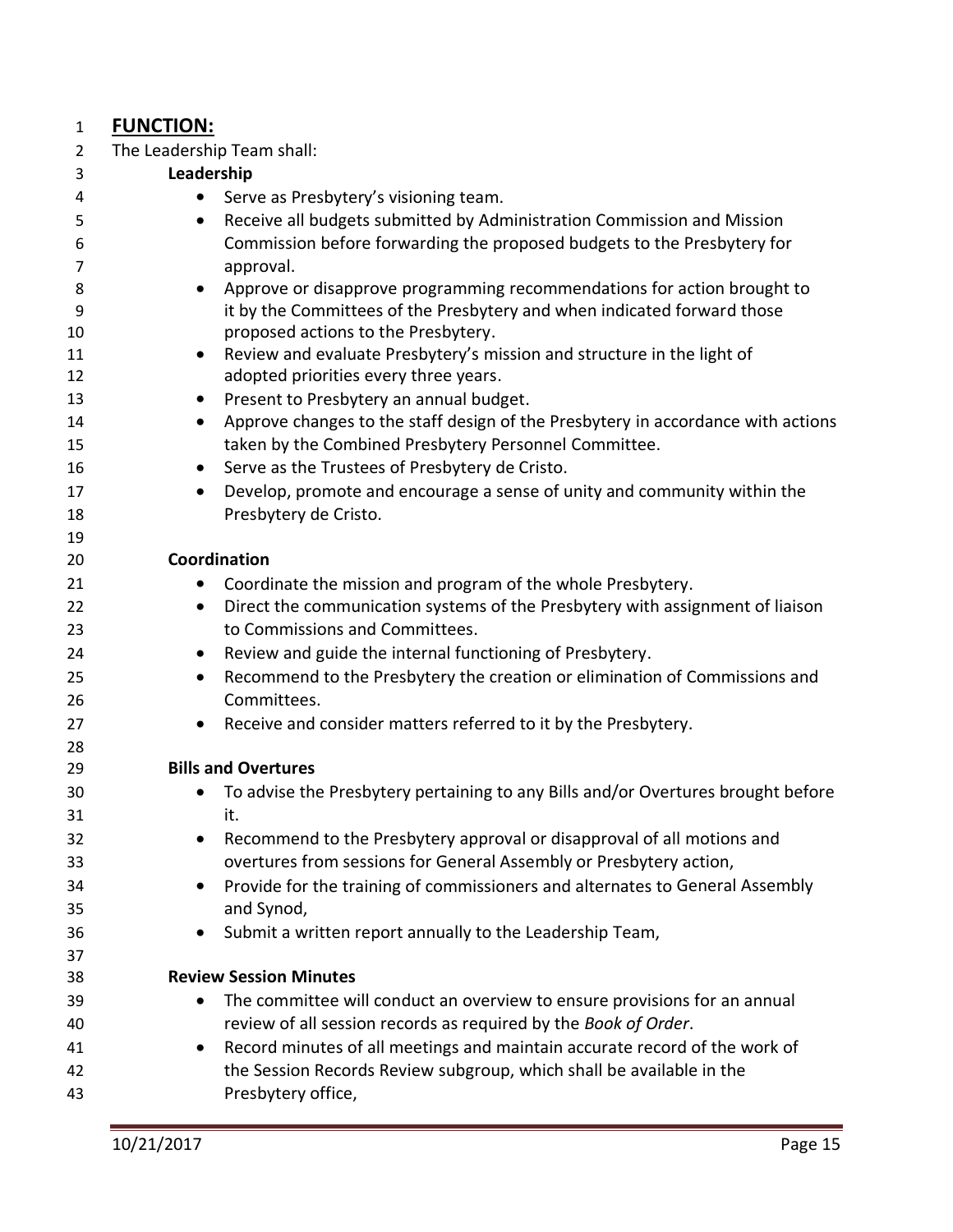| $\mathbf{1}$ | Submit a written report annually to the Leadership Team,                                                                                                              |
|--------------|-----------------------------------------------------------------------------------------------------------------------------------------------------------------------|
| 2            | Develop, promote and encourage a sense of unity and community within the                                                                                              |
| 3            | Presbytery de Cristo.                                                                                                                                                 |
| 4            |                                                                                                                                                                       |
| 5            | <b>Fiduciary</b>                                                                                                                                                      |
| 6            | Approve any contingent liability which falls outside the parameters defined in                                                                                        |
| 7            | the policies of the Administration Commission on Congregational Property.                                                                                             |
| 8            | Approve any contingent liability which exceeds \$1,000,000 before forwarding to                                                                                       |
| 9            | the Presbytery for approval.                                                                                                                                          |
| 10           |                                                                                                                                                                       |
| 11           | <b>Ecumenical and Interfaith Cooperation</b>                                                                                                                          |
| 12           | Oversee ecumenical and interfaith affairs.                                                                                                                            |
| 13           | Maintain relationships with Synod and General Assembly.<br>$\bullet$                                                                                                  |
| 14           |                                                                                                                                                                       |
| 15           | Administrative                                                                                                                                                        |
| 16           | Annually prepare and propose a budget for the Leadership Team's related<br>$\bullet$                                                                                  |
| 17           | expenses.                                                                                                                                                             |
| 18           | Administer the Leadership Team budget.<br>$\bullet$                                                                                                                   |
| 19<br>20     | Record minutes of all meetings and maintain accurate record of the work of the<br>$\bullet$                                                                           |
| 21           | Leadership Team, which shall be filed in the Presbytery office.                                                                                                       |
| 22           | As the Trustees of Presbytery de Cristo, fulfill the corporate requirements<br>$\bullet$<br>specified in the Bylaws and the Articles of Incorporation.                |
| 23           | Recommend members and the chair of the Nominating Committee to the                                                                                                    |
| 24           | Presbytery which elects the Nominating Committee and its chair.                                                                                                       |
| 25           |                                                                                                                                                                       |
| 26           | <b>OTHER PRACTICES:</b>                                                                                                                                               |
|              |                                                                                                                                                                       |
| 27           | The Stated Clerk of the Presbytery will maintain an accurate record of the work of<br>$\bullet$                                                                       |
| 28           | the Leadership Team, which shall be available in the Presbytery Office.                                                                                               |
| 29           | Between stated meetings of Presbytery, the Leadership Team shall have the power<br>$\bullet$                                                                          |
| 30           | to act on behalf of Presbytery on such matters brought before it by any commission<br>or committee of Presbytery which requires an action to be taken before the next |
| 31<br>32     | stated meeting of Presbytery such as election of members to commissions and                                                                                           |
| 33           | committees, except in matters pertaining to the ordination or examination of                                                                                          |
| 34           | candidates.                                                                                                                                                           |
| 35           | The Leadership Team will prepare for and handle crisis in the Presbytery when it                                                                                      |
| 36           | arises. It will serve as the receiving body of any remedial or disciplinary complaints                                                                                |
| 37           | and will, through the Stated Clerk, respond as appropriate.                                                                                                           |
| 38           |                                                                                                                                                                       |
| 39           | <b>MEMBERSHIP:</b>                                                                                                                                                    |
| 40           | Leadership Team - The Leadership Team functions as a commission and will be composed of                                                                               |
| 41           | twelve (12) members, to include the Moderator of Presbytery, Moderator-elect of Presbytery,                                                                           |
| 42           | and the Immediate past Moderator of Presbytery, and six other members - three ruling elders                                                                           |
| $\sqrt{2}$   | and three teaching elders representative of ministry commissions and committees including                                                                             |

and three teaching elders representative of ministry commissions and committees including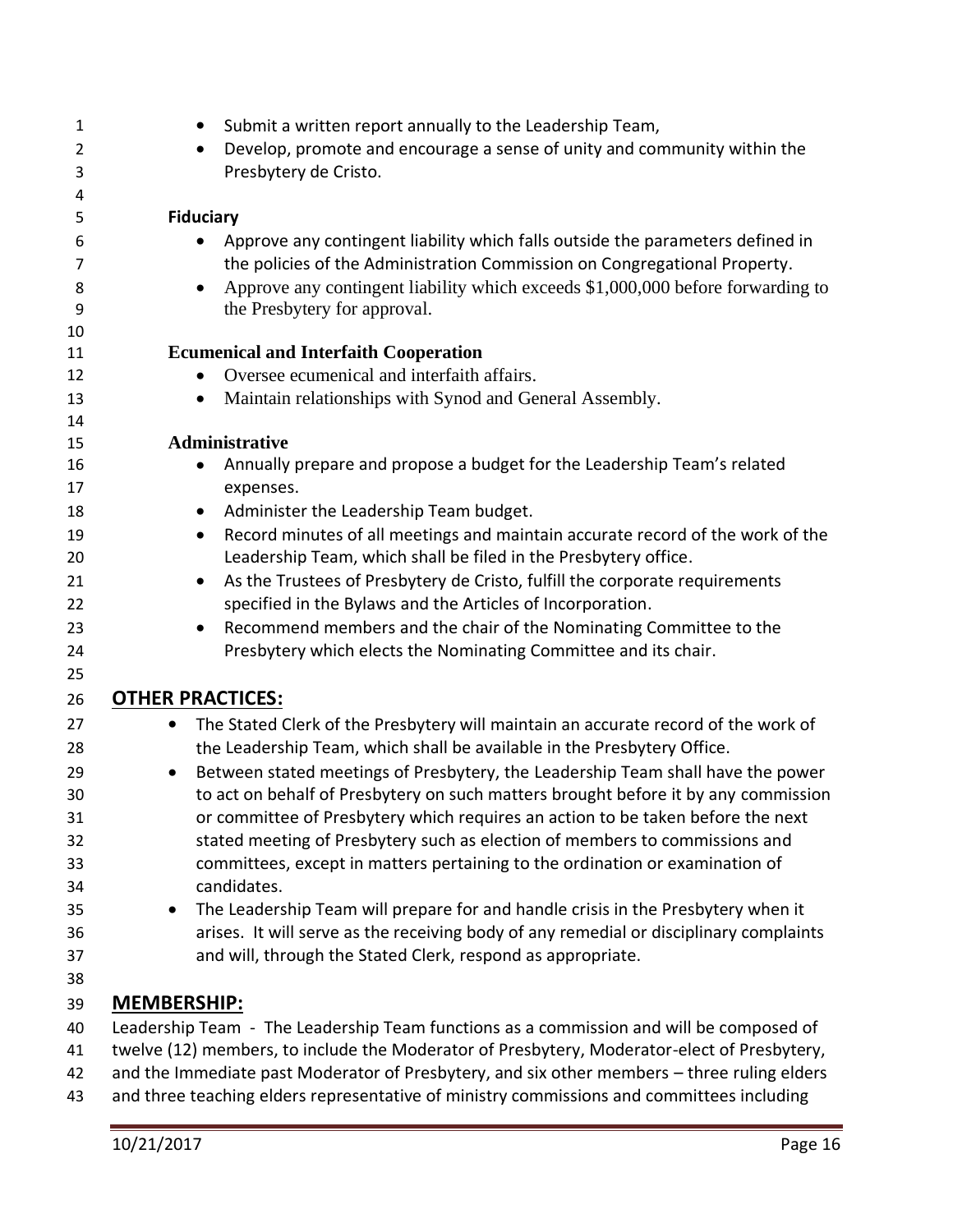- Presbyterian Woman; all with voice and vote. The Presbytery Pastor and Stated Clerk will serve
- ex-officio and have voice and vote as members of presbytery. The Presbytery Treasurer will
- serve ex-officio and have voice and no vote.
- 
- The six elected members shall be divided into three (3) equal classes, one of which is elected
- each year by the Presbytery. Term of service will be three (3) years (full or partial) with an
- individual eligible to serve up to two (2) consecutive terms. The Presbytery Pastor will
- ordinarily serve as Moderator (chair) of the Leadership Team.
- 
- The Moderator of the Presbytery shall ordinarily be the President of the Trustees of
- Presbytery de Cristo and the Moderator-Elect of the Presbytery shall ordinarily be the Vice-
- President of the Trustees of Presbytery de Cristo upon election by the Trustees. The Stated
- Clerk of the Presbytery serves as Secretary of the Trustees and the Treasurer of the
- Presbytery serves as Treasurer of the Trustees.
- 

## **MEETINGS:**

- The Leadership Team Commission shall ordinarily meet monthly. Special meetings may be
- called by the chair. The meetings of the Leadership Team are open for others to attend
- except when the Leadership Team votes to meet in executive session.
- 
- The Leadership Team shall also convene as the Trustees of Presbytery de Cristo as required by
- the Bylaws and the Articles of Incorporation.
- 

## **STAFF:**

- The Presbytery Pastor, Treasurer, and Stated Clerk will serve on the Leadership Team ex-
- 26 officio with voice and vote. Others of the Presbytery Staff may attend when directed by the Presbytery Pastor.
- 
- 

## **LINKAGES:**

- The Leadership Team shall report directly to the Presbytery. It is linked to the
- Commissions and Committees, except PJC, through Presbytery staff and members of the
- Leadership Team serving as liaisons to each of the commissions or committees.
- 

## **POLICIES:**

- See the policies of the Leadership Team Commission in the Appendix.
- 
- 
- 
- 
- 
- 
- 
-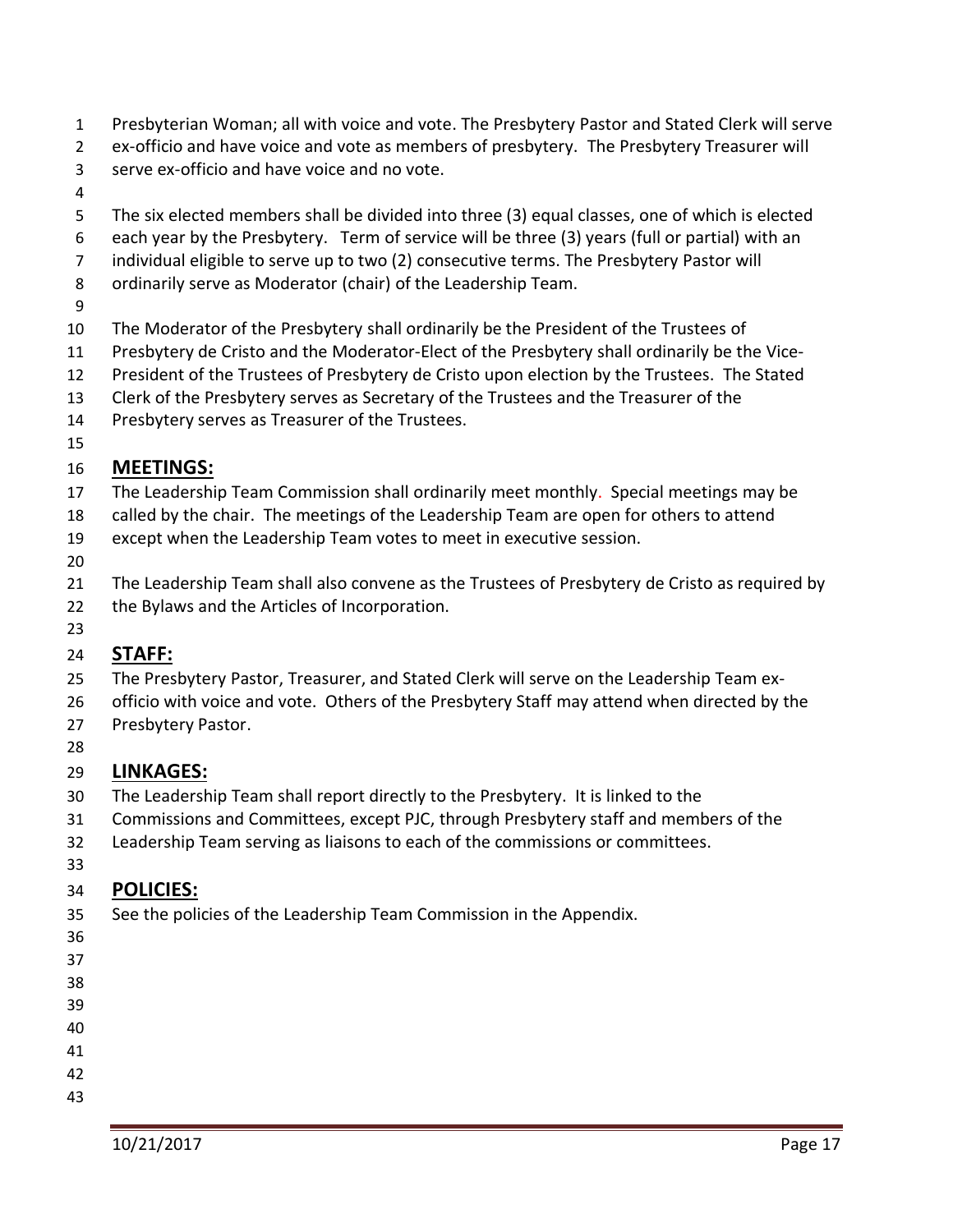| $\overline{2}$ |                                                                                                                                    |
|----------------|------------------------------------------------------------------------------------------------------------------------------------|
| 3              | <b>PURPOSE:</b>                                                                                                                    |
| 4              |                                                                                                                                    |
| 5              | The Administration Committee has the following areas of responsibility:                                                            |
| 6              | Finance and Funds Development                                                                                                      |
| 7              | <b>Endowments and Investments</b><br>$\bullet$                                                                                     |
| 8              | Technology and Communications for the Presbytery<br>$\bullet$                                                                      |
| 9              | Personnel<br>$\bullet$                                                                                                             |
| 10             | Risk Assessment, Insurance and Congregational Property<br>$\bullet$                                                                |
| 11             |                                                                                                                                    |
| 12             | <b>FUNCTION:</b>                                                                                                                   |
| 13             |                                                                                                                                    |
| 14             | <b>FINANCE AND FUNDS DEVELOPMENT</b>                                                                                               |
| 15             | Work with the Finance Manager in execution of the following responsibilities.<br>$\bullet$                                         |
| 16             | Make quarterly reports on financial condition of the Presbytery to the Leadership<br>$\bullet$                                     |
| 17             | Team.                                                                                                                              |
| 18             | Plan and conduct annual budget making processes.<br>$\bullet$                                                                      |
| 19             | Coordinate with Mission Committee to incorporate Mission Expense budgets into<br>$\bullet$                                         |
| 20             | annual budget development and monitoring and provide proposed annual budget to                                                     |
| 21             | the Leadership Team for information and approval and approval at the January                                                       |
| 22             | Presbytery meeting.                                                                                                                |
| 23             | Keep the commissions and committees informed regarding financial standing.<br>$\bullet$                                            |
| 24             | Allocate benevolence funds to the Synod of the Southwest and the mission<br>$\bullet$                                              |
| 25             | program of the General Assembly that are approved by the Presbytery.                                                               |
| 26             | Allocate funds to pay the per capita assessment of the Synod and the General<br>$\bullet$                                          |
| 27             | Assembly.                                                                                                                          |
| 28             | Monitor the budget adopted by Presbytery.<br>$\bullet$                                                                             |
| 29             | Submit a written report annually to the Leadership Team when instructed by<br>$\bullet$                                            |
| 30             | Presbytery staff.                                                                                                                  |
| 31             | Develop, promote and encourage a sense of unity and community within the                                                           |
| 32             | Presbytery de Cristo.                                                                                                              |
| 33             | Record minutes of all meetings and maintain accurate record of the work of the<br>$\bullet$                                        |
| 34             | Budget and Finance subgroup, which shall be available in the Presbytery office.                                                    |
| 35             |                                                                                                                                    |
| 36             | <b>ENDOWMENTS AND INVESTMENTS</b>                                                                                                  |
| 37             | Oversee the investments of the Presbytery in accordance with the Endowment Fund<br>Charter.                                        |
| 38             |                                                                                                                                    |
| 39             | Recommend investment philosophy and policy to the Leadership Team.<br>Monitor debt service and financial assets of the Presbytery. |
| 40             |                                                                                                                                    |
| 41             | Record minutes of all meetings and maintain accurate record of the work of the<br>$\bullet$                                        |

**CHAPTER 3 – ADMINISTRATION COMMITTEE**

Investment subgroup, which shall be available in the Presbytery office.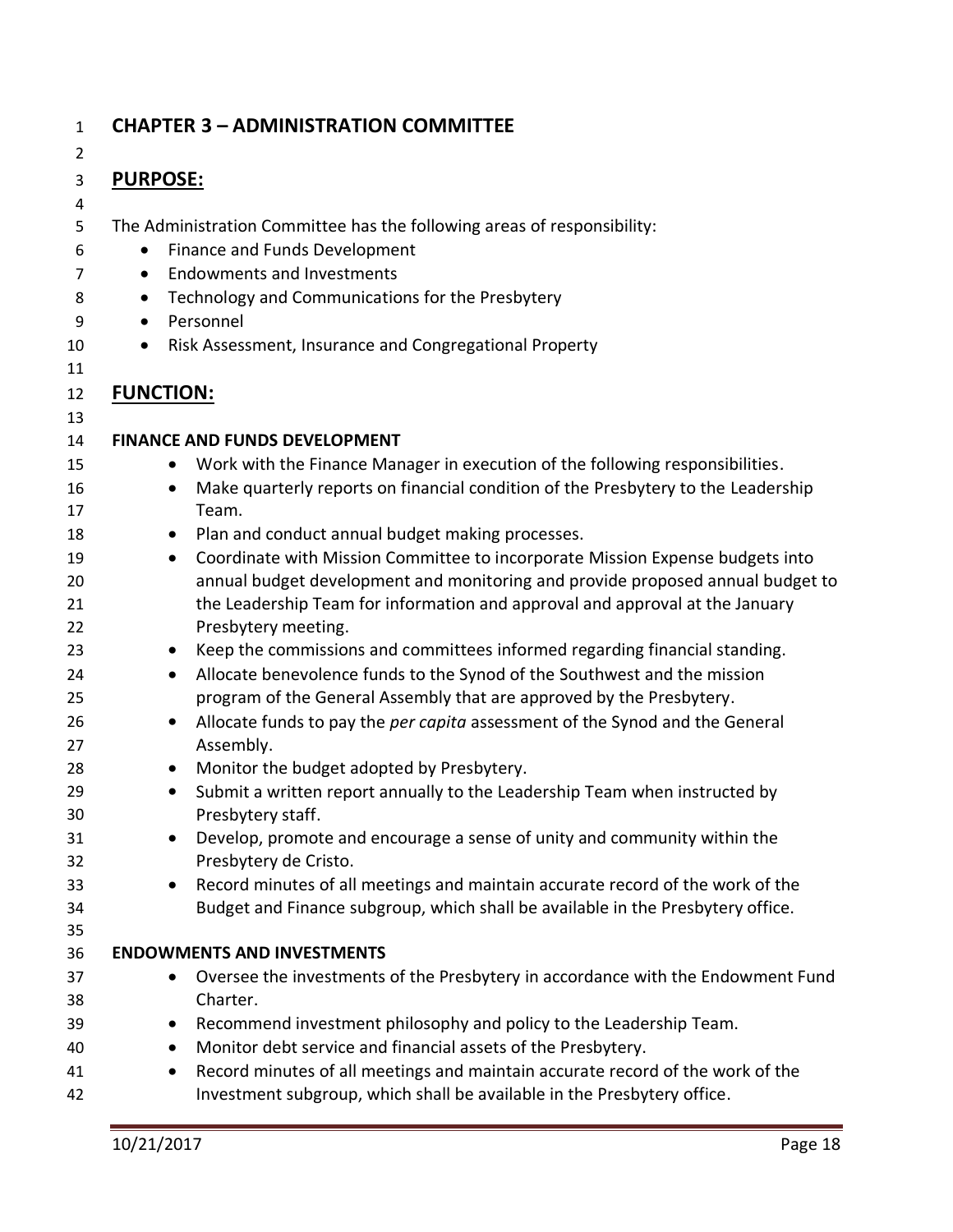| 1<br>$\overline{2}$ | $\bullet$<br>$\bullet$ | Submit a written report annually to the Leadership Team.<br>Develop, promote and encourage a sense of unity and community within the       |
|---------------------|------------------------|--------------------------------------------------------------------------------------------------------------------------------------------|
| 3<br>4              |                        | Presbytery.                                                                                                                                |
| 5                   | <b>ANNUAL AUDITS</b>   |                                                                                                                                            |
| 6                   | $\bullet$              | Recommend a suitable firm to conduct a financial audit once every three years and                                                          |
| 7                   |                        | name an appropriate team to perform a financial review for the other two years of                                                          |
| 8                   |                        | the three year cycle.                                                                                                                      |
| 9                   |                        |                                                                                                                                            |
| 10                  |                        | TECHNOLOGY AND COMMUNICATIONS FOR THE PRESBYTERY                                                                                           |
| 11                  | $\bullet$              | Identify technology to improve communication throughout the Presbytery, utilizing                                                          |
| 12                  |                        | the web site, and other tools available.                                                                                                   |
| 13                  | $\bullet$              | Commissions and committees will be encouraged to use electronic media in                                                                   |
| 14                  |                        | communication, reports and the filing of records.                                                                                          |
| 15                  | $\bullet$              | All records of the Administration Committee shall be filed in the Presbytery Office.                                                       |
| 16                  | $\bullet$              | All personnel records shall be filed in the office of the Stated Clerk.                                                                    |
| 17                  |                        |                                                                                                                                            |
| 18                  | <b>PERSONNEL</b>       |                                                                                                                                            |
| 19                  |                        | In accord with the established Shared Staffing Plan adopted and at the direction of the                                                    |
| 20                  |                        | Combined Presbytery Personnel Committee (CPPC), support their actions and requests                                                         |
| 21                  |                        | associated with the following:                                                                                                             |
| 22                  | $\bullet$              | Define the process and review the annual evaluations of Presbytery staff.                                                                  |
| 23                  | $\bullet$              | Conduct the reviews of the Presbytery Pastor and Stated Clerk.                                                                             |
| 24                  | $\bullet$              | Make recommendations for action concerning compensation of Presbytery                                                                      |
| 25                  |                        | staff.                                                                                                                                     |
| 26                  | $\bullet$              | Enforce the policies in the Presbytery's Personnel Manual.<br>Recommend changes in the Personnel Manual for action by the Leadership Team. |
| 27<br>28            | $\bullet$              | Record minutes of all meetings and maintain accurate record of the work of the                                                             |
| 29                  | $\bullet$              | subgroup, which shall be filed in the Presbytery office.                                                                                   |
| 30                  | $\bullet$              | Monitor the Presbytery shared staff budget with the Combined Presbytery Finance                                                            |
| 31                  |                        | Committee                                                                                                                                  |
| 32                  |                        | Submit a written report annually to the Leadership Council.                                                                                |
| 33                  | $\bullet$              | Develop, promote and encourage a sense of unity and community within the                                                                   |
| 34                  |                        | Presbytery.                                                                                                                                |
| 35                  | $\bullet$              | At the request of the Combined Personnel and Finance Committees, identify to fill                                                          |
| 36                  |                        | open positions on these committees as they are created and the Leadership                                                                  |
| 37                  |                        | Commission will take action on the nominations.                                                                                            |
| 38                  |                        |                                                                                                                                            |
| 39                  |                        |                                                                                                                                            |
| 40                  |                        | RISK ASSESSMENT, INSURANCE AND CONGREGATIONAL PROPERTY                                                                                     |
| 41                  | $\bullet$              | Consider requests submitted by congregations to lease, encumber or sell real                                                               |
| 42                  |                        | property as specified in G-4.0206 in the Book of Order and act on those requests as                                                        |
| 43                  |                        | the Administration Commission of the Presbytery. (see G-3.0109) Any contingent                                                             |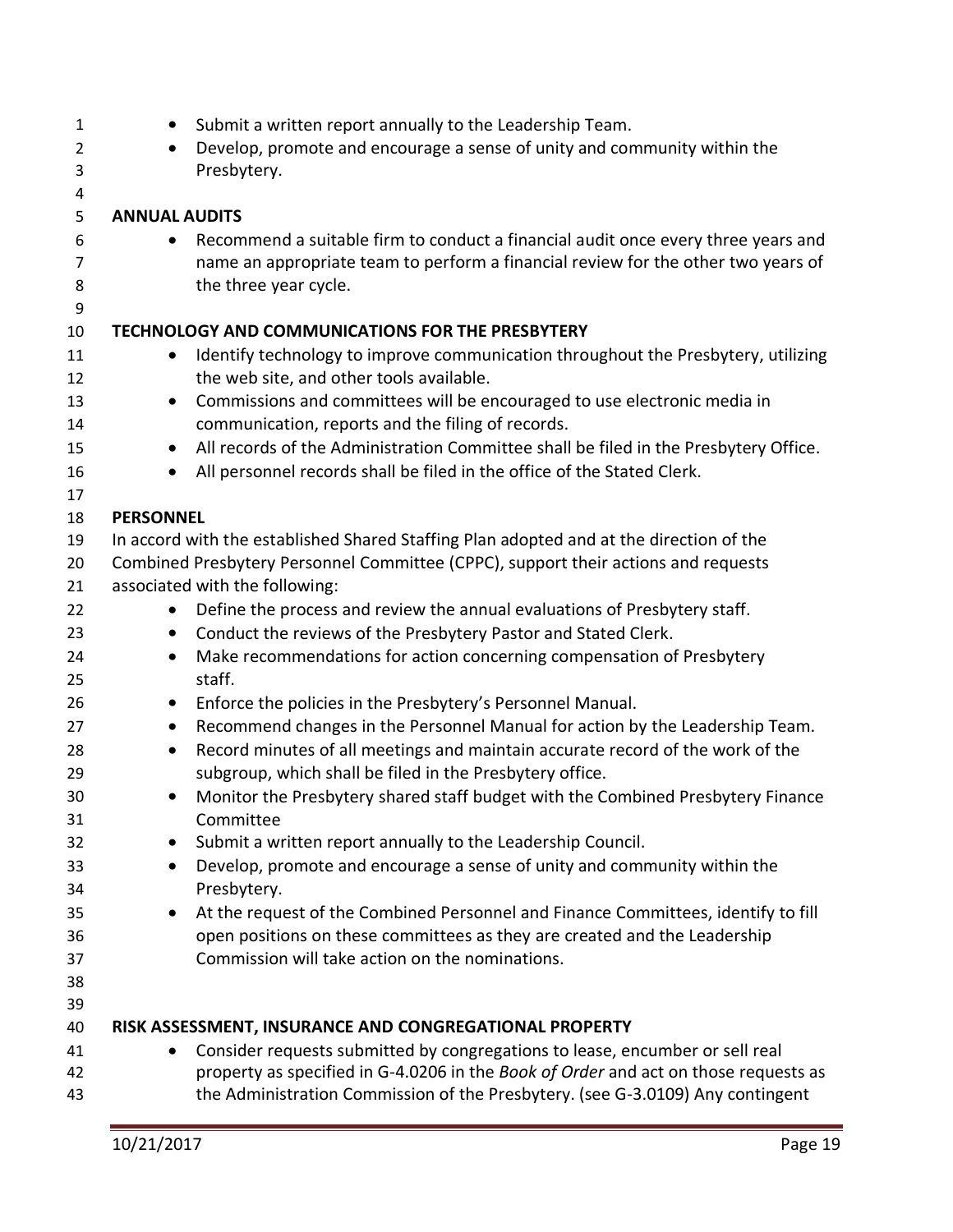| $\mathbf{1}$   |                                                                                                 | liability or loan approval in excess of \$1,000,000 requires the additional approval                                                           |  |
|----------------|-------------------------------------------------------------------------------------------------|------------------------------------------------------------------------------------------------------------------------------------------------|--|
| $\overline{2}$ |                                                                                                 | of the Leadership Team, Trustees and the Presbytery.                                                                                           |  |
| 3              | $\bullet$                                                                                       | Communicate actions and the requirements of G-4.0206 to the Leadership Team                                                                    |  |
| 4              |                                                                                                 | and the Presbytery at every stated meeting of the Presbytery.                                                                                  |  |
| 5              | $\bullet$                                                                                       | Recommend to the Leadership Team any changes in policy which will then be                                                                      |  |
| 6              |                                                                                                 | forwarded to the Presbytery for approval.                                                                                                      |  |
| $\overline{7}$ | $\bullet$                                                                                       | In regard to the real property under the direct jurisdiction of the Presbytery.                                                                |  |
| 8              |                                                                                                 | Manage the real property under the direct jurisdiction of the Presbytery.<br>➤                                                                 |  |
| 9              |                                                                                                 | Recommend to the Leadership Team the sale, purchase or leasing of<br>➤                                                                         |  |
| 10             |                                                                                                 | real property under the Presbytery's jurisdiction.                                                                                             |  |
| 11             |                                                                                                 | Be responsible for monitoring repairs, maintenance, renovations, etc.<br>➤                                                                     |  |
| 12             |                                                                                                 | to the real property of the Presbytery.                                                                                                        |  |
| 13             |                                                                                                 | $\triangleright$ Annually prepare and propose a budget for the management of the real                                                          |  |
| 14             |                                                                                                 | property of the Presbytery                                                                                                                     |  |
| 15             |                                                                                                 | $\triangleright$ Secure adequate insurance coverage for the real property of the Presbytery                                                    |  |
| 16             | $\bullet$                                                                                       | Record minutes of all meetings and maintain accurate record of the work of the<br>subgroup, which shall be available in the Presbytery office. |  |
| 17<br>18       | $\bullet$                                                                                       | Monitor insurance coverage of all congregation facilities, presbytery facilities, and                                                          |  |
| 19             |                                                                                                 | affiliate organizations facilities. Develop a policy for minimum insurance coverage                                                            |  |
| 20             |                                                                                                 | limits in accordance with the minimum insurance coverage limits issued by PC (USA).                                                            |  |
| 21             |                                                                                                 |                                                                                                                                                |  |
| 22             | <b>MEMBERSHIP:</b>                                                                              |                                                                                                                                                |  |
| 23             |                                                                                                 | Administration Committee - The Administration Committee will function as a committee and                                                       |  |
| 24             |                                                                                                 | will be composed of eight (8) members, ruling elders and teaching elders, in numbers nearly                                                    |  |
| 25             |                                                                                                 | equal as practicable, plus the liaison from Leadership Team, serving with voice but without                                                    |  |
| 26             |                                                                                                 | vote, and the Treasurer who will serve ex-officio and have voice and vote. The Presbytery                                                      |  |
| 27             | Pastor and Stated Clerk will serve ex-officio with voice, but without vote. The Finance Manager |                                                                                                                                                |  |
| 28             |                                                                                                 | will serve ex-officio with voice, but without vote.                                                                                            |  |
| 29             |                                                                                                 |                                                                                                                                                |  |
| 30             |                                                                                                 | The eight (8) elected members shall be divided into three (3) equal classes (3 members, three                                                  |  |
| 31             |                                                                                                 | members and 2 members), one of which is elected each year by the Presbytery. Term of                                                           |  |
| 32             |                                                                                                 | service will be three (3) years (full or partial) with an individual eligible to serve up to two (2)                                           |  |
| 33             | consecutive terms.                                                                              |                                                                                                                                                |  |
| 34             |                                                                                                 |                                                                                                                                                |  |
| 35             |                                                                                                 | The Chair shall be elected from within the Committee for a term of one (1) year, with the                                                      |  |
| 36             |                                                                                                 | individual eligible to serve up to three (3) years.                                                                                            |  |
| 37             |                                                                                                 |                                                                                                                                                |  |
| 38             | <b>MEETINGS:</b>                                                                                |                                                                                                                                                |  |
| 39             |                                                                                                 | The Administration Committee shall ordinarily meet 6 times per year. Special meetings may                                                      |  |
| 40             |                                                                                                 | be called by the chair. The meetings of the Administration Committee are open for others                                                       |  |
| 41             |                                                                                                 | to attend except when the body votes to meet in executive session.                                                                             |  |
| 42             |                                                                                                 |                                                                                                                                                |  |
| 43             | <b>STAFF:</b>                                                                                   |                                                                                                                                                |  |
| 44             |                                                                                                 | The Presbytery Pastor, Treasurer, Finance Manager and Stated Clerk will serve on the                                                           |  |
|                |                                                                                                 |                                                                                                                                                |  |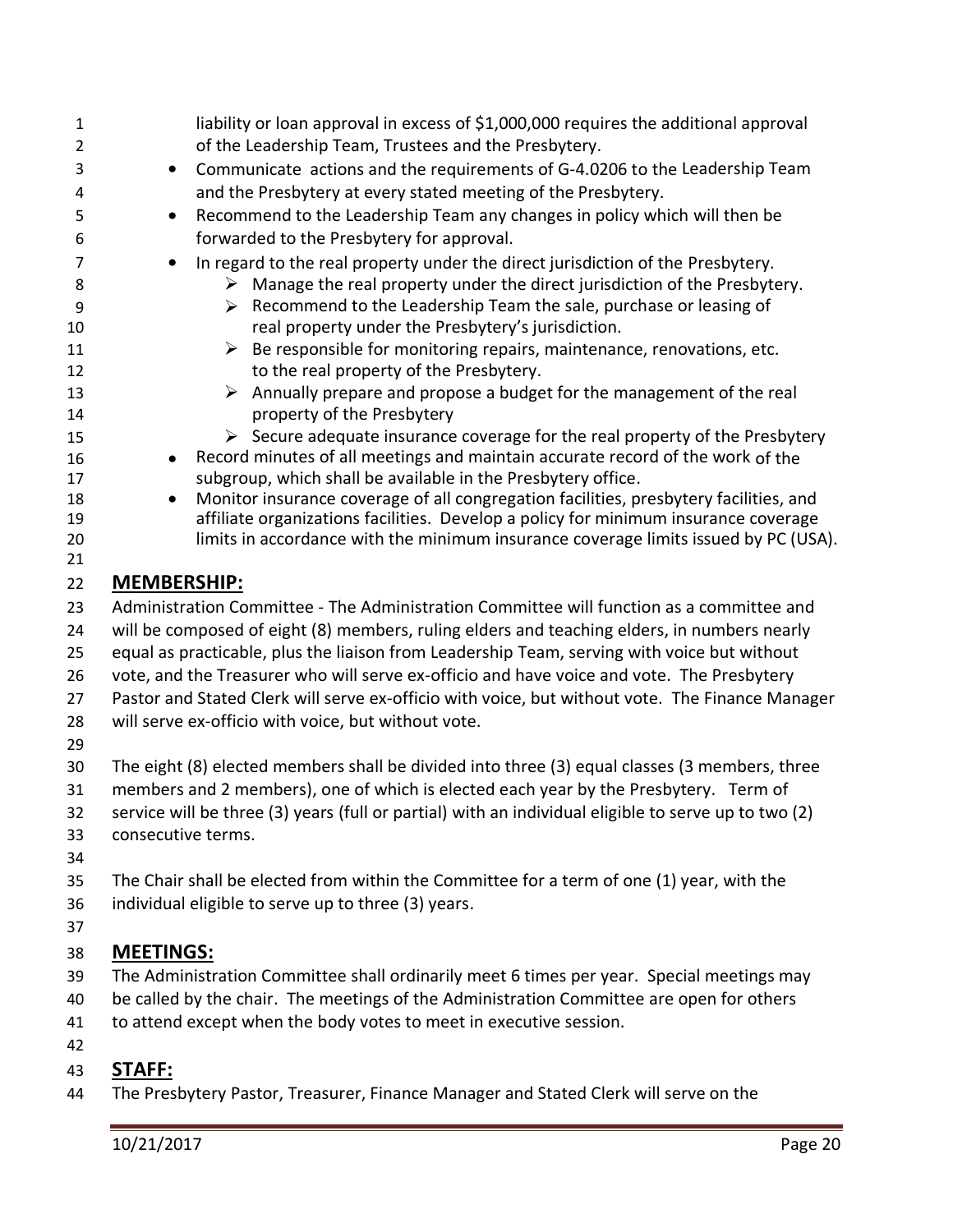| Administration Committee as defined in Membership. Others of the Presbytery Staff may |  |  |  |  |
|---------------------------------------------------------------------------------------|--|--|--|--|
|---------------------------------------------------------------------------------------|--|--|--|--|

- attend when directed by the Presbytery Pastor or Chair.
- 
- 

## **LINKAGES:**

- The Administration Committee reports directly to the Presbytery on matters related to its
- responsibilities or when the Administration Committee has acted as empowered by the
- Presbytery.
- 

## **POLICIES:**

- See the policies of the Administration Committee in the Appendix.
- 
- 
- 
- 
- 
- 
- 
- 
- 
- 
- 
- 
- 
- 
- 
- 
- 
- 
- 
- 
- 
- 
- 
- 
- 
- 
- 
- 
-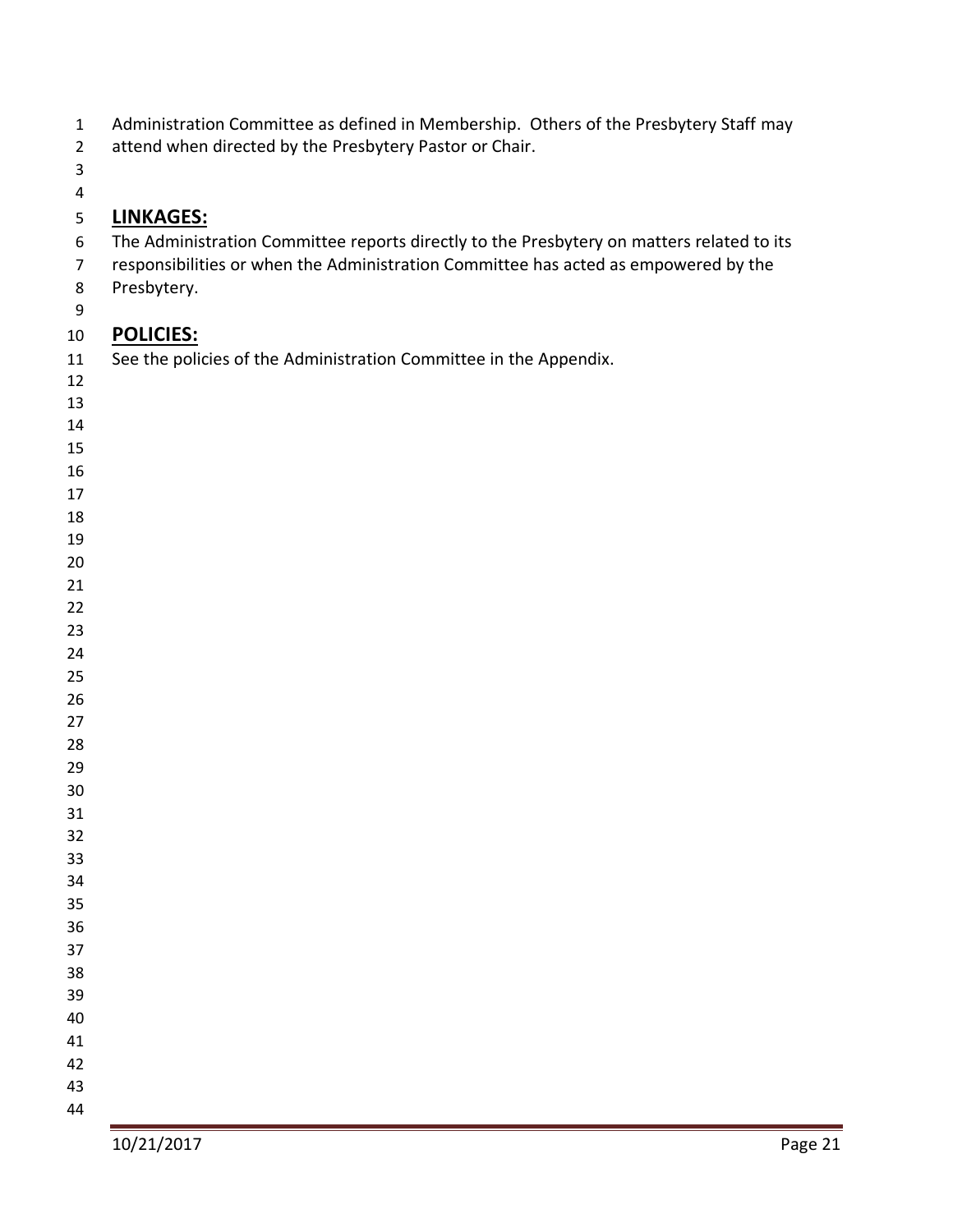## **CHAPTER 4 – COMMISSION ON MINISTRY**

**PURPOSE:** That specified by the *Book of Order* G-3.0306 and G-3.0307

## **FUNCTIONS:**

- 7 The Commission on Ministry (COM) shall be constituted as an administrative commission authorized by the Presbytery to approve all matters specified in the *Book of Order* G-3.0306 and G-3.0307, other than matters related to candidates and inquirers, and reports those actions to the Presbytery.
- 11 The Commission on Ministry shall be constituted as an administrative commission authorized by the Presbytery to approve all matters specified in the *Book of Order* G- 3.0306 and G-3.0307, related to the approval of teaching elders of all pastoral categories serving the congregations of the Presbytery and reports those actions to the Presbytery.
- 16 The Commission on Ministry may establish a Temporary Administrative Commission to assume original jurisdiction of sessions unable to exercise authority as provided in the *Book of Order* (G-3.0303e) and shall consist of at least 3 members.
- 19 Receive Mustard Seed grants for clergy
- Recognize the honorable retirement of
- o Teaching Elders
- **Commissioned Ruling Elders**
- o Certified Christian Educators
- Compile the annual report on clergy compensation
- 25 The Commission on Ministry shall provide direct access at all times to all teaching and ruling elders in the Presbytery in all matters relative to the spiritual or temporal welfare of the churches in which they hold office.
- The Commission on Ministry shall recruit, train, and deploy liaison persons to work with Pastor Nominating Committees.
- The Commission on Ministry shall receive and screen for approval Church Information Forms from Pastor Nominating Committees.
- The Commission on Ministry shall provide background reference information to Pastor Nominating Committees when requested.
- The Commission on Ministry shall interview potential candidates before a Pastor Nominating Committee arranges for an interview, which may be conducted by electronic means.
- The Commission on Ministry shall interview all who seek to transfer membership to the Presbytery and recommend action to presbytery.
- The Commission on Ministry shall seek exit interviews with members leaving a pastoral relationship, including interims and stated supplies.
- The Commission on Ministry shall visit and counsel with churches in which difficulties have been discerned.
- The Commission on Ministry shall exercise oversight of churches without pastors in accord with the provisions in the Book of Order, and consult with the Presbytery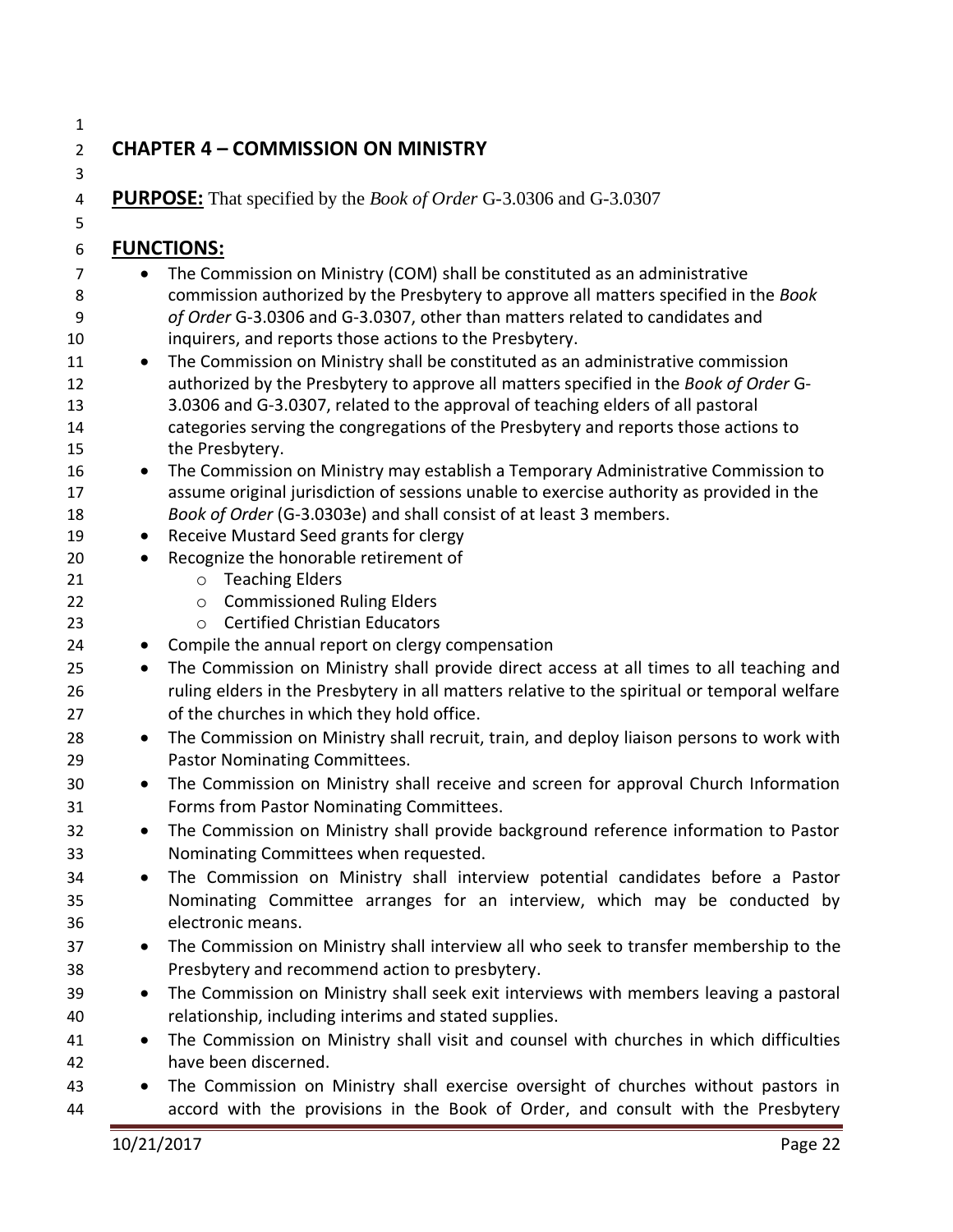| $\mathbf{1}$   | Leadership Team regarding strategy in those particular churches.                                                                                  |
|----------------|---------------------------------------------------------------------------------------------------------------------------------------------------|
| $\overline{2}$ | The Commission on Ministry shall provide oversight for teaching elders not installed as<br>$\bullet$                                              |
| 3              | parish pastors.                                                                                                                                   |
| 4              | The Commission on Ministry shall be responsible for all matters relating to pensions,<br>$\bullet$                                                |
| 5              | including major medical provisions.                                                                                                               |
| 6              | The Commission on Ministry shall establish guidelines for salaries and remuneration of<br>$\bullet$                                               |
| 7              | Teaching Elders, Commissioned Ruling Elders, and Certified Christian Educators, with an                                                           |
| 8              | annual review and report to Presbytery concerning salaries and salary guidelines.                                                                 |
| 9              | When a candidate has been called, and is to be examined by the Presbytery, the<br>$\bullet$                                                       |
| 10             | commission shall ensure the examination is scheduled at the next presbytery                                                                       |
| 11             | meeting and that the candidate's Statement of Faith shall be distributed and placed                                                               |
| 12             | in the hands of the presbytery members prior to the examination.                                                                                  |
| 13             | Annually prepare and propose a budget for the Commission on Ministry expenses.<br>$\bullet$                                                       |
| 14             | Administer the Commission on Ministry budget.<br>$\bullet$                                                                                        |
| 15             | Record minutes of all meetings and maintain accurate record of the work of the<br>$\bullet$                                                       |
| 16             | Commission on Ministry, which shall be filed in the Presbytery office.                                                                            |
| 17             | Submit a written report annually to the Leadership Team.<br>$\bullet$<br>Develop, promote and encourage a sense of unity and community within the |
| 18<br>19       | $\bullet$<br>Presbytery de Cristo.                                                                                                                |
| 20             |                                                                                                                                                   |
| 21             | <b>MEMBERSHIP:</b>                                                                                                                                |
| 22             | Commission on Ministry - The Commission on Ministry will function as a commission and will be                                                     |
| 23             | composed of sixteen (16) members, eight ruling elders and seven teaching elders in numbers                                                        |
| 24             | nearly equal as practicable, plus the liaison from the Leadership Team, serving with voice but                                                    |
| 25             | without vote. The Presbytery Pastor and Stated Clerk will serve ex-officio with voice, but                                                        |
| 26             | without vote.                                                                                                                                     |
| 27             |                                                                                                                                                   |
| 28             | The Commission shall be divided into three (3) equal classes, one of which is elected each year                                                   |
| 29             | by the Presbytery. Term of service is three (3) years (full or partial) with an individual eligible                                               |
| 30             | to serve up to two (2) consecutive terms.                                                                                                         |
| 31             |                                                                                                                                                   |
| 32             | The Chair shall be elected from within the Commission for a term of one (1) year, with the                                                        |
| 33             | individual eligible to serve up to three (3) years.                                                                                               |
| 34             |                                                                                                                                                   |
| 35             | <b>MEETINGS:</b>                                                                                                                                  |
| 36             | Ordinarily the Commission shall meet monthly or as often as necessary to accomplish the                                                           |
| 37             | work.                                                                                                                                             |
| 38             |                                                                                                                                                   |

- **STAFF:**
- The work of the Commission shall be supported by Presbytery staff as may be assigned by
- the Presbytery Pastor and Chair.
- 

## **LINKAGES:**

10/21/2017 Page 23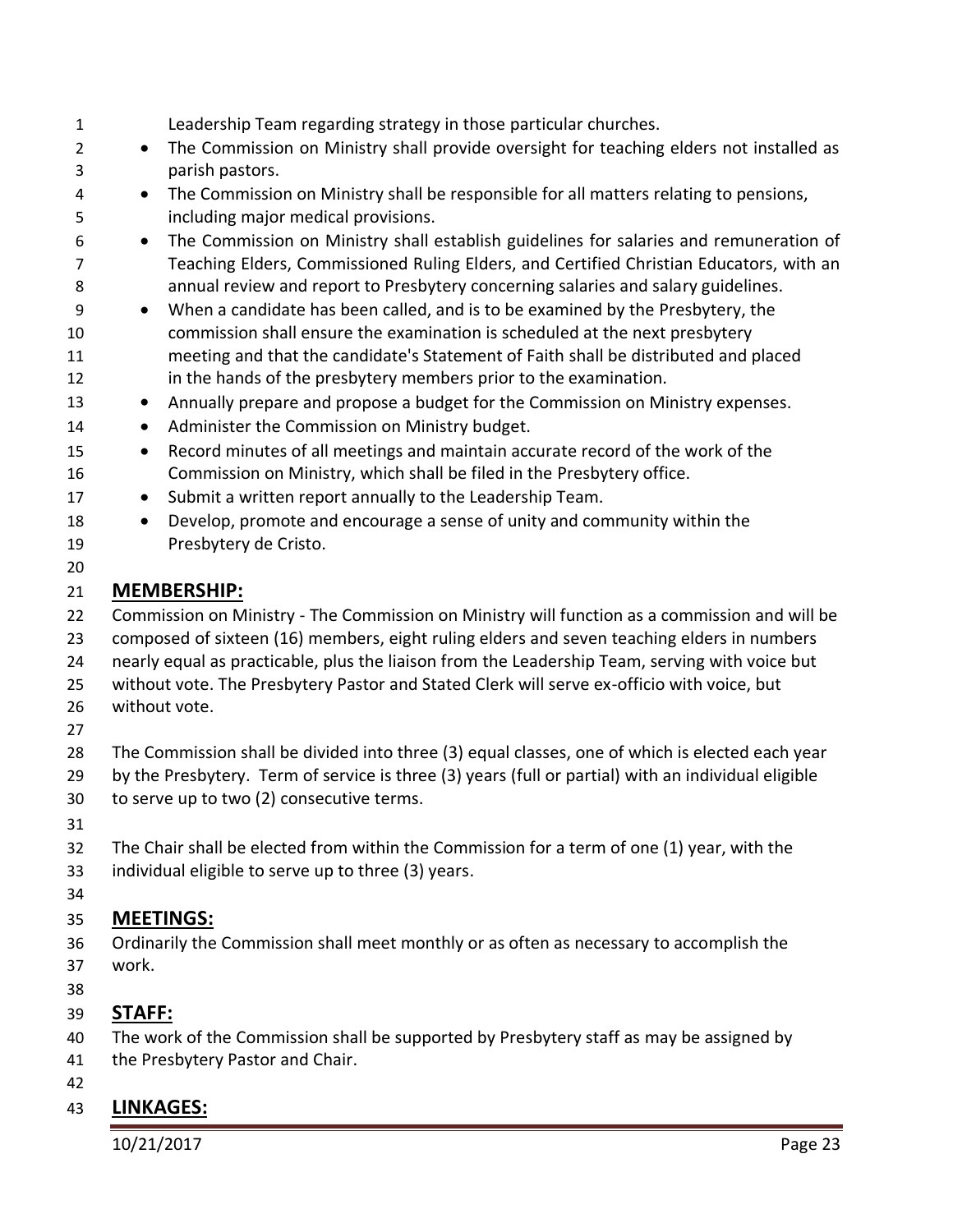- The Commission on Ministry reports to and is accountable to the Leadership Team on matters
- 2 related to budget. The Commission on Ministry reports directly to the Presbytery on matters
- related to its Teams or when the Commission on Ministry has acted as empowered by the
- Presbytery.
- 

### **POLICIES:**

- See the policies of the Commission in the Appendix.
- 
- 
- 
- 
- -
- 
- 
- 
- 
- 
- 
- 
- 
- 
- 
- 
- 
- 
- 
- 
- 
- 
- 
- 
- 
- 
- 
- 
- 
- 
-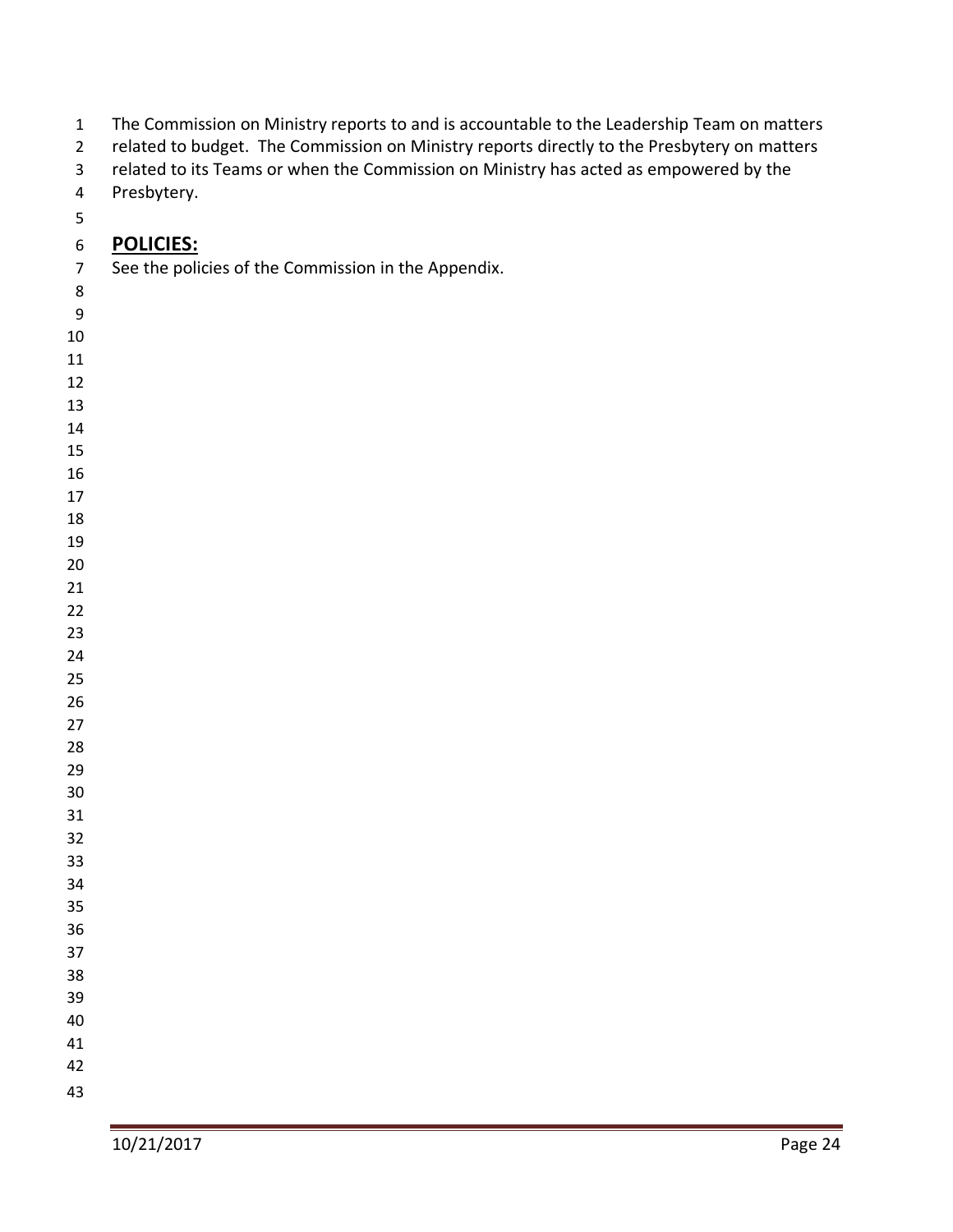## **CHAPTER 5 – COMMITTEE ON PREPARATION FOR MINISTRY**

**PURPOSE:** As defined by the *Book of Order G-2.06*.

#### **FUNCTIONS:**

- As defined by the *Book of Order G-2.06*.
- Approve all matters related to the enrollment of Inquirers, advancement of Inquirers to candidacy, and "certification of readiness to be examined for ordination pending a call" shall be approved by the Committee on Preparation for Ministry (CPM) in plenary session upon recommendation of the Committee's liaison groups and examining subcommittees.
- The CPM shall report its actions to the Leadership Team and the Presbytery.
- 13 Annually prepare and propose a budget for the Committee on Preparation for Ministry expenses.
- 15 Administer the Committee on Preparation for Ministry budget.
- Record minutes of all meetings and maintain accurate record of the work of the Committee for Preparation for Ministry, which shall be filed in the Presbytery office.
- Submit a written report annually to the Leadership Team.
- Develop, promote and encourage a sense of unity and community within the Presbytery de Cristo.

#### **MEMBERSHIP:**

- The Committee on Preparation for Ministry will function as a committee and will be composed of nine (9) members including ruling elders and teaching elders, in numbers as nearly equal as
- practicable, plus the liaison from the Leadership Team, serving with voice but without vote.
- 

- The Committee shall be divided into three (3) equal classes, one of which is elected each year
- by the Presbytery. Term of service is three (3) years (full or partial) with an individual eligible
- to serve up to two (2) consecutive terms.
- 
- The Chair shall be elected from within the Committee for a term of one (1) year, with the individual eligible to serve up to three (3) years.
- 

### **MEETINGS:**

- Ordinarily the Committee shall meet monthly or as often as necessary to accomplish the work.
- 

### **STAFF:**

- The work of the Committee shall be supported by Presbytery staff as may be assigned by the
- Presbytery Pastor and Chair.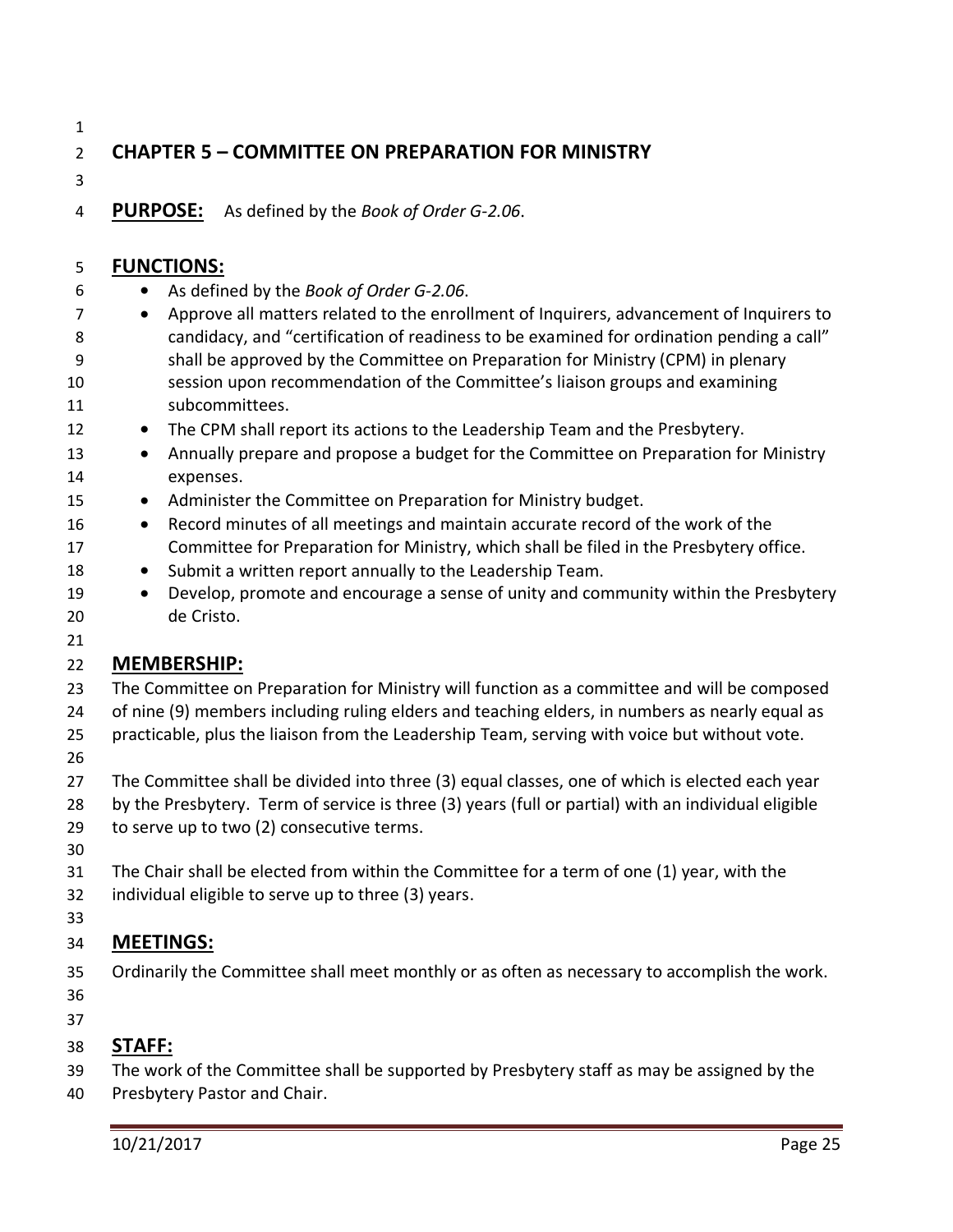## **LINKAGES:**

- The Committee of Preparation for Ministry reports directly to Presbytery on matters
- pertaining to Inquirers and Candidates. The Committee communicates directly with the
- Administration Committee regarding budgetary matters. The Committee communicates
- directly with the Commission on Ministry when candidates are ready for a call.
- 

## **POLICIES:**

- See the policies of the Committee in the Appendix.
- 
- 
- 
- 
- 
- 
- 
- 
- 
- 
- 
- 
- 
- 
- 
- 
- 
- 
- 
- 
- 
- 
- 
- 
- 
- 
- 
- 
- 
-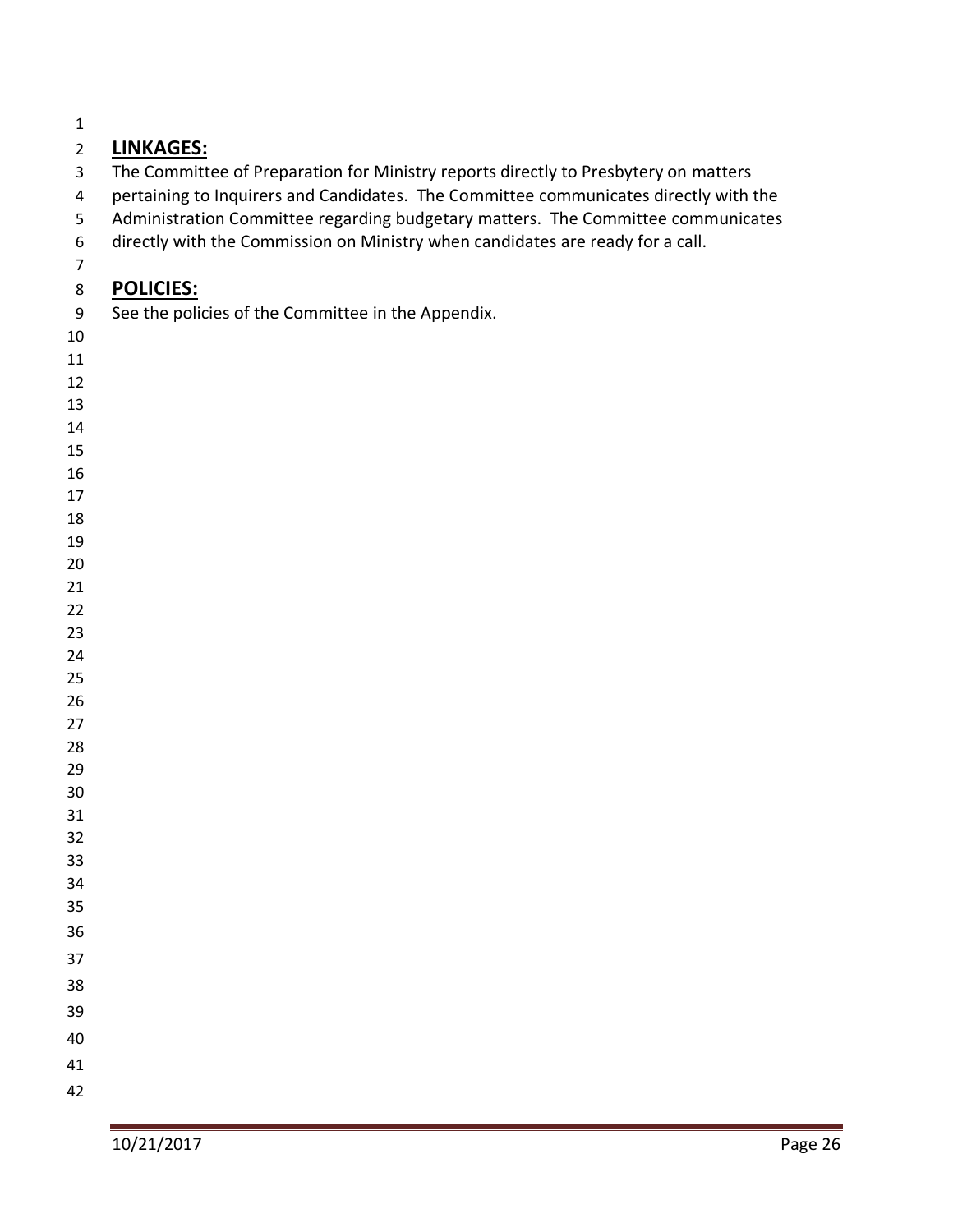## **CHAPTER 6 – PERMANENT JUDICIAL COMMISSION**

**PURPOSE:** To adjudicate disciplinary and remedial cases, which may come to it.

#### **FUNCTIONS:**

• Those specified in the *Book of Order* and the *Rules of Discipline*.

#### **MEMBERSHIP:**

- The Permanent Judicial Commission will function as a commission and be composed of seven
- (7) members, ruling elders and teaching elders in numbers as nearly equal as practicable. No
- two members may come from the same congregation. The term of office will be six years.
- 
- The Permanent Judicial Commission will be established in conformity to the Rules of
- Discipline. There will be no liaison from the Leadership Team.
- 

### **MEETINGS:**

As called pursuant to Chapter Five of the *Rules of Discipline*.

## **STAFF:**

- The work of the Commission shall be supported by the Stated Clerk of the Presbytery.
- 

#### **LINKAGES:**

- The Commission reports directly to the Presbytery. The permanent judicial commission shall be
- accountable to the Stated Clerk of Presbytery only for transmission of its decisions to
- Presbytery, which decision shall be considered final judgment unless appealed to a higher
- governing body.
- 
- 
- 
- 
- 
- 
- 
- 
- 
- 
- 
- 
-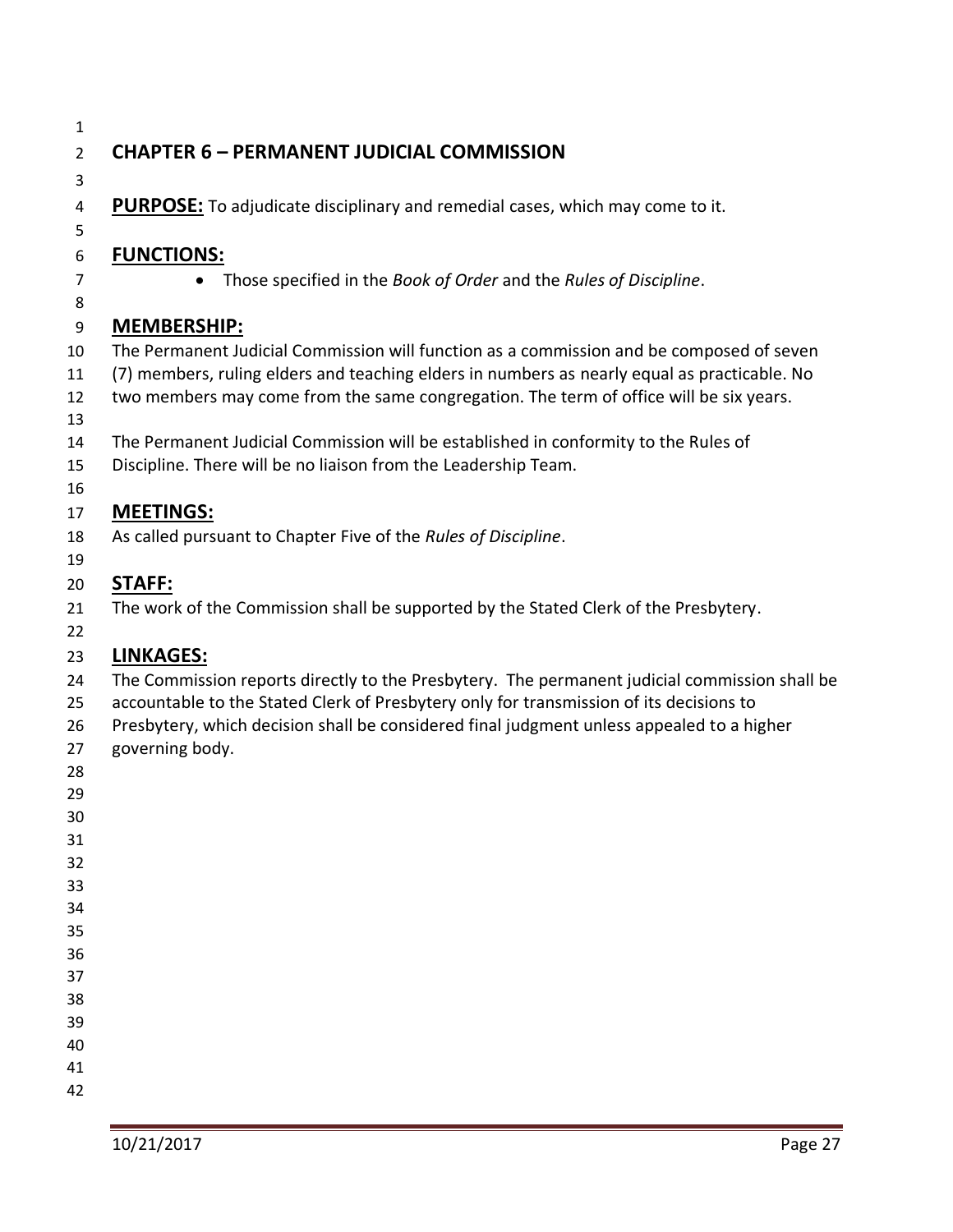| 1              |                   |                                                                                                                                                            |
|----------------|-------------------|------------------------------------------------------------------------------------------------------------------------------------------------------------|
| $\overline{2}$ |                   |                                                                                                                                                            |
| 3              |                   | <b>CHAPTER 7 - MISSION COMMITTEE</b>                                                                                                                       |
| 4              |                   |                                                                                                                                                            |
| 5              | <b>PURPOSE:</b>   |                                                                                                                                                            |
| 6              | $\bullet$         | To coordinate, develop and execute strategies in concert with the mission and                                                                              |
| 7              |                   | community outreach commitments of the congregations of the Presbytery.                                                                                     |
| 8              | $\bullet$         | To exercise oversight and authority over immigrant congregations, new                                                                                      |
| 9              |                   | worshipping communities and new church developments.                                                                                                       |
| 10             | $\bullet$         | Serve as the agency of the Presbytery which will interpret the mission of the                                                                              |
| 11             |                   | Presbytery to its congregations and members, and request their financial                                                                                   |
| 12             |                   | support of the mission of the Presbytery (Stewardship).                                                                                                    |
| 13             |                   |                                                                                                                                                            |
| 14             | <b>FUNCTIONS:</b> |                                                                                                                                                            |
| 15             |                   | Mission and Community Outreach                                                                                                                             |
| 16             |                   | Provide the means by which the mission endeavors of the congregations of the                                                                               |
| 17             |                   | Presbytery can communicate, network and combine energy in creative relationships                                                                           |
| 18             |                   | which further the mission goals of the congregations.                                                                                                      |
| 19             | $\bullet$         | Develop criteria, assess applications and award grants to congregations or                                                                                 |
| 20             |                   | clusters of congregations to augment their mission goals.                                                                                                  |
| 21             | $\bullet$         | Provide program support for ministries in concert with one or more                                                                                         |
| 22             |                   | congregations in the Presbytery.                                                                                                                           |
| 23             | $\bullet$         | Annually prepare a budget for mission expenses (account 5000) and                                                                                          |
| 24             |                   | submit to Administration Committee for incorporation into the annual                                                                                       |
| 25             |                   | Presbytery budget for presentation to the Leadership Team.                                                                                                 |
| 26             |                   |                                                                                                                                                            |
| 27             |                   | New Church Development and New Worshipping Communities                                                                                                     |
| 28             | $\bullet$         | Exercise the powers and assume the responsibilities of a session with jurisdiction                                                                         |
| 29             |                   | over new worshipping communities, fellowships and new church developments as                                                                               |
| 30             |                   | defined by the Committee.                                                                                                                                  |
| 31<br>32       |                   | Assign or withdraw particular Book of Order defined powers and responsibilities of a<br>Session to the local leadership group recognized by the Committee. |
| 33             |                   | Serve as the calling agency which will work in concert with the COM in the calling                                                                         |
| 34             |                   | of teaching elders to serve these ministries. Recommend the formation of separate                                                                          |
| 35             |                   | Administrative Commissions to oversee a particular New Church Development                                                                                  |
| 36             |                   | through the process of becoming a chartered congregation of the Presbyterian                                                                               |
| 37             |                   | Church (U.S.A.).                                                                                                                                           |
| 38             | $\bullet$         | Forward all actions to the Stated Clerk of Presbytery to be reported at the next                                                                           |
| 39             |                   | meeting of Presbytery.                                                                                                                                     |
| 40             |                   |                                                                                                                                                            |
| 41             |                   | Stewardship                                                                                                                                                |
| 42             |                   | Seek financial support for the Presbytery's mission from congregations, members                                                                            |
| 43             |                   | and other funding sources.                                                                                                                                 |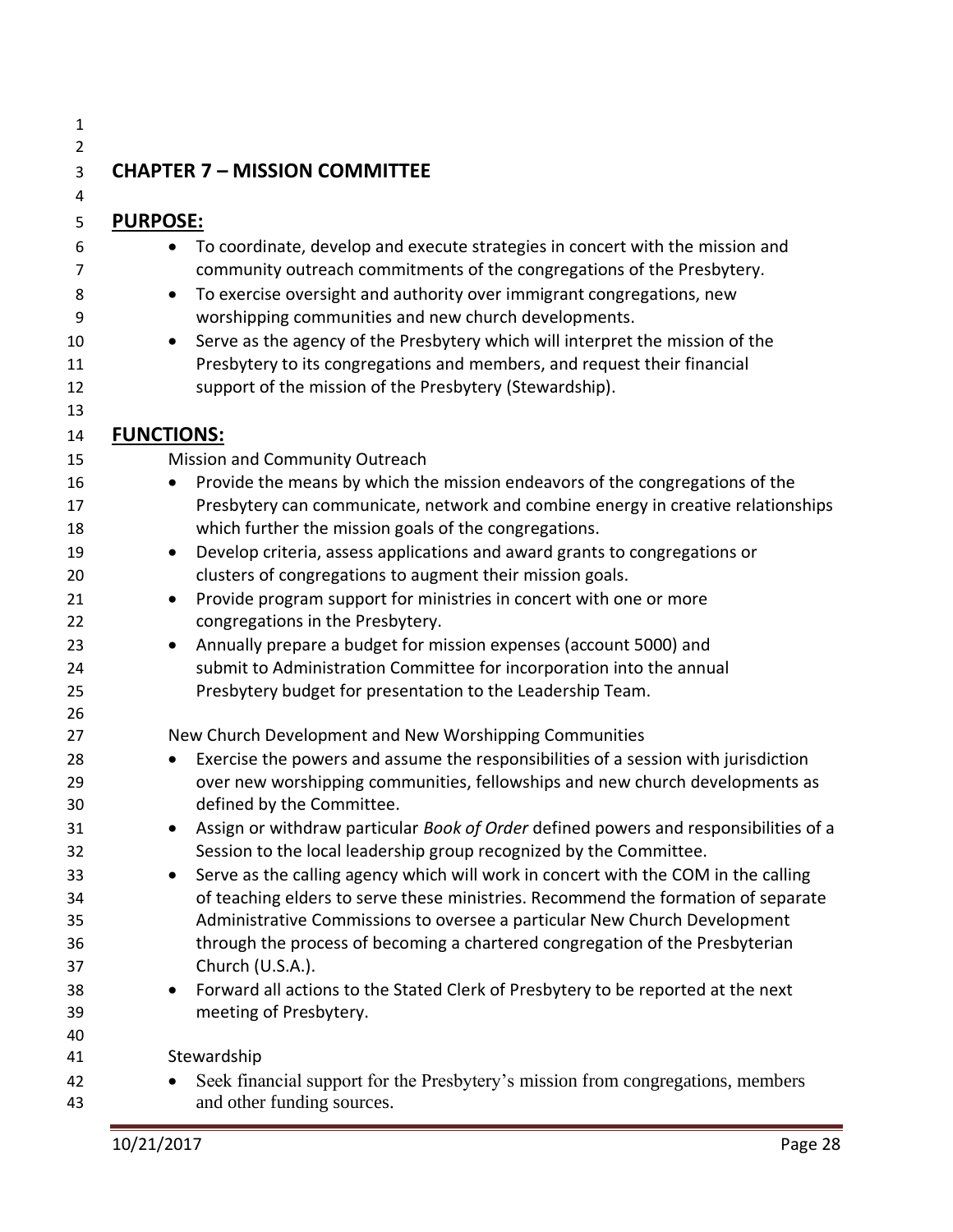|                    | Develop Stewardship interpretation resources and deliver them to the                                |
|--------------------|-----------------------------------------------------------------------------------------------------|
|                    | congregations and members of the Presbytery.                                                        |
| $\bullet$          | Periodically review and make recommendations about the effectiveness of all                         |
|                    | Presbytery stewardship vehicles.                                                                    |
|                    |                                                                                                     |
|                    | General                                                                                             |
|                    | Administer the Mission Committee budget.                                                            |
| $\bullet$          | Record minutes of all meetings and maintain accurate record of the work of the                      |
|                    | Mission Committee, which shall be filed in the Presbytery office.                                   |
| $\bullet$          | Submit a written report annually to the Leadership Team.                                            |
| $\bullet$          | Develop, promote and encourage a sense of unity and community within the                            |
|                    | Presbytery de Cristo.                                                                               |
|                    |                                                                                                     |
| <b>MEMBERSHIP:</b> |                                                                                                     |
|                    | The Mission Committee will function as a committee and be composed of nine (9) members,             |
|                    | ruling elders and teaching elders, in numbers as nearly equal as practicable, plus the liaison      |
|                    | from the Leadership Team, serving with voice but without vote. One member of this                   |
|                    | committee will be from Presbyterian Women.                                                          |
|                    |                                                                                                     |
|                    | The Committee shall be divided into three (3) equal classes, one of which is elected each year      |
|                    | by the Presbytery. Term of service is three (3) years (full or partial) with an individual eligible |
|                    | to serve up to two (2) consecutive terms.                                                           |
|                    |                                                                                                     |
|                    | The Chair shall be elected from within the Committee for a term of one (1) year, with the           |
|                    | individual eligible to serve up to three (3) years.                                                 |
|                    |                                                                                                     |
| <b>MEETINGS:</b>   |                                                                                                     |
|                    | Ordinarily the committee shall meet monthly or as often as necessary to accomplish the              |
| work.              |                                                                                                     |
|                    |                                                                                                     |
| <b>STAFF:</b>      |                                                                                                     |
|                    | The work of the Committee shall be supported by the Presbytery Pastor and others as may             |
|                    | be assigned by the Presbytery Pastor.                                                               |
|                    |                                                                                                     |
| <b>LINKAGES:</b>   |                                                                                                     |
|                    | The Mission Committee reports directly to the Presbytery on matters related to its Teams or         |
|                    | when the Mission Committee has acted as empowered by the Presbytery.                                |
|                    |                                                                                                     |
| <b>POLICIES:</b>   |                                                                                                     |
|                    | See the policies of the Committee in the Appendix.                                                  |
|                    |                                                                                                     |
|                    |                                                                                                     |
|                    |                                                                                                     |
|                    |                                                                                                     |
| 10/21/2017         | Page 29                                                                                             |
|                    |                                                                                                     |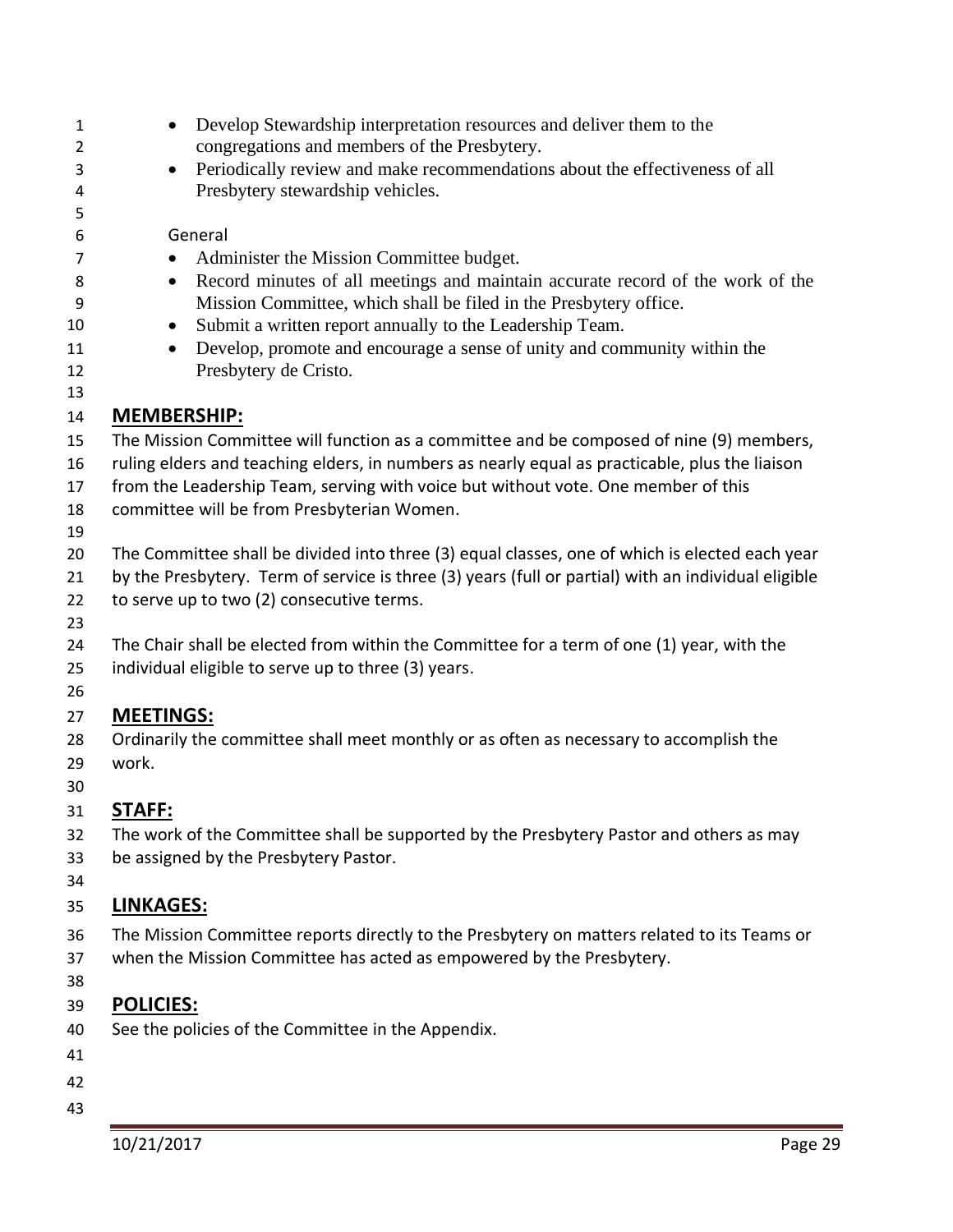## **CHAPTER 8 – NOMINATING COMMITTEE (NC)**

**FUNCTIONS:**

General

- Encourage participation in the ministry, mission and work of the Presbytery by qualified persons from throughout the Presbytery. • Secure from the ministers, educators and members of the churches in the
- Presbytery names of persons who are qualified to serve on the various Ministry Units. The consent of any person nominated to serve, if elected, shall be secured before presenting his/her name in nomination to the Presbytery
- 12 Nominate persons to all elected positions according to the conditions set forth in the *Book of Order* with regard to fair representation.

#### • Nominate persons to serve in compliance with this Manual of Operations and the Policies of Presbytery de Cristo in the following positions:

- ➢ Moderator and Moderator-elect of Presbytery,
- 17  $\triangleright$  Six (6) of the twelve (12) members of the Leadership Team (the Moderator, Moderator-Elect and Immediate past Moderator; treasurer, Presbytery Pastor and Stated Clerk are already selected and serve on the Leadership Team ex-officio),
- ➢ Members of Presbytery Commissions and Committees which are presented 22 to the Presbytery for election,
- ➢ Commissioners, Alternates and Advisory Delegates to General Assembly and Synod meetings,
- **Example 25** Any representatives serving on other Boards specified to be elected or appointed by Presbytery de Cristo.
- Fill vacancies when there is a resignation or death,
- Instruct the Chair of any Commission or Committee to notify the Stated Clerk of the Presbytery of any persons failing to serve responsibly on the Committee. The Stated Clerk, thus notified shall declare such person's place vacant and shall set into motion the process to fill the unexpired term.
- Consult at least annually with representatives of the Committee on Representation. Consult at least annually with representatives of the Leadership Team.

#### Specific

- The requirements for gender, racial/ethnic, geographic, handicap, and lay/clergy balance are always in consideration as the committee searches for and nominates candidates. The Committee on Representation and Polity comments every year on how well the Presbytery does in reaching the balances.
- For efficiency, each NC member is assigned to be the liaison to several specific churches. Assignment is done by member choice, giving preference to churches with which a member is familiar. The member is expected to contact leadership in the churches to which they are assigned and know someone to turn to for prospective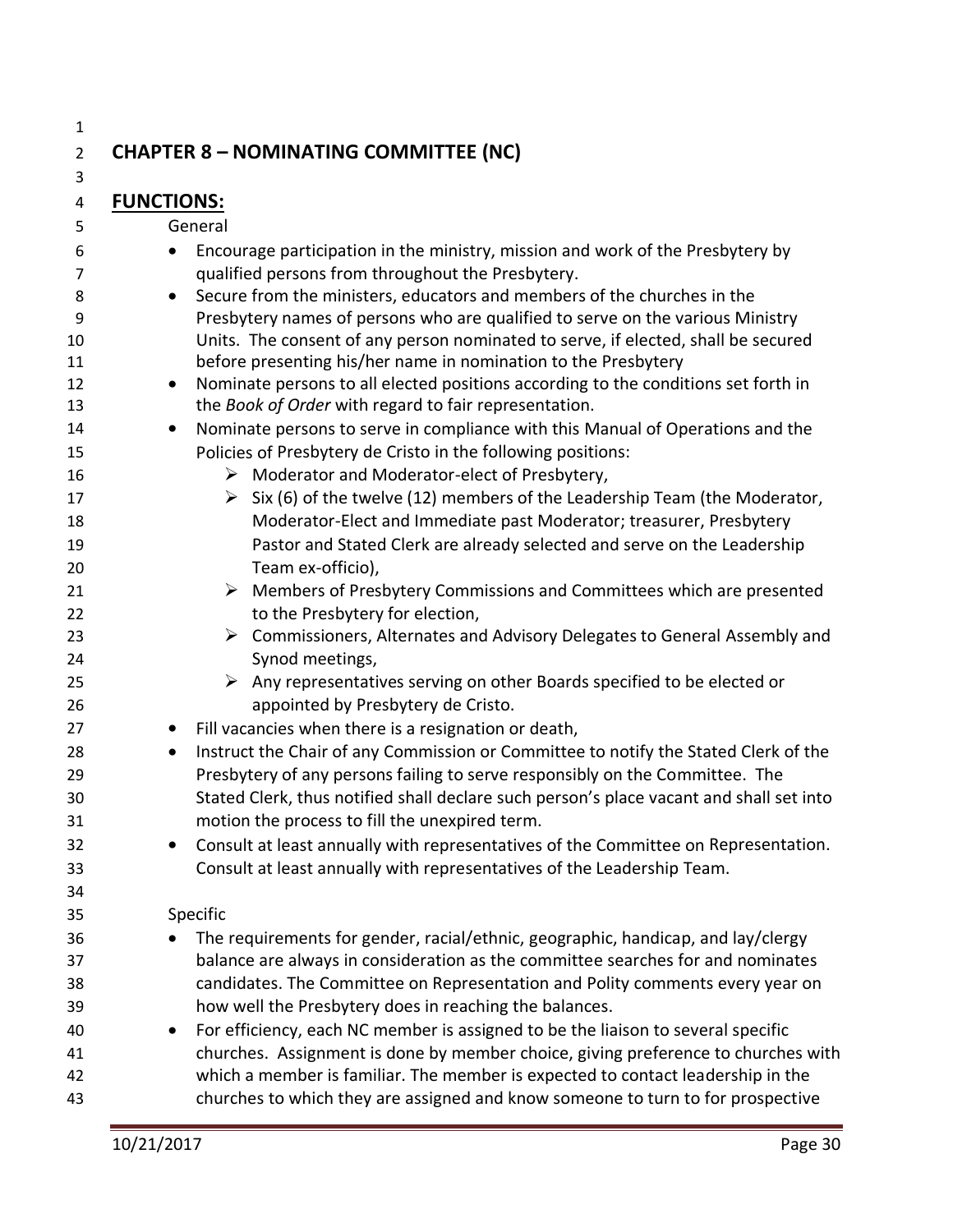| while attending various presbytery events.<br>3<br>4<br>$\bullet$<br>searches. Names on the list come from committee members who have identified<br>5<br>someone as a prospect. The prospect's church and areas of possible service are<br>6<br>shown on this list.<br>$\overline{7}$<br>Once the NC decides to contact a prospective candidate, a member contacts the<br>8<br>$\bullet$<br>prospect to discuss the call opportunity and check for interest. The initial contact<br>9<br>10<br>email or personal visit. If the prospect indicates they are willing to serve and be<br>11<br>12<br>13<br>report to Presbytery where at the next meeting the commissioners will vote to<br>14<br>approve the nominee.<br>15<br>16<br>Representation<br>17<br>18<br>Keep records pertaining to individuals serving in the structure of the<br>$\bullet$<br>Presbytery pertinent to Book of Order mandates,<br>19<br>Report annually to the Presbytery as required by the Book of Order,<br>20<br>$\bullet$<br>Recommend individuals from under-represented groups for consideration by the<br>21<br>$\bullet$<br>Nominating Committee,<br>22<br>23<br>$\bullet$<br>Develop, promote and encourage a sense of unity and community within the<br>24<br>$\bullet$<br>Nominating Committee and Presbytery de Cristo,<br>25<br>26<br>27<br><b>MEMBERSHIP:</b><br>28<br>The Nominating Committee shall be elected by the Presbytery in conformity with the Book of<br>29<br>Order G-3.0111. The Nominating Committee will function as a committee and will be<br>30<br>composed of eleven (11) members broadly representative of the churches of the presbytery,<br>31<br>ruling elders and teaching elders, plus the liaison from the Leadership Team, serving with voice<br>32<br>but without vote. Two (2) members shall have the prime responsibility of following the<br>33<br>requirements for representation outlined in this Chapter. Nominees for this committee will be<br>34<br>made by the Leadership Team.<br>35<br>36<br>The Nominating Committee members are divided into three classes; 4, 4, and 3. The<br>37<br>Presbytery elects one class each year plus persons to fill any unexpired terms.<br>38<br>39<br>Term of service is three (3) years (full or partial) with an individual eligible to serve up to<br>40<br>two (2) consecutive terms.<br>41<br>42<br>The Chair of the Leadership Team recommends the Chair of the Nominating Committee to the<br>43 | 1<br>$\overline{2}$ | names as they perform recruiting duties. Recommended recruiting practices include<br>networking through church friends and being alert to potential candidates they meet |
|---------------------------------------------------------------------------------------------------------------------------------------------------------------------------------------------------------------------------------------------------------------------------------------------------------------------------------------------------------------------------------------------------------------------------------------------------------------------------------------------------------------------------------------------------------------------------------------------------------------------------------------------------------------------------------------------------------------------------------------------------------------------------------------------------------------------------------------------------------------------------------------------------------------------------------------------------------------------------------------------------------------------------------------------------------------------------------------------------------------------------------------------------------------------------------------------------------------------------------------------------------------------------------------------------------------------------------------------------------------------------------------------------------------------------------------------------------------------------------------------------------------------------------------------------------------------------------------------------------------------------------------------------------------------------------------------------------------------------------------------------------------------------------------------------------------------------------------------------------------------------------------------------------------------------------------------------------------------------------------------------------------------------------------------------------------------------------------------------------------------------------------------------------------------------------------------------------------------------------------------------------------------------------------------------------------------------------------------------------------------------------------------------------------------------------------------------------------------------|---------------------|--------------------------------------------------------------------------------------------------------------------------------------------------------------------------|
|                                                                                                                                                                                                                                                                                                                                                                                                                                                                                                                                                                                                                                                                                                                                                                                                                                                                                                                                                                                                                                                                                                                                                                                                                                                                                                                                                                                                                                                                                                                                                                                                                                                                                                                                                                                                                                                                                                                                                                                                                                                                                                                                                                                                                                                                                                                                                                                                                                                                           |                     |                                                                                                                                                                          |
|                                                                                                                                                                                                                                                                                                                                                                                                                                                                                                                                                                                                                                                                                                                                                                                                                                                                                                                                                                                                                                                                                                                                                                                                                                                                                                                                                                                                                                                                                                                                                                                                                                                                                                                                                                                                                                                                                                                                                                                                                                                                                                                                                                                                                                                                                                                                                                                                                                                                           |                     | A list of names of prospective future candidates is kept for use by the NC in nominee                                                                                    |
|                                                                                                                                                                                                                                                                                                                                                                                                                                                                                                                                                                                                                                                                                                                                                                                                                                                                                                                                                                                                                                                                                                                                                                                                                                                                                                                                                                                                                                                                                                                                                                                                                                                                                                                                                                                                                                                                                                                                                                                                                                                                                                                                                                                                                                                                                                                                                                                                                                                                           |                     |                                                                                                                                                                          |
|                                                                                                                                                                                                                                                                                                                                                                                                                                                                                                                                                                                                                                                                                                                                                                                                                                                                                                                                                                                                                                                                                                                                                                                                                                                                                                                                                                                                                                                                                                                                                                                                                                                                                                                                                                                                                                                                                                                                                                                                                                                                                                                                                                                                                                                                                                                                                                                                                                                                           |                     |                                                                                                                                                                          |
|                                                                                                                                                                                                                                                                                                                                                                                                                                                                                                                                                                                                                                                                                                                                                                                                                                                                                                                                                                                                                                                                                                                                                                                                                                                                                                                                                                                                                                                                                                                                                                                                                                                                                                                                                                                                                                                                                                                                                                                                                                                                                                                                                                                                                                                                                                                                                                                                                                                                           |                     |                                                                                                                                                                          |
|                                                                                                                                                                                                                                                                                                                                                                                                                                                                                                                                                                                                                                                                                                                                                                                                                                                                                                                                                                                                                                                                                                                                                                                                                                                                                                                                                                                                                                                                                                                                                                                                                                                                                                                                                                                                                                                                                                                                                                                                                                                                                                                                                                                                                                                                                                                                                                                                                                                                           |                     |                                                                                                                                                                          |
|                                                                                                                                                                                                                                                                                                                                                                                                                                                                                                                                                                                                                                                                                                                                                                                                                                                                                                                                                                                                                                                                                                                                                                                                                                                                                                                                                                                                                                                                                                                                                                                                                                                                                                                                                                                                                                                                                                                                                                                                                                                                                                                                                                                                                                                                                                                                                                                                                                                                           |                     |                                                                                                                                                                          |
|                                                                                                                                                                                                                                                                                                                                                                                                                                                                                                                                                                                                                                                                                                                                                                                                                                                                                                                                                                                                                                                                                                                                                                                                                                                                                                                                                                                                                                                                                                                                                                                                                                                                                                                                                                                                                                                                                                                                                                                                                                                                                                                                                                                                                                                                                                                                                                                                                                                                           |                     | can be made in any way the NC member finds most effective - via a phone call, mail,                                                                                      |
|                                                                                                                                                                                                                                                                                                                                                                                                                                                                                                                                                                                                                                                                                                                                                                                                                                                                                                                                                                                                                                                                                                                                                                                                                                                                                                                                                                                                                                                                                                                                                                                                                                                                                                                                                                                                                                                                                                                                                                                                                                                                                                                                                                                                                                                                                                                                                                                                                                                                           |                     |                                                                                                                                                                          |
|                                                                                                                                                                                                                                                                                                                                                                                                                                                                                                                                                                                                                                                                                                                                                                                                                                                                                                                                                                                                                                                                                                                                                                                                                                                                                                                                                                                                                                                                                                                                                                                                                                                                                                                                                                                                                                                                                                                                                                                                                                                                                                                                                                                                                                                                                                                                                                                                                                                                           |                     | nominated, their name is presented to the NC which discusses and votes on whether                                                                                        |
|                                                                                                                                                                                                                                                                                                                                                                                                                                                                                                                                                                                                                                                                                                                                                                                                                                                                                                                                                                                                                                                                                                                                                                                                                                                                                                                                                                                                                                                                                                                                                                                                                                                                                                                                                                                                                                                                                                                                                                                                                                                                                                                                                                                                                                                                                                                                                                                                                                                                           |                     | to put this person or another person's name - if there is an alternate- forward on a                                                                                     |
|                                                                                                                                                                                                                                                                                                                                                                                                                                                                                                                                                                                                                                                                                                                                                                                                                                                                                                                                                                                                                                                                                                                                                                                                                                                                                                                                                                                                                                                                                                                                                                                                                                                                                                                                                                                                                                                                                                                                                                                                                                                                                                                                                                                                                                                                                                                                                                                                                                                                           |                     |                                                                                                                                                                          |
|                                                                                                                                                                                                                                                                                                                                                                                                                                                                                                                                                                                                                                                                                                                                                                                                                                                                                                                                                                                                                                                                                                                                                                                                                                                                                                                                                                                                                                                                                                                                                                                                                                                                                                                                                                                                                                                                                                                                                                                                                                                                                                                                                                                                                                                                                                                                                                                                                                                                           |                     |                                                                                                                                                                          |
|                                                                                                                                                                                                                                                                                                                                                                                                                                                                                                                                                                                                                                                                                                                                                                                                                                                                                                                                                                                                                                                                                                                                                                                                                                                                                                                                                                                                                                                                                                                                                                                                                                                                                                                                                                                                                                                                                                                                                                                                                                                                                                                                                                                                                                                                                                                                                                                                                                                                           |                     |                                                                                                                                                                          |
|                                                                                                                                                                                                                                                                                                                                                                                                                                                                                                                                                                                                                                                                                                                                                                                                                                                                                                                                                                                                                                                                                                                                                                                                                                                                                                                                                                                                                                                                                                                                                                                                                                                                                                                                                                                                                                                                                                                                                                                                                                                                                                                                                                                                                                                                                                                                                                                                                                                                           |                     |                                                                                                                                                                          |
|                                                                                                                                                                                                                                                                                                                                                                                                                                                                                                                                                                                                                                                                                                                                                                                                                                                                                                                                                                                                                                                                                                                                                                                                                                                                                                                                                                                                                                                                                                                                                                                                                                                                                                                                                                                                                                                                                                                                                                                                                                                                                                                                                                                                                                                                                                                                                                                                                                                                           |                     |                                                                                                                                                                          |
|                                                                                                                                                                                                                                                                                                                                                                                                                                                                                                                                                                                                                                                                                                                                                                                                                                                                                                                                                                                                                                                                                                                                                                                                                                                                                                                                                                                                                                                                                                                                                                                                                                                                                                                                                                                                                                                                                                                                                                                                                                                                                                                                                                                                                                                                                                                                                                                                                                                                           |                     |                                                                                                                                                                          |
|                                                                                                                                                                                                                                                                                                                                                                                                                                                                                                                                                                                                                                                                                                                                                                                                                                                                                                                                                                                                                                                                                                                                                                                                                                                                                                                                                                                                                                                                                                                                                                                                                                                                                                                                                                                                                                                                                                                                                                                                                                                                                                                                                                                                                                                                                                                                                                                                                                                                           |                     |                                                                                                                                                                          |
|                                                                                                                                                                                                                                                                                                                                                                                                                                                                                                                                                                                                                                                                                                                                                                                                                                                                                                                                                                                                                                                                                                                                                                                                                                                                                                                                                                                                                                                                                                                                                                                                                                                                                                                                                                                                                                                                                                                                                                                                                                                                                                                                                                                                                                                                                                                                                                                                                                                                           |                     |                                                                                                                                                                          |
|                                                                                                                                                                                                                                                                                                                                                                                                                                                                                                                                                                                                                                                                                                                                                                                                                                                                                                                                                                                                                                                                                                                                                                                                                                                                                                                                                                                                                                                                                                                                                                                                                                                                                                                                                                                                                                                                                                                                                                                                                                                                                                                                                                                                                                                                                                                                                                                                                                                                           |                     |                                                                                                                                                                          |
|                                                                                                                                                                                                                                                                                                                                                                                                                                                                                                                                                                                                                                                                                                                                                                                                                                                                                                                                                                                                                                                                                                                                                                                                                                                                                                                                                                                                                                                                                                                                                                                                                                                                                                                                                                                                                                                                                                                                                                                                                                                                                                                                                                                                                                                                                                                                                                                                                                                                           |                     | Submit a written report annually to the Leadership Team regarding representation,                                                                                        |
|                                                                                                                                                                                                                                                                                                                                                                                                                                                                                                                                                                                                                                                                                                                                                                                                                                                                                                                                                                                                                                                                                                                                                                                                                                                                                                                                                                                                                                                                                                                                                                                                                                                                                                                                                                                                                                                                                                                                                                                                                                                                                                                                                                                                                                                                                                                                                                                                                                                                           |                     |                                                                                                                                                                          |
|                                                                                                                                                                                                                                                                                                                                                                                                                                                                                                                                                                                                                                                                                                                                                                                                                                                                                                                                                                                                                                                                                                                                                                                                                                                                                                                                                                                                                                                                                                                                                                                                                                                                                                                                                                                                                                                                                                                                                                                                                                                                                                                                                                                                                                                                                                                                                                                                                                                                           |                     |                                                                                                                                                                          |
|                                                                                                                                                                                                                                                                                                                                                                                                                                                                                                                                                                                                                                                                                                                                                                                                                                                                                                                                                                                                                                                                                                                                                                                                                                                                                                                                                                                                                                                                                                                                                                                                                                                                                                                                                                                                                                                                                                                                                                                                                                                                                                                                                                                                                                                                                                                                                                                                                                                                           |                     |                                                                                                                                                                          |
|                                                                                                                                                                                                                                                                                                                                                                                                                                                                                                                                                                                                                                                                                                                                                                                                                                                                                                                                                                                                                                                                                                                                                                                                                                                                                                                                                                                                                                                                                                                                                                                                                                                                                                                                                                                                                                                                                                                                                                                                                                                                                                                                                                                                                                                                                                                                                                                                                                                                           |                     |                                                                                                                                                                          |
|                                                                                                                                                                                                                                                                                                                                                                                                                                                                                                                                                                                                                                                                                                                                                                                                                                                                                                                                                                                                                                                                                                                                                                                                                                                                                                                                                                                                                                                                                                                                                                                                                                                                                                                                                                                                                                                                                                                                                                                                                                                                                                                                                                                                                                                                                                                                                                                                                                                                           |                     |                                                                                                                                                                          |
|                                                                                                                                                                                                                                                                                                                                                                                                                                                                                                                                                                                                                                                                                                                                                                                                                                                                                                                                                                                                                                                                                                                                                                                                                                                                                                                                                                                                                                                                                                                                                                                                                                                                                                                                                                                                                                                                                                                                                                                                                                                                                                                                                                                                                                                                                                                                                                                                                                                                           |                     |                                                                                                                                                                          |
|                                                                                                                                                                                                                                                                                                                                                                                                                                                                                                                                                                                                                                                                                                                                                                                                                                                                                                                                                                                                                                                                                                                                                                                                                                                                                                                                                                                                                                                                                                                                                                                                                                                                                                                                                                                                                                                                                                                                                                                                                                                                                                                                                                                                                                                                                                                                                                                                                                                                           |                     |                                                                                                                                                                          |
|                                                                                                                                                                                                                                                                                                                                                                                                                                                                                                                                                                                                                                                                                                                                                                                                                                                                                                                                                                                                                                                                                                                                                                                                                                                                                                                                                                                                                                                                                                                                                                                                                                                                                                                                                                                                                                                                                                                                                                                                                                                                                                                                                                                                                                                                                                                                                                                                                                                                           |                     |                                                                                                                                                                          |
|                                                                                                                                                                                                                                                                                                                                                                                                                                                                                                                                                                                                                                                                                                                                                                                                                                                                                                                                                                                                                                                                                                                                                                                                                                                                                                                                                                                                                                                                                                                                                                                                                                                                                                                                                                                                                                                                                                                                                                                                                                                                                                                                                                                                                                                                                                                                                                                                                                                                           |                     |                                                                                                                                                                          |
|                                                                                                                                                                                                                                                                                                                                                                                                                                                                                                                                                                                                                                                                                                                                                                                                                                                                                                                                                                                                                                                                                                                                                                                                                                                                                                                                                                                                                                                                                                                                                                                                                                                                                                                                                                                                                                                                                                                                                                                                                                                                                                                                                                                                                                                                                                                                                                                                                                                                           |                     |                                                                                                                                                                          |
|                                                                                                                                                                                                                                                                                                                                                                                                                                                                                                                                                                                                                                                                                                                                                                                                                                                                                                                                                                                                                                                                                                                                                                                                                                                                                                                                                                                                                                                                                                                                                                                                                                                                                                                                                                                                                                                                                                                                                                                                                                                                                                                                                                                                                                                                                                                                                                                                                                                                           |                     |                                                                                                                                                                          |
|                                                                                                                                                                                                                                                                                                                                                                                                                                                                                                                                                                                                                                                                                                                                                                                                                                                                                                                                                                                                                                                                                                                                                                                                                                                                                                                                                                                                                                                                                                                                                                                                                                                                                                                                                                                                                                                                                                                                                                                                                                                                                                                                                                                                                                                                                                                                                                                                                                                                           |                     |                                                                                                                                                                          |
|                                                                                                                                                                                                                                                                                                                                                                                                                                                                                                                                                                                                                                                                                                                                                                                                                                                                                                                                                                                                                                                                                                                                                                                                                                                                                                                                                                                                                                                                                                                                                                                                                                                                                                                                                                                                                                                                                                                                                                                                                                                                                                                                                                                                                                                                                                                                                                                                                                                                           |                     |                                                                                                                                                                          |
|                                                                                                                                                                                                                                                                                                                                                                                                                                                                                                                                                                                                                                                                                                                                                                                                                                                                                                                                                                                                                                                                                                                                                                                                                                                                                                                                                                                                                                                                                                                                                                                                                                                                                                                                                                                                                                                                                                                                                                                                                                                                                                                                                                                                                                                                                                                                                                                                                                                                           |                     |                                                                                                                                                                          |
|                                                                                                                                                                                                                                                                                                                                                                                                                                                                                                                                                                                                                                                                                                                                                                                                                                                                                                                                                                                                                                                                                                                                                                                                                                                                                                                                                                                                                                                                                                                                                                                                                                                                                                                                                                                                                                                                                                                                                                                                                                                                                                                                                                                                                                                                                                                                                                                                                                                                           |                     |                                                                                                                                                                          |
|                                                                                                                                                                                                                                                                                                                                                                                                                                                                                                                                                                                                                                                                                                                                                                                                                                                                                                                                                                                                                                                                                                                                                                                                                                                                                                                                                                                                                                                                                                                                                                                                                                                                                                                                                                                                                                                                                                                                                                                                                                                                                                                                                                                                                                                                                                                                                                                                                                                                           |                     |                                                                                                                                                                          |
|                                                                                                                                                                                                                                                                                                                                                                                                                                                                                                                                                                                                                                                                                                                                                                                                                                                                                                                                                                                                                                                                                                                                                                                                                                                                                                                                                                                                                                                                                                                                                                                                                                                                                                                                                                                                                                                                                                                                                                                                                                                                                                                                                                                                                                                                                                                                                                                                                                                                           |                     |                                                                                                                                                                          |
|                                                                                                                                                                                                                                                                                                                                                                                                                                                                                                                                                                                                                                                                                                                                                                                                                                                                                                                                                                                                                                                                                                                                                                                                                                                                                                                                                                                                                                                                                                                                                                                                                                                                                                                                                                                                                                                                                                                                                                                                                                                                                                                                                                                                                                                                                                                                                                                                                                                                           |                     |                                                                                                                                                                          |
|                                                                                                                                                                                                                                                                                                                                                                                                                                                                                                                                                                                                                                                                                                                                                                                                                                                                                                                                                                                                                                                                                                                                                                                                                                                                                                                                                                                                                                                                                                                                                                                                                                                                                                                                                                                                                                                                                                                                                                                                                                                                                                                                                                                                                                                                                                                                                                                                                                                                           |                     |                                                                                                                                                                          |
|                                                                                                                                                                                                                                                                                                                                                                                                                                                                                                                                                                                                                                                                                                                                                                                                                                                                                                                                                                                                                                                                                                                                                                                                                                                                                                                                                                                                                                                                                                                                                                                                                                                                                                                                                                                                                                                                                                                                                                                                                                                                                                                                                                                                                                                                                                                                                                                                                                                                           |                     |                                                                                                                                                                          |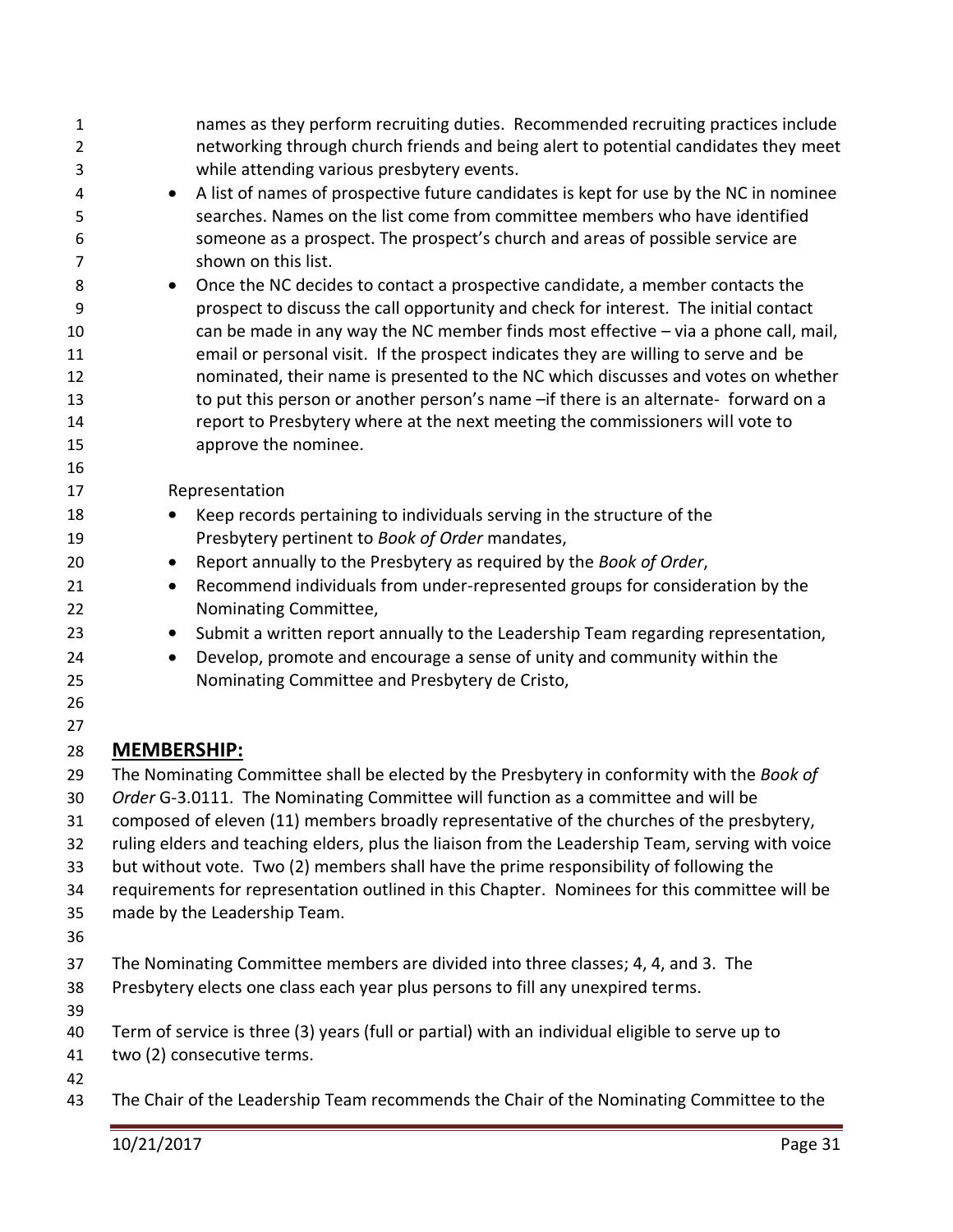- Leadership Team which then recommends him/her for election by the Presbytery for a term of
- one (1) year, with the individual eligible to serve up three (3) years.
- 

## **QUORUM:**

- Elected members of the Committee shall determine a quorum.
- 

## **MEETINGS:**

- The Nominating Committee shall ordinarily meet monthly or as often as necessary to
- complete their work.
- 

## **STAFF:**

- The work of the Nominating Committee shall be supported by the Presbytery Pastor and
- Stated Clerk and other staff persons assigned by the Presbytery Pastor.
- 

### 

## **LINKAGES:**

- The Nominating Committee reports directly to the Presbytery. Nominating Committee
- appointed representatives will meet at least annually with representatives of the Committee
- 20 on Representation and the Leadership Team. The Nominating Committee will communicate
- with the various Ministry Units of the Presbytery for which it has a responsibility to nominate
- persons for membership.
- 

## **POLICIES:**

- See the policies of the Nominating Committee in the Appendix.
- 

- 
- 
- 
- 
- 
- 
- 
-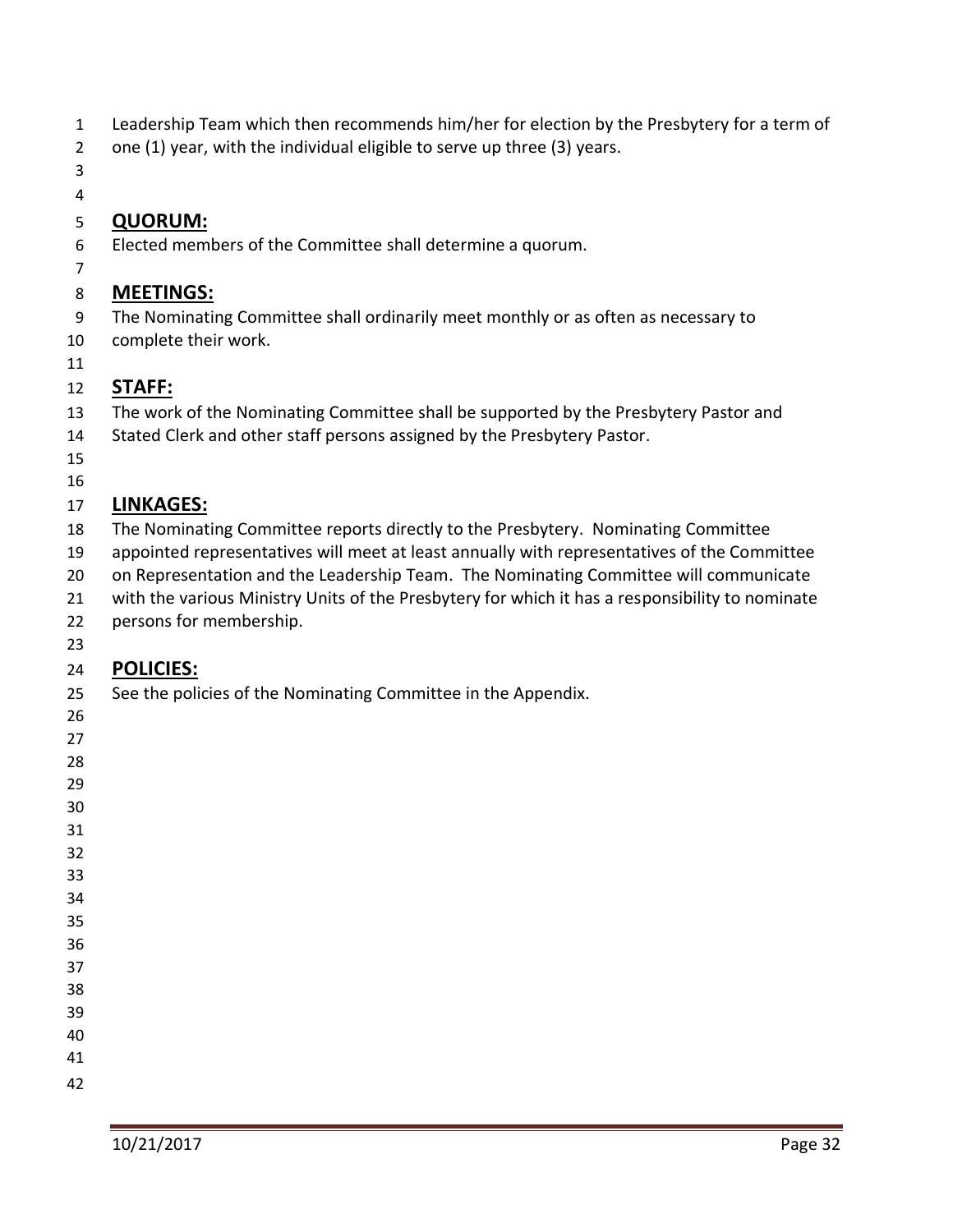| $\mathbf{1}$<br>$\overline{2}$ | <b>CHAPTER 9 - Permanent Committees for the Shared Staffing Plan</b>                                                                                                                                                    |  |  |
|--------------------------------|-------------------------------------------------------------------------------------------------------------------------------------------------------------------------------------------------------------------------|--|--|
| 3                              |                                                                                                                                                                                                                         |  |  |
| 4                              | <b>COMBINED PERSONNEL COMMITTEE</b>                                                                                                                                                                                     |  |  |
| 5                              | <b>TEAM MEMBERS</b>                                                                                                                                                                                                     |  |  |
| 6<br>7<br>8                    | This committee shall be made up of 6 members with 3 from each Presbytery, plus one<br>$\bullet$<br>from the Combined Finance Committee. The Presbytery Pastor and Stated Clerk shall be<br>members with voice and vote. |  |  |
| 9<br>10                        | Members from Grand Canyon shall be selected by the Operations Committee and de<br>$\bullet$<br>Cristo members shall be selected by the Administration Committee.                                                        |  |  |
| 11<br>12                       | Each of the three members from a presbytery will be serving staggered three-year terms<br>$\bullet$<br>which will recorded and maintained in tabular form by the Stated Clerk.                                          |  |  |
| 13                             | Moderator and secretary shall be determined by committee members.<br>$\bullet$                                                                                                                                          |  |  |
| 14<br>15                       | All official files of the committee will be kept by the Stated Clerk to maintain<br>$\bullet$<br>confidentiality.                                                                                                       |  |  |
| 16                             | <b>DUTIES</b>                                                                                                                                                                                                           |  |  |
| 17<br>18                       | Approve job descriptions for all staff employed by the presbyteries for the Combined<br>$\bullet$<br>Staff plan, as approved by the two Presbyteries.                                                                   |  |  |
| 19<br>20                       | Provide annual reviews for all combined staff including the Presbytery Pastor and the<br>$\bullet$<br><b>Stated Clerk.</b>                                                                                              |  |  |
| 21<br>22<br>23                 | Determine by mid calendar year, effective salary increases using Cost-of-Living<br>$\bullet$<br>Adjustment (COLA) as a guide and submit to each Presbytery for use in the preparation<br>of the annual budget.          |  |  |
| 24<br>25                       | Prepare and update as needed, a Personnel Policy Manual for all staff with policies in<br>effect for both Grand Canyon and de Cristo presbyteries.                                                                      |  |  |
| 26                             | Shall meet at least quarterly to perform duties assigned.                                                                                                                                                               |  |  |
| 27                             |                                                                                                                                                                                                                         |  |  |
| 28                             | <b>COMBINED FINANCE COMMITTEE</b>                                                                                                                                                                                       |  |  |
| 29                             | <b>TEAM MEMBERS</b>                                                                                                                                                                                                     |  |  |
| 30<br>31                       | This committee shall be made up of 8 members with 4 from each Presbytery. The<br>Presbytery Pastor and Stated Clerk shall be members with voice and vote.                                                               |  |  |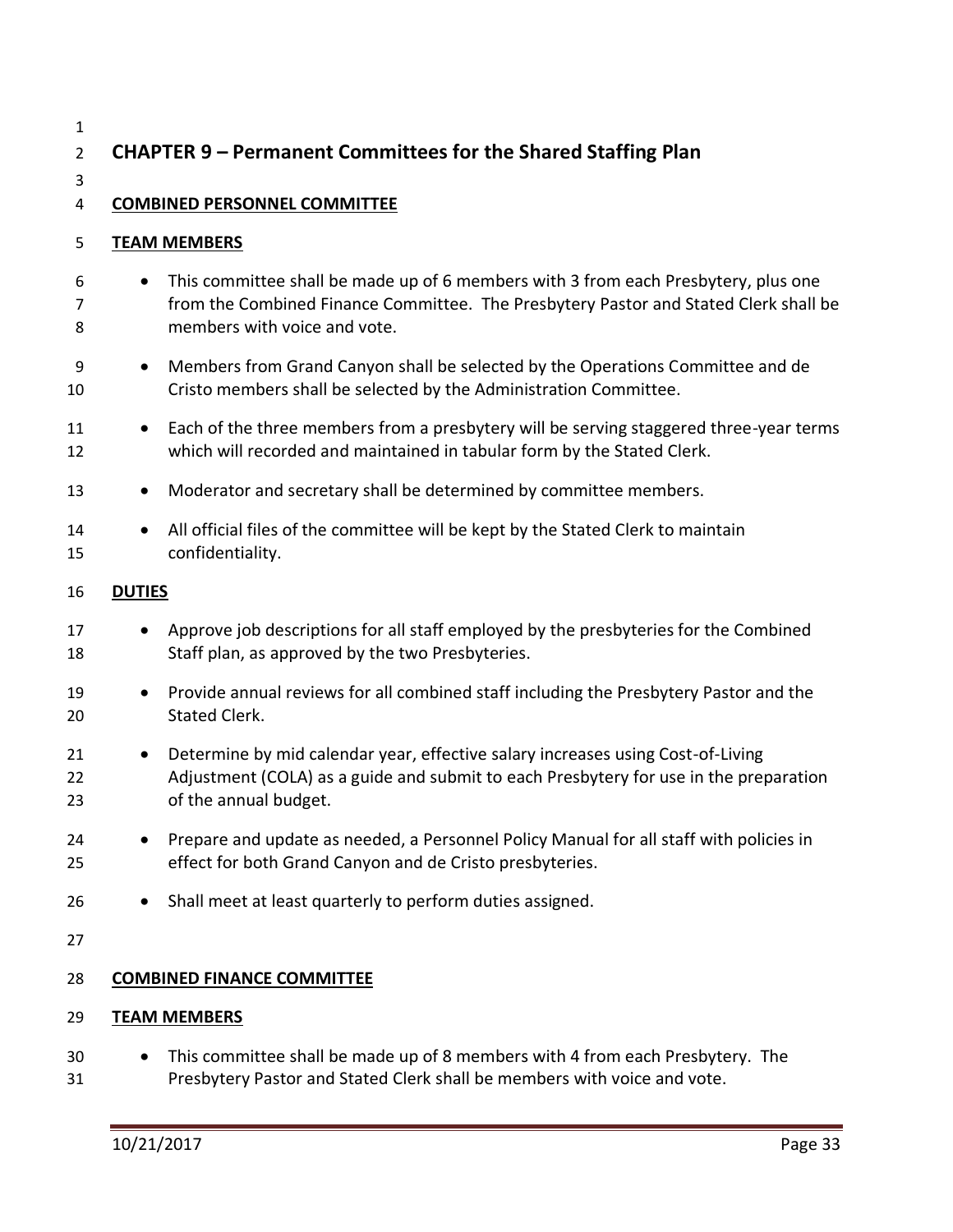| 1<br>2<br>3    |               | Members from Grand Canyon shall be 2 selected by the Resource Committee plus the<br>Presbytery Treasurer and Finance Manager and de Cristo members shall be 2 selected<br>by the Administration Committee plus the Presbytery Treasurer and Finance Manager. |
|----------------|---------------|--------------------------------------------------------------------------------------------------------------------------------------------------------------------------------------------------------------------------------------------------------------|
| 4<br>5         |               | Each of the two members from a presbytery will be serving staggered three-year terms<br>which will recorded and maintained in tabular form by the Stated Clerk.                                                                                              |
| 6              |               | Moderator and secretary shall be determined by committee members.                                                                                                                                                                                            |
| 7              |               |                                                                                                                                                                                                                                                              |
| 8              | <b>DUTIES</b> |                                                                                                                                                                                                                                                              |
| 9<br>10        |               | Confirm the desired percentage participation in the respective presbytery budgets for<br>the combined staffing plan.                                                                                                                                         |
| 11<br>12       |               | Review budgets developed by each Presbytery with specified percentage for financial<br>responsibility for preparation of a combined budget development and presentation.                                                                                     |
| 13<br>14       | $\bullet$     | Shall meet quarterly to review actual income and expenses with projections forecast for<br>income and expenses identified in the budgets.                                                                                                                    |
| 15<br>16<br>17 |               | Provide feedback from the quarterly reviews to both Leadership Commissions regarding<br>the overall status of the individual and combined budgets with any recommendations<br>for adjustments seen as needed to achieve a balanced financial year.           |
| 18             |               |                                                                                                                                                                                                                                                              |
| 19             |               |                                                                                                                                                                                                                                                              |
| 20             |               |                                                                                                                                                                                                                                                              |
| 21             |               |                                                                                                                                                                                                                                                              |
| 22             |               |                                                                                                                                                                                                                                                              |
| 23             |               |                                                                                                                                                                                                                                                              |
| 24             |               |                                                                                                                                                                                                                                                              |
| 25<br>26       |               |                                                                                                                                                                                                                                                              |
| 27             |               |                                                                                                                                                                                                                                                              |
| 28             |               |                                                                                                                                                                                                                                                              |
| 29             |               |                                                                                                                                                                                                                                                              |
| 30             |               |                                                                                                                                                                                                                                                              |
| 31             |               |                                                                                                                                                                                                                                                              |
| 32             |               |                                                                                                                                                                                                                                                              |
| 33             |               |                                                                                                                                                                                                                                                              |
| 34             |               |                                                                                                                                                                                                                                                              |
| 35             |               |                                                                                                                                                                                                                                                              |
| 36             |               |                                                                                                                                                                                                                                                              |
| 37             |               |                                                                                                                                                                                                                                                              |
|                |               |                                                                                                                                                                                                                                                              |